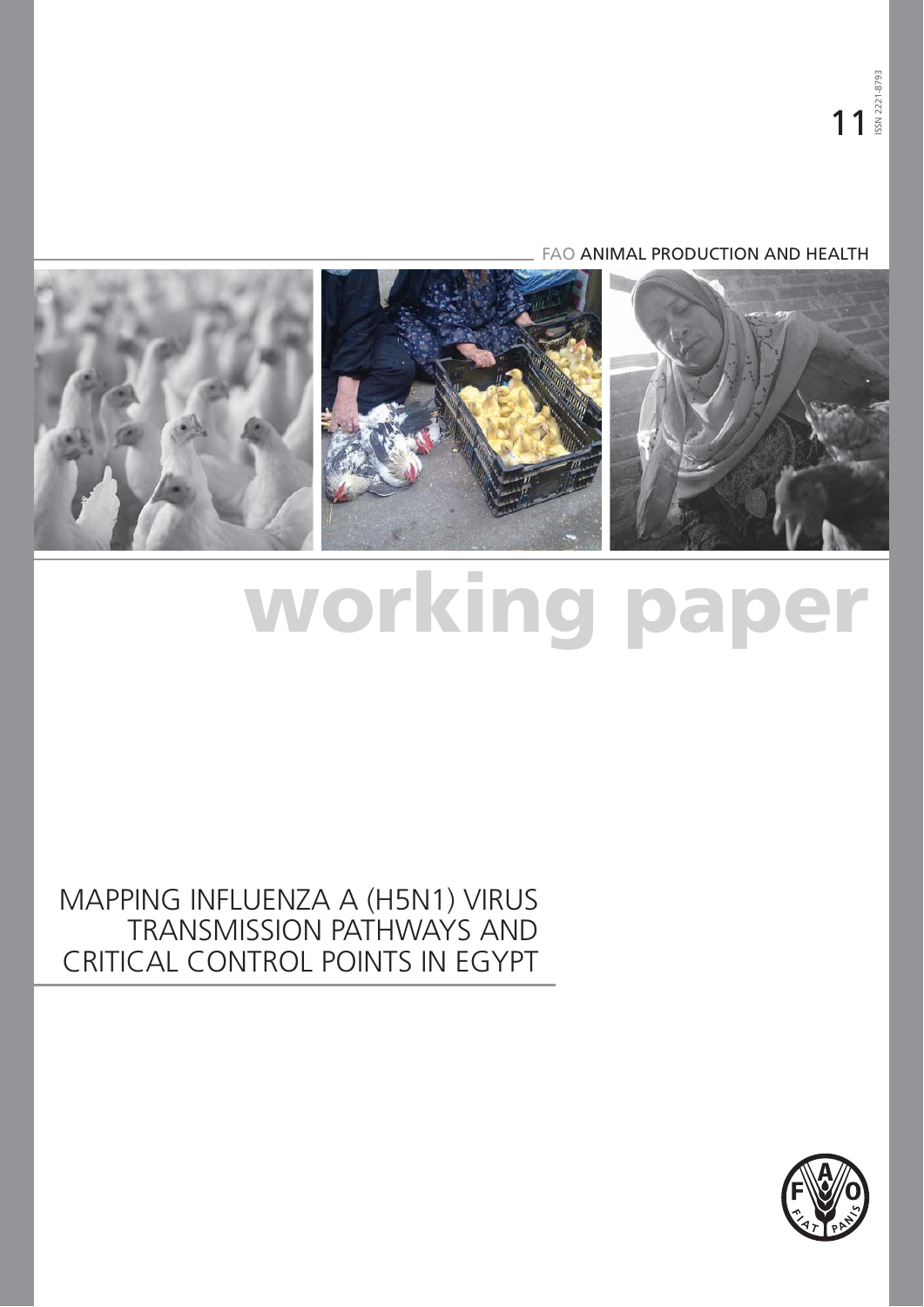#### **Cover photographs:**

Left image: ©FAO/Giulio Napolitano Centre image: ©FAO ECTAD-Egypt/AbdelHakim Ali Right image: ©FAO/Giulio Napolitano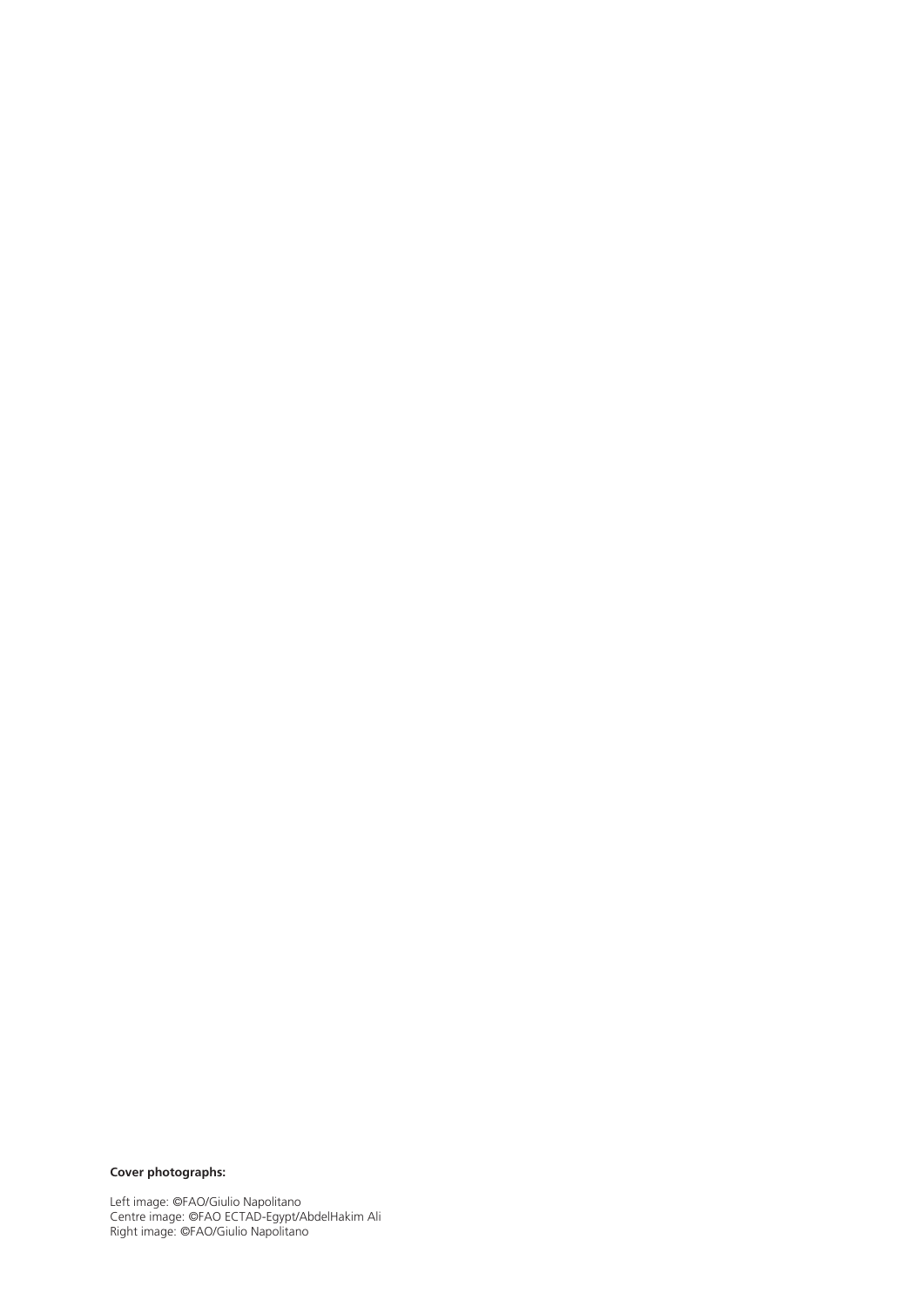## FAO ANIMAL PRODUCTION AND HEALTH **working paper**

# MAPPING INFLUENZA A (H5N1) VIRUS TRANSMISSION PATHWAYS AND CRITICAL CONTROL POINTS IN EGYPT

**AbdelHakim M. Ali, Philippe Ankers, Nicoline DeHaan, Ahmed Saad, Soheir Hussein, Juan Lubroth, Yilma Jobre**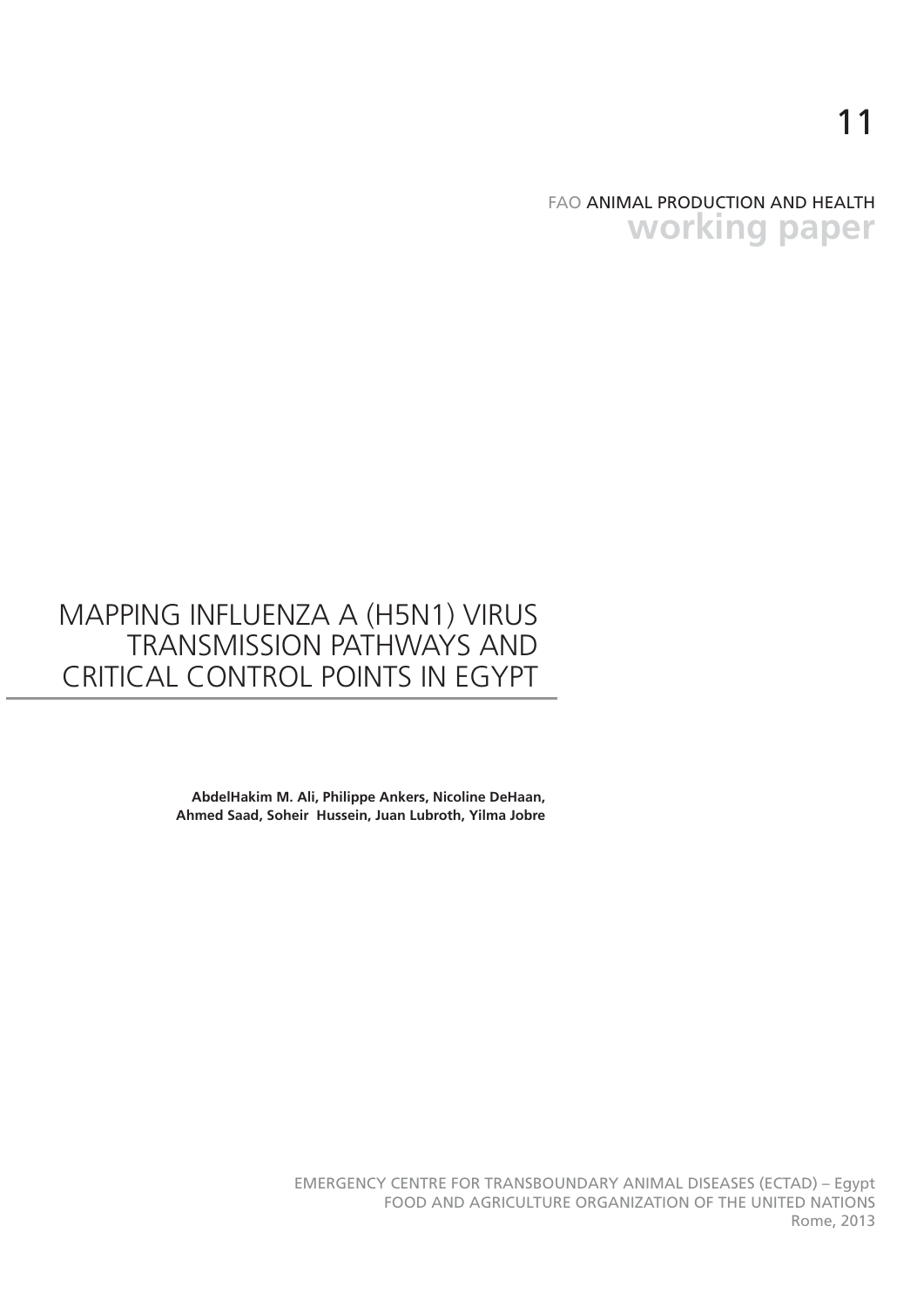#### **Recommended Citation**

**FAO.** 2013. *Mapping Influenza A (H5N1) virus transmission pathways and critical control points in Egypt.*  Animal Production and Health Working Paper No. 11. Rome.

The designations employed and the presentation of material in this information product do not imply the expression of any opinion whatsoever on the part of the Food and Agriculture Organization of the United Nations (FAO) concerning the legal or development status of any country, territory, city or area or of its authorities, or concerning the delimitation of its frontiers or boundaries. The mention of specific companies or products of manufacturers, whether or not these have been patented, does not imply that these have been endorsed or recommended by FAO in preference to others of a similar nature that are not mentioned.

The views expressed in this information product are those of the author(s) and do not necessarily reflect the views or policies of FAO.

E-ISBN 978-92-5-107629-3 (PDF)

© FAO 2013

FAO encourages the use, reproduction and dissemination of material in this information product. Except where otherwise indicated, material may be copied, downloaded and printed for private study, research and teaching purposes, or for use in non-commercial products or services, provided that appropriate acknowledgement of FAO as the source and copyright holder is given and that FAO's endorsement of users' views, products or services is not implied in any way.

All requests for translation and adaptation rights, and for resale and other commercial use rights should be made via www.fao.org/contact-us/licence-request or addressed to copyright@fao.org.

FAO information products are available on the FAO website (www.fao.org/publications) and can be purchased through publications-sales@fao.org.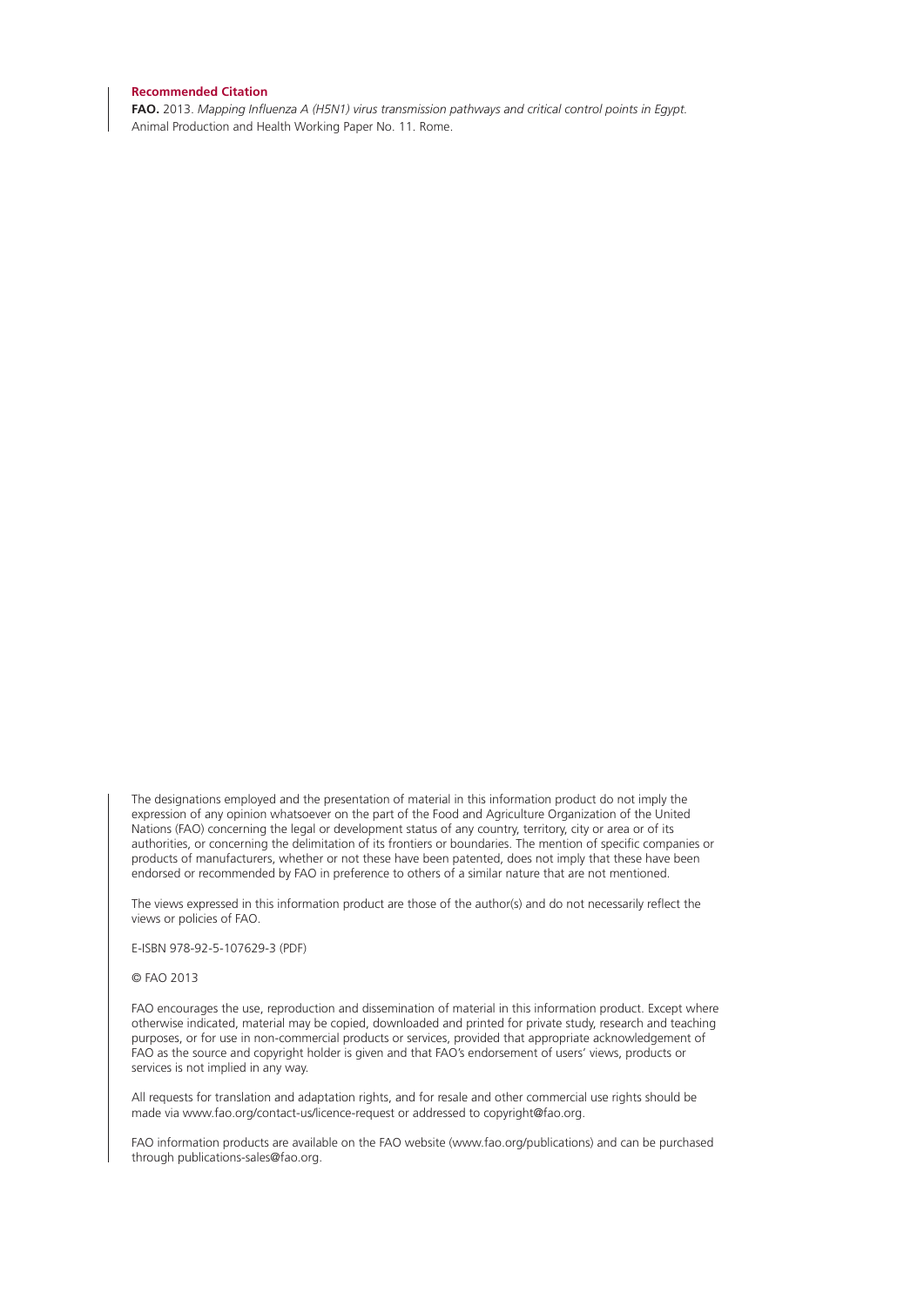| <b>ACRONYMS AND ABBREVIATIONS</b>              | Ш                       |
|------------------------------------------------|-------------------------|
| <b>ACKNOWLEDGEMENT AND DISCLAIMER</b>          | IV                      |
| <b>EXECUTIVE SUMMARY</b>                       | $\mathsf{v}$            |
| <b>INTRODUCTION</b>                            | 1                       |
| <b>OBJECTIVES</b>                              | $\overline{2}$          |
| <b>METHODOLOGY</b>                             | 3                       |
| <b>RESULTS AND DISCUSSIONS</b>                 | $\overline{\mathbf{z}}$ |
| POULTRY VALUE CHAIN                            | $\overline{7}$          |
| RISK PATHWAY DIAGRAM (RPWD)                    | $\overline{7}$          |
| <b>RISK ASSESSMENT</b>                         | 8                       |
| <b>Commercial farms</b>                        | 8                       |
| Small-scale household (HH) production          | 21                      |
| Live bird markets and poultry shops            | 24                      |
| Litter collection points                       | 27                      |
| <b>Hatcheries</b>                              | 29                      |
| Slaughterhouses                                | 29                      |
| Feed mills                                     | 30                      |
| MOVEMENT CONTROL ALONG THE POULTRY VALUE CHAIN | 31                      |
| At commercial farm level                       | 31                      |
| At bird collectors/traders level               | 32                      |
| At poultry markets                             | 33                      |
| In slaughterhouses                             | 33                      |
| <b>CONCLUSION AND RECOMMENDATIONS</b>          | 34                      |
| <b>LIMITATIONS OF THE STUDY</b>                | 41                      |
| <b>REFERENCES</b>                              | 42                      |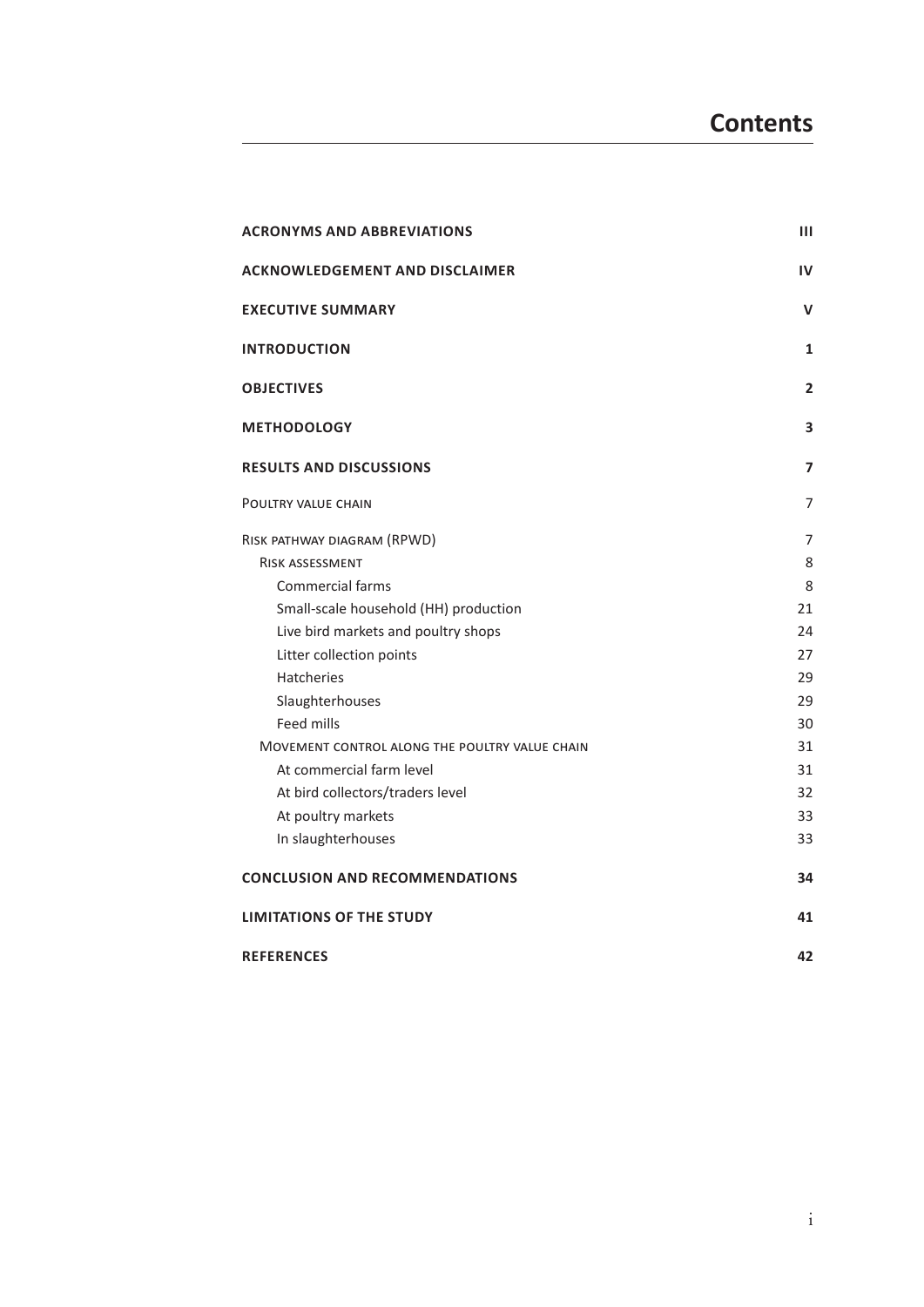#### **FIGURES**

| Figure 1. Map of Egypt showing governorates (highlighted in pink)<br>where HPAI risk is high and the study was conducted     | 4  |
|------------------------------------------------------------------------------------------------------------------------------|----|
| Figure 2. Summary of risk estimation steps                                                                                   | 6  |
| Figure 3. Poultry value chain in Egypt (Engelen 2011)                                                                        | 8  |
| Figure 4. HPAI Risk pathway diagram showing nodes,<br>trading and transmission routes                                        | 9  |
| Figure 5. Contributions of the different production and farming systems<br>to national poultry meat production in Egypt      | 10 |
| Figure 6. Number of H5 inactivated vaccine doses used in Egypt<br>between 2006 and 2010                                      | 17 |
| Figure 7. Overview of risk estimates for different disease carriers into<br>commercial farms                                 | 34 |
| Figure 8. Overview of risk estimates for different disease carriers into<br>small-scale household poultry production systems | 35 |
| <b>TABLES</b>                                                                                                                |    |
| Table 1. Description of levels of risk probabilities                                                                         | 4  |
| Table 2. Qualitative measures of release and exposure likelihoods                                                            | 5  |
| Table 3. Qualitative risk analysis matrix: risk levels                                                                       | 5  |
| Table 4. Qualitative measures of uncertainty levels                                                                          | 6  |
| Table 5. Qualitative risk assessment for commercial poultry farms                                                            | 20 |
| Table 6. Qualitative risk assessment of household production                                                                 | 23 |
| Table 7. Qualitative risk assessment of LBM                                                                                  | 27 |
| Table 8. Qualitative risk assessment of litter collection points                                                             | 28 |
| Table 9. Factors affecting risks at different nodes along the poultry value chain                                            | 37 |
|                                                                                                                              |    |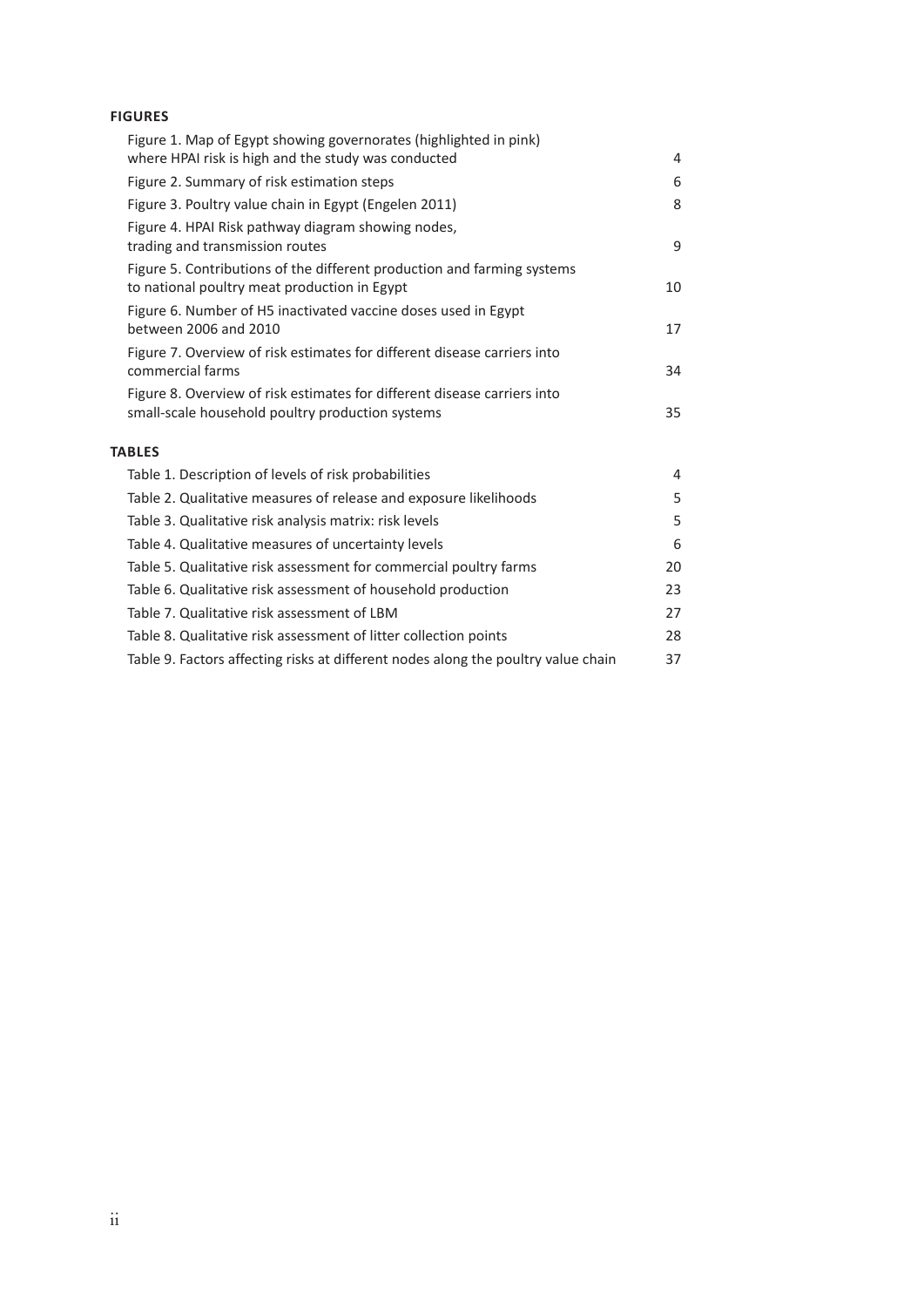| AI               | Avian influenza                                                         |
|------------------|-------------------------------------------------------------------------|
| <b>CAHO</b>      | Community Animal Health Outreach                                        |
| C&D              | Cleaning and disinfection                                               |
| <b>CLEVB</b>     | Central Laboratory for Evaluation of Veterinary Biologics               |
| <b>CRP</b>       | Critical risk point                                                     |
| <b>DOB</b>       | Day-old bird                                                            |
| <b>ECTAD</b>     | <b>Emergency Centre for Transboundary Animal Diseases</b>               |
| EGP              | Egyptian pound (EGP $1 =$ USD 0.167 at the time of study)               |
| $EID_{50}$       | Median Egg Infective Dose                                               |
| <b>FAO</b>       | Food and Agriculture Organization of the United Nations                 |
| <b>GMP</b>       | Good Manufacturing Practice                                             |
| GOVS             | General Organization for Veterinary Services                            |
| HH               | Household                                                               |
| <b>HPAI</b>      | High pathogenic avian influenza                                         |
| <b>LBM</b>       | Live bird market                                                        |
| <b>LPAI</b>      | Low pathogenic avian influenza                                          |
| <b>MoALR</b>     | Ministry of Agriculture and Land Reclamation                            |
| <b>NLQP</b>      | National Laboratory for Veterinary Quality Control on Poultry           |
|                  | Production                                                              |
| <b>ND</b>        | Newcastle Disease                                                       |
| <b>RPWD</b>      | Risk Pathway Diagram                                                    |
| <b>RTPCR</b>     | Real-time polymerase chain reaction                                     |
| <b>SAIDR</b>     | Strengthening Avian Influenza Detection and Response Project            |
| <b>SH</b>        | Slaughterhouse                                                          |
| <b>SOPs</b>      | Standard operating procedures                                           |
| <b>SPF</b>       | Specific Pathogen Free                                                  |
| <b>TTO A TTY</b> | $\sim$ $\sim$ $\sim$ $\sim$ $\sim$ $\sim$ $\sim$ $\sim$<br>$\mathbf{A}$ |

**USAID** United States Agency for International Development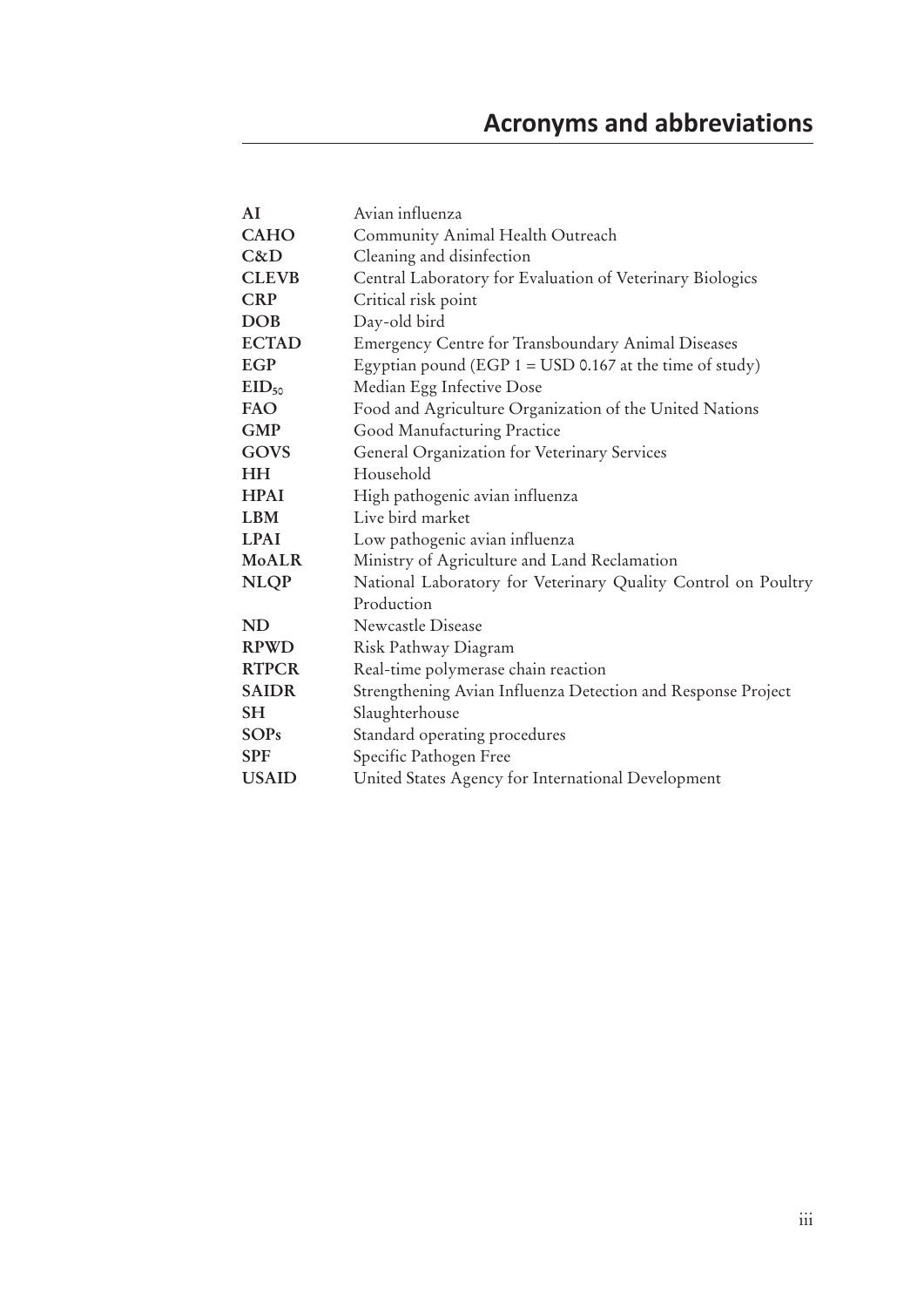This working paper is prepared by Drs AbdelHakim M. Ali, Philippe Ankers, Nicoline de Haan, Ahmed Saad, Soheir Hussein, Juan Lubroth and Yilma Jobre. We are very grateful for the valuable support received from Dr Amira AbdelNabi, Mr Toni Ettel, Dr Ihab ElMasry, and Ms Mariam Samir. Our special thanks go to Phil Harris and Azage Tegegne who edited the paper and to various people who participated in the discussions that were used in this report.

This study was carried out with the generous support from USAID in the context of OSRO/701/USA project in Egypt.

The views expressed in this paper are solely of the authors and do not necessarily reflect that of FAO, USAID or any other official agency.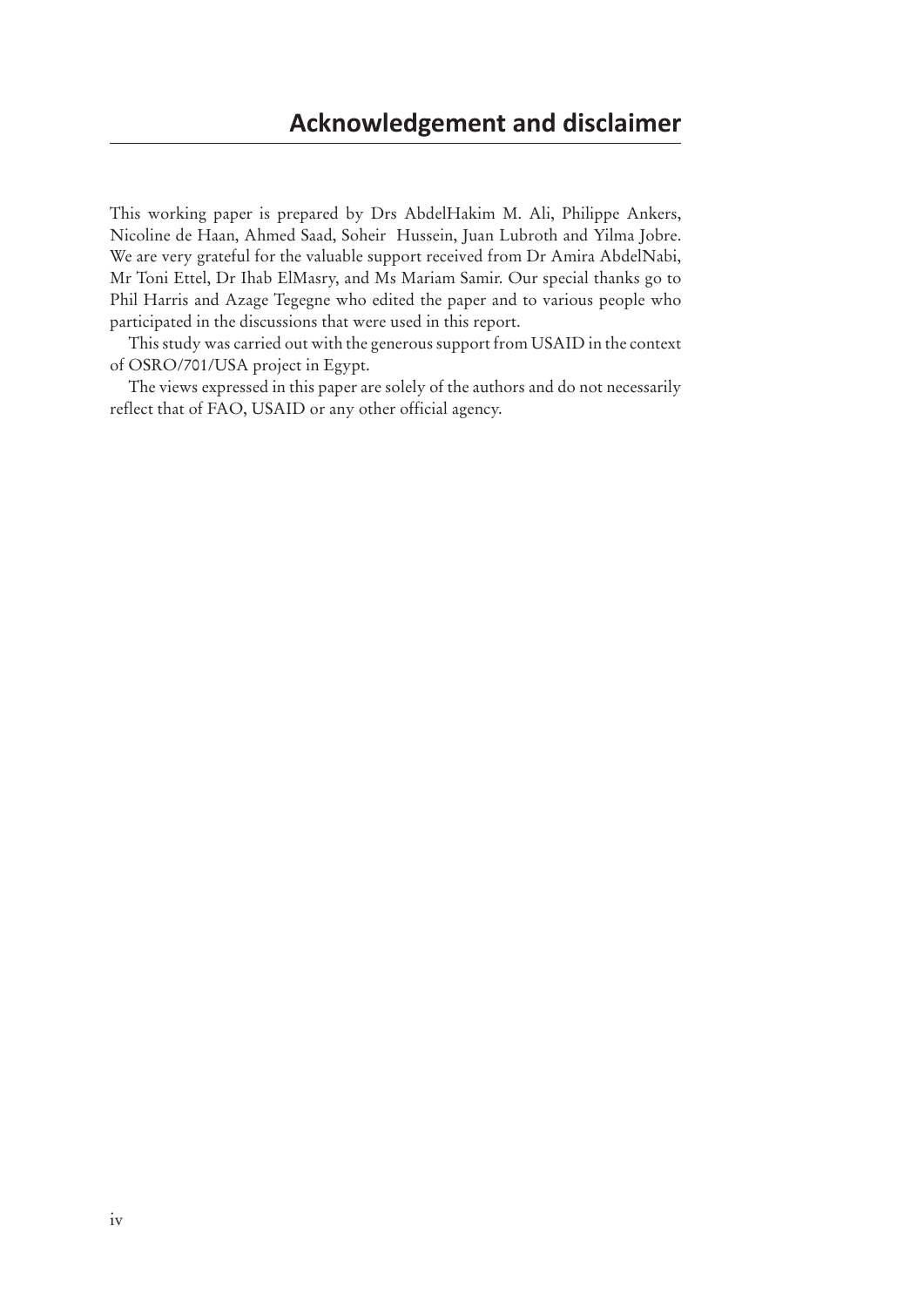This report summarizes the results of a study undertaken in 2010 and 2011 to assess and map Influenza A (H5N1) virus transmission pathways in the poultry sector and critical control points along the poultry value chains in Egypt. In order to focus specifically on the factors that either increase the risk of spread of H5N1 HPAI disease or are critical in disease risk management, a risk pathways diagram is sketched to describe the pathways (transmission routes, carriers and mechanisms) for transmitting virus from an infected node throughout the poultry value chain to disease-free premises. To assess the risk, the probability of virus movement into and from each point along the risk pathway and the impact of disease transmission from an infected node<sup>1</sup> to the next node along the value chain were assessed separately. Estimates of probability and impact were based on revision of quantitative epidemiological data and descriptive information from various sources, such as FAO study reports, General Organization for Veterinary Services (GOVS) reports and scientific literature. To fully understand all factors that contribute to the risk of virus transmission and to gather real-time information on control measures, activities, and priorities and information about historical outbreaks of HPAI, meetings were held with different key stakeholders which included GOVS, veterinary directorates, district veterinary services, Central Laboratory for Evaluation of Veterinary Biologics (CLEVB), National Laboratory for Veterinary Quality Control on Poultry Production (NLQP), poultry association and private veterinary practitioners, and visits made to sector 2 and 3 commercial farms,<sup>2</sup> small-scale household (HH) poultry farms, slaughterhouses, live bird markets (LBMs) and poultry shops, modern and traditional hatcheries, feed mills, veterinary pharmacies, poultry Borsa<sup>3</sup> and litter collection and composting points in eight high-risk governorates. The categories of risk involved were divided into very high, high, medium, low and very low. Factors and actions involved in increase or decrease of risk were included.

Analysis of the results revealed that for commercial farms, risk associated with the movement of people is considered highly significant due to weak farm gate control and decontamination activities. The very high risk (with low uncertainty) category includes vaccinators from outside the farm, day and part-time farm workers, and visiting veterinary practitioners. The high risk category includes drivers of feed delivery, and egg and litter collection vehicles, while the vehicles themselves represent medium risk with high uncertainty. The medium risk category includes medical representatives and drug suppliers. Equipment shared among farms, such as egg cartons, vaccine atomizers and bird crates represent high risk with medium uncertainty in the case of multi-age farms. Shared bird crates and gas cylinders represent medium risk with medium uncertainty for one-age farms. The

Nodes are premises or fixed points in the risk pathway diagram.

According to FAO's classification - Sector 1: Industrial and integrated poultry production system with high biosecurity; Sector 2: Commercial poultry production system with high biosecurity; Sector 3: Commercial poultry production system with low biosecurity; Sector 4: Village or backyard production with low biosecurity.

<sup>3</sup> In 2002, the Governor of Qalubeya, along with some dignitaries and poultry producers, decided to set up a so-called "Borsa" (similar to a stock exchange) to introduce a more "open and scientific" price setting system to break the exiting poultry brokers.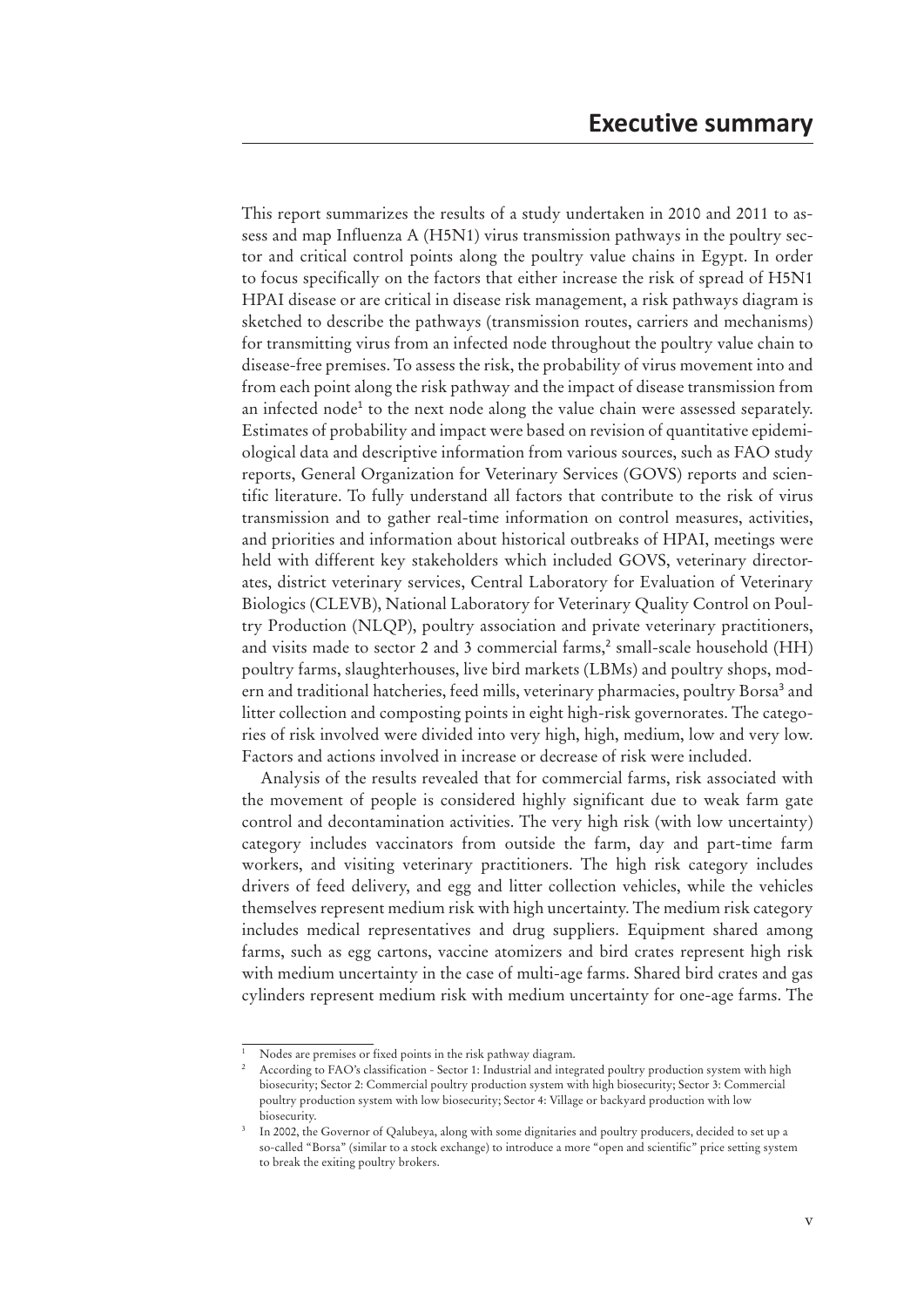overall risk related to rodents, insects, dogs is very low , cats medium, but very high for wild birds. Feed and water inputs represent low risk.

In the small-scale household production, the risk associated with introducing newly purchased adult waterfowl and *Baladi* chicken without quarantine, the movement of non-resident commercial farm workers and wild birds with access to the feed and water of poultry flocks is very high. The overall risk associated with purchased young birds and exotic chicken is low and medium, respectively.

Litter collection points (litter is processed and used as fertilizer or fish feed in aquacultures) and feed mills represent very low risk nodes along the poultry value chain, and the former can be considered as an end point for the virus. However, both could act as disease pathways to and from different commercial farms because of the high frequency of movement of vehicle and drivers, and the poor application of cleaning and disinfection (C&D) measures by either commercial farms or stakeholders working at litter collection points or feed mills.

Slaughterhouses do not facilitate virus replication or shedding because they apply the "live-in, dead-out" policy and could eliminate the virus from the poultry value chain; as a result, they represent very low risk for the poultry value chain. The risk they could impose is contamination of the environment due to lack of drainage treatment system or absence of C&D for vehicles or crates.

Most sector 2 and 3 producers buy feed on credit until batch selling, and due to fear of loss they may not notify any cases of infection, to illegally sell infected birds and to hide and improperly dispose of dead birds. Some specialized traders actually profit from the disease by purchasing birds known to be infected at very low prices and reselling them via door-to-door peddlers or to the slaughterhouse, which in turn sells frozen birds to fast food outlets. Unsuspecting buyers, such as village women, and/or some fast food retailers with no or little risk awareness can facilitate this type of cheap trade and thus disease spread.

The absence of signs of overt clinical disease in some duck breeds has led some to argue that ducks are the ''Trojan horses'' of H5N1 in their surreptitious spread of the virus (Kim *et al.* 2009). In Egypt, many Trojan horses for H5N1 virus are in place: weak application of farm-gate biosecurity measures, unregulated wide use of variable vaccination protocols and programmes by commercial farms, cocirculation with H9N2, lack of awareness of small-scale household producers on the importance of quarantine of newly purchased birds and keeping birds in a confined environment, unregulated live bird trading, and weak movement control together facilitate "silent spreading" of H5N1 HPAI viruses, continuing the circulation and endemicity of the disease.

As long as birds are reared under management systems with poor biosecurity, including free movement without inspection or traceability, and an inefficient vaccination strategy, the spread and circulation of H5N1 HPAI will continue. Thus, critical control points for prevention of AI virus transmission along the poultry value chain include the quarantine of newly-purchased birds and keeping birds in a confined environment by small-scale household producers, strict farm-gate biosecurity by commercial producers, strict application of the "live in, slaughtered out" policy by LBMs, restructuring of LBMs in such a way as to permit sound decontamination and directional flow from dirty to clean zones, and efficient movement control by regulatory authorities.

Due to the high density of commercial poultry farms and small-scale household production in most governorates, there is a need for a national poultry production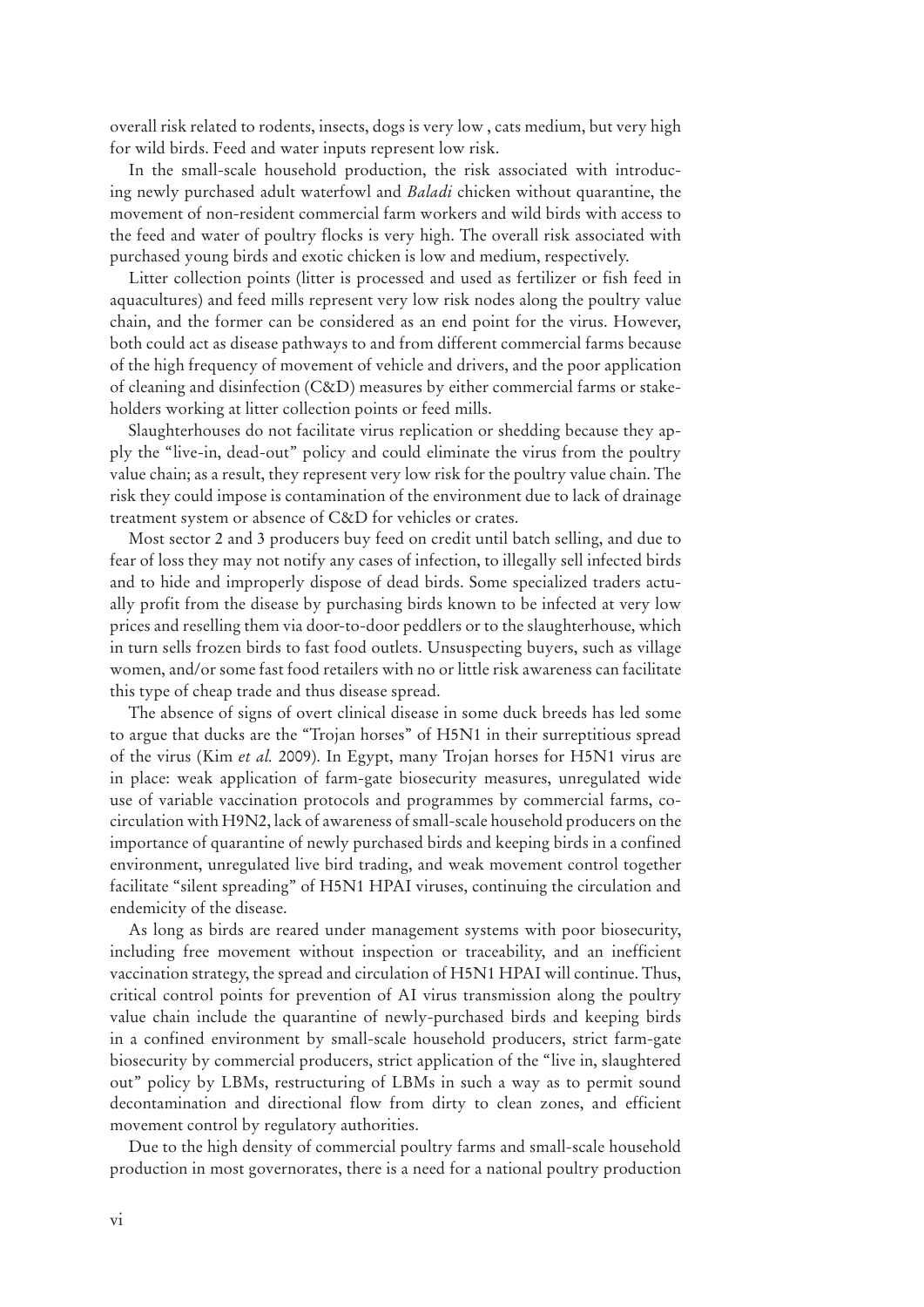standards and guidelines to regulate and support good management. The system should enhance the application of biosecurity measures by the poultry production and trade sector and by the actors involved in the poultry value chain, with clear critical limits that must be met. Programmes based on a range of clear, scientifically justified principles suitable for the Egyptian situation and applicable to any level of poultry production, and auditable measures intended to prevent disease-causing agents from entering and/or leaving premises.

The formation or strengthening of grassroots producers' associations could be instrumental in improving the dialogue with the authorities on the development of incentives for the improvement of biosecurity and in facilitating monitoring, coordination, communication, transparency and agreement among poultry producers, even among competitors in the same region, and make the poultry sector work for all.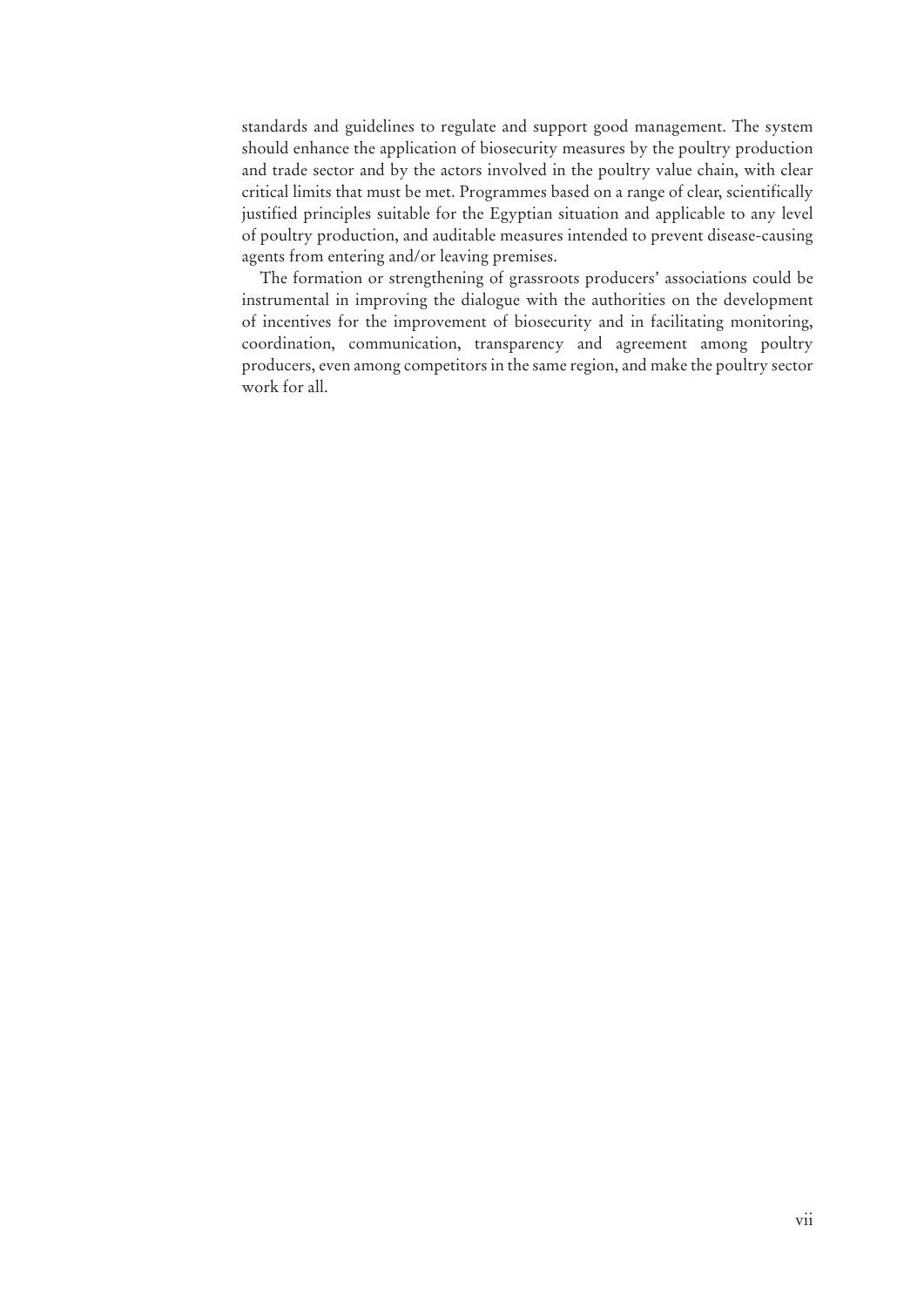Risk is defined as the possibility (likelihood) of an adverse event occurring and of the consequence of its occurrence (Murray *et al.* 2004; Zepeda 2007). Métras (2008) classified avian influenza as a modern risk or even a global terrorism that may change life significantly if considered uncontrollable and if it becomes omnipresent as a threat.

Following the emergence of Influenza A (H5N1) Highly Pathogenic Avian Influenza (HPAI) in Egypt in 2006, the authorities began culling birds and organized massive vaccination to control the spread of the disease in poultry. However, despite considerable attempts to control the disease, there have been a large number of outbreaks (2 494 declared cases) both in small-scale household and commercial poultry production units, as well as 167 human cases of Influenza A (H5N1) infection with 60 fatalities by April 2012. The current endemic situation in Egypt continues to constitute a major challenge to the country's poultry industry and regulatory authorities.

Understanding the epidemiology of the disease is a key element in HPAI control. It is essential to link epidemiological knowledge with action to effectively limit the spread of the virus. More effort should go into sharing and using epidemiological information, including socio-economic and geo-spatial data, for planning animal health programmes and decision making.

A critical risk point (CRP) is defined as a point, step, or procedure at which control can be applied and a disease hazard can be prevented, eliminated or reduced. CPR should be identified along production and marketing of the poultry value chains, where the risk of virus spread is higher. Development of control measures is essential to mitigate risk at these points. High-intensity of commercial and smallscale household poultry farming and high human density combined with weak hygienic and regulatory measures make Egypt a potential site for viral mutation and evolution. An understanding of the "usual" patterns of movements of animals, products, materials, people, vehicles, etc., is useful to know how disease could spread if introduced into different places along the poultry value chain. This in turn allows for strategic planning to reduce risks, to set priorities for resource allocation and its effective and efficient utilization, and to achieve higher benefit-cost ratios with existing or reduced resources (Thornton 2004; Stärk *et al.* 2006; FAO 2011).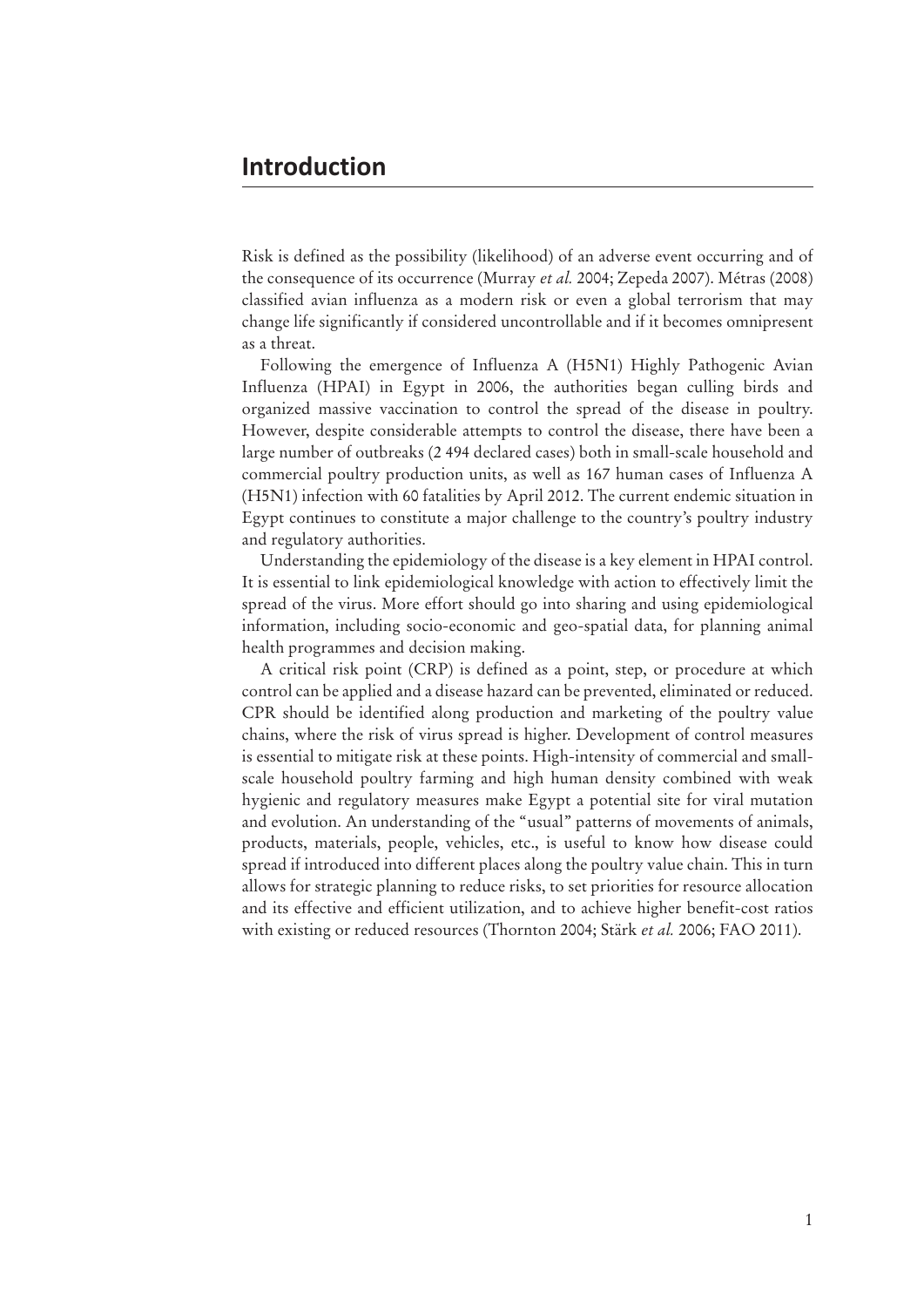The objective of this study was to identify the risk pathways for the highly pathogenic avian influenza (HPAI) along the poultry value chain where disease transmission risks are higher, to determine the critical control points and the factors that increase the risk and to provide feedback to industry regulators in order to enable them establish intervention priorities at nodes with the highest risks as part of a strategic plan to monitor, regulate and control the disease in Egypt.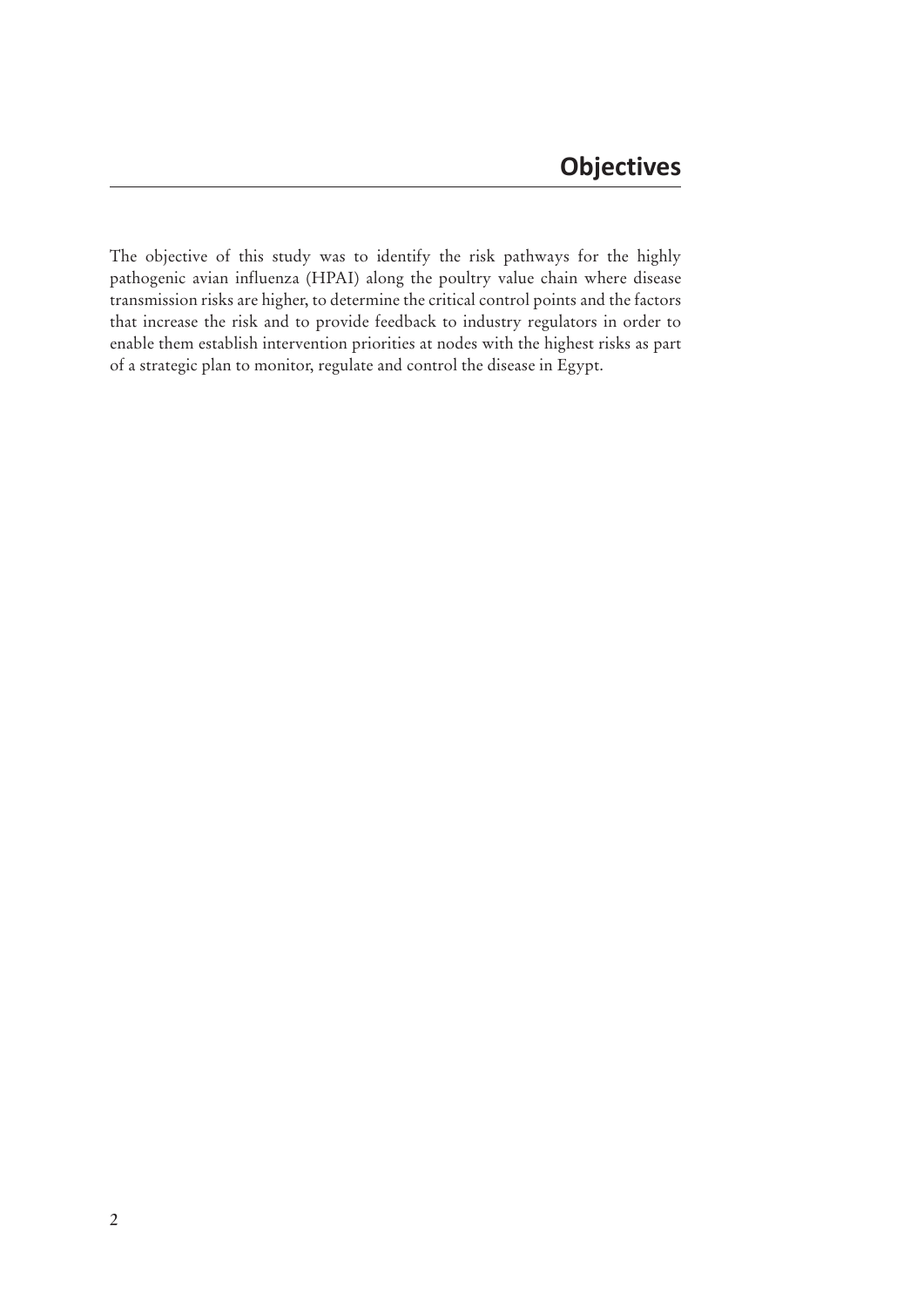Risk assessment, like all predictive models, is dependent upon both factual knowledge and assumptions. The greater the reliability on good data, the fewer assumptions have to be made, and subsequently the more reliable the assessment, if performed accurately. In few instances, where not all the facts known, it is necessary to make some assumptions when assessing risk. Risk assessment provides information for risk management and contains some or all of the following steps: hazard identification, dose-response assessment, exposure assessment and risk characterisation (Carver 2003).

In the present study, the focus was specifically on factors that either increase disease risk or those that are critical in disease risk management. The assessment included a review of the poultry value chain developed by animal production specialists, veterinarians and socio-economists for studies conducted in Egypt (Taylor 2007; Ibrahim *et al.* 2006; Ghonem 2007; Ibrahim 2007; Hosny 2008; Wilsmore 2008; Hosny 2009; Engelen 2011; Geerlings 2011).

Risk assessment first involves assessing the probability or likelihood of virus passing each step – identified in the poultry value chain – associated with different carriers. Probability estimation is based on release (pathways necessary to introduce [release] H5N1 virus into a disease-free premises) and exposure (pathways necessary for exposure of disease virus-free bird flocks to the disease) assessments (Murray *et al.* 2004). For probability assessment, quantitative epidemiological data and descriptive information from existing FAO study reports and documents, General Organization for Veterinary Services (GOVS) reports, current surveillance databases and published scientific literature were used.

Between May 2010 and April 2011, meetings were held with key stakeholders – GOVS, veterinary directorates, district veterinary services, Central Laboratory for Evaluation of Veterinary Biologics (CLEVB), National Laboratory for Veterinary Quality Control on Poultry Production (NLQP), representatives of the Egyptian Poultry Association and private veterinary practitioners. Visits were made to commercial sector 2 and 3 and small-scale household poultry farms, slaughterhouses, LBMs and poultry shops, modern and traditional hatcheries, feed mills, veterinary pharmacies, poultry Borsa and litter collection and composting points in eight highrisk governorates ((Dakahlia, Gharbia, Monufia, Sharkia, Qalyubia, Giza, Fayoum and Minya) Fig. 1). The purpose was to formulate a comprehensive understanding of all factors that contribute to the risk of disease transmission and gather data HPAI prevalence and real-time information on control measures, activities and priorities. A risk pathways diagram was designed to describe and consistently assess the pathways (transmission routes, carriers and mechanisms) for transmitting the virus along the poultry value chain from an infected node into disease-free premises. In account of the prevailing information gaps, the qualitative analysis used by Defra (2002) and described by FAO (2011) was taken as a guide for estimating different levels of probability for virus transmission routes (Table 1). A combination of release and exposure risk categories using a matrix adapted from Métras (2008) was also used to allow categorisation of qualitative probability (Table 2).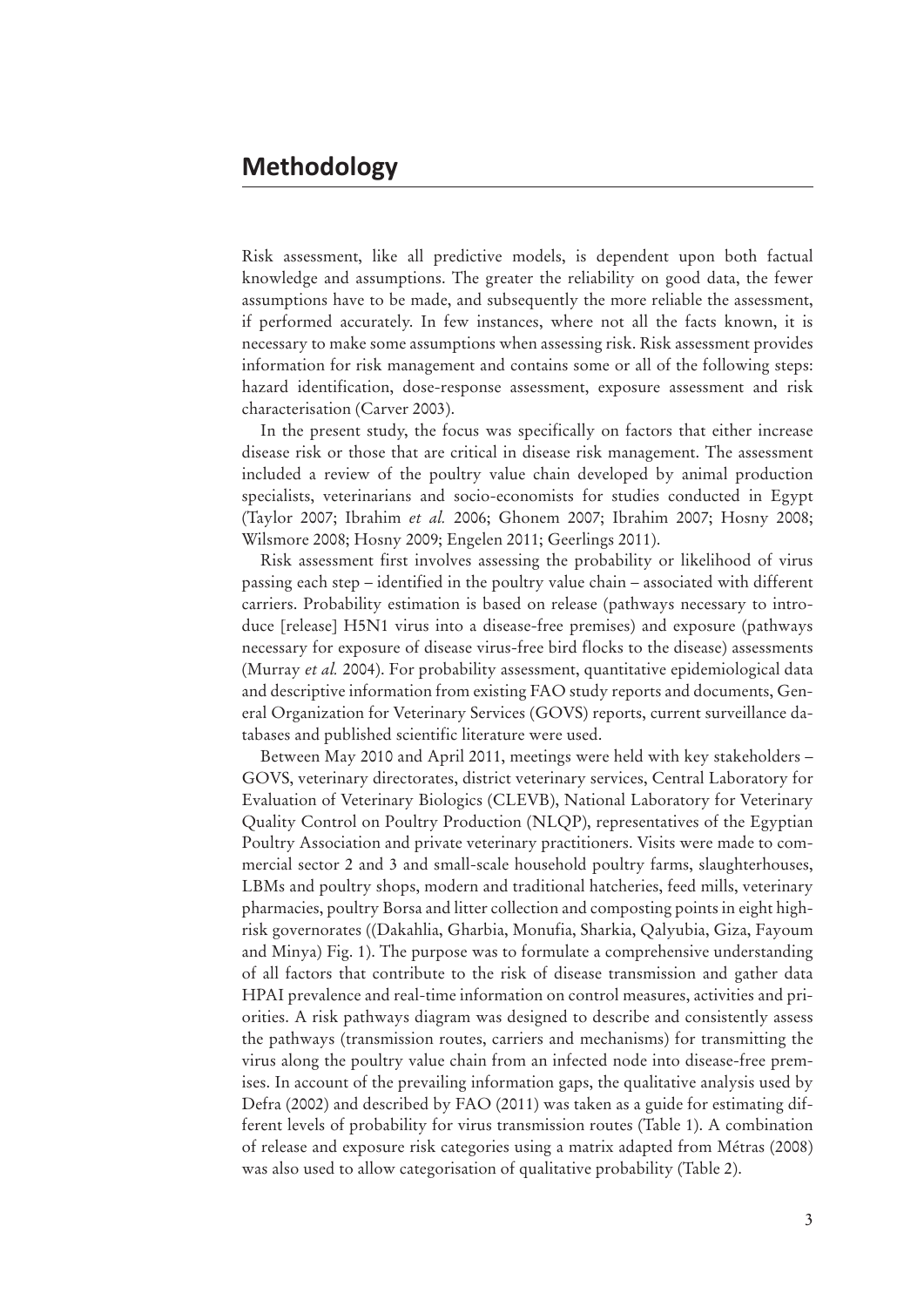**Figure 1.** Map of Egypt showing governorates (highlighted in pink) where HPAI risk is high and the study was conducted



#### **Table 1.** Description of levels of risk probabilities

|    | <b>Probability</b> | <b>Description</b>                                                                               |  |  |  |  |
|----|--------------------|--------------------------------------------------------------------------------------------------|--|--|--|--|
| VL | Very low           | Rare (risky event may occur in exceptional circumstances)                                        |  |  |  |  |
|    | Low                | Possible (the risky event may occur in the next three years)                                     |  |  |  |  |
| M  | Medium             | Likely (the risky event is likely to occur more than once in the<br>next three years)            |  |  |  |  |
|    | High               | Almost certain (the risky event is likely to occur the current year<br>or at frequent intervals) |  |  |  |  |

*Source:* FAO 2011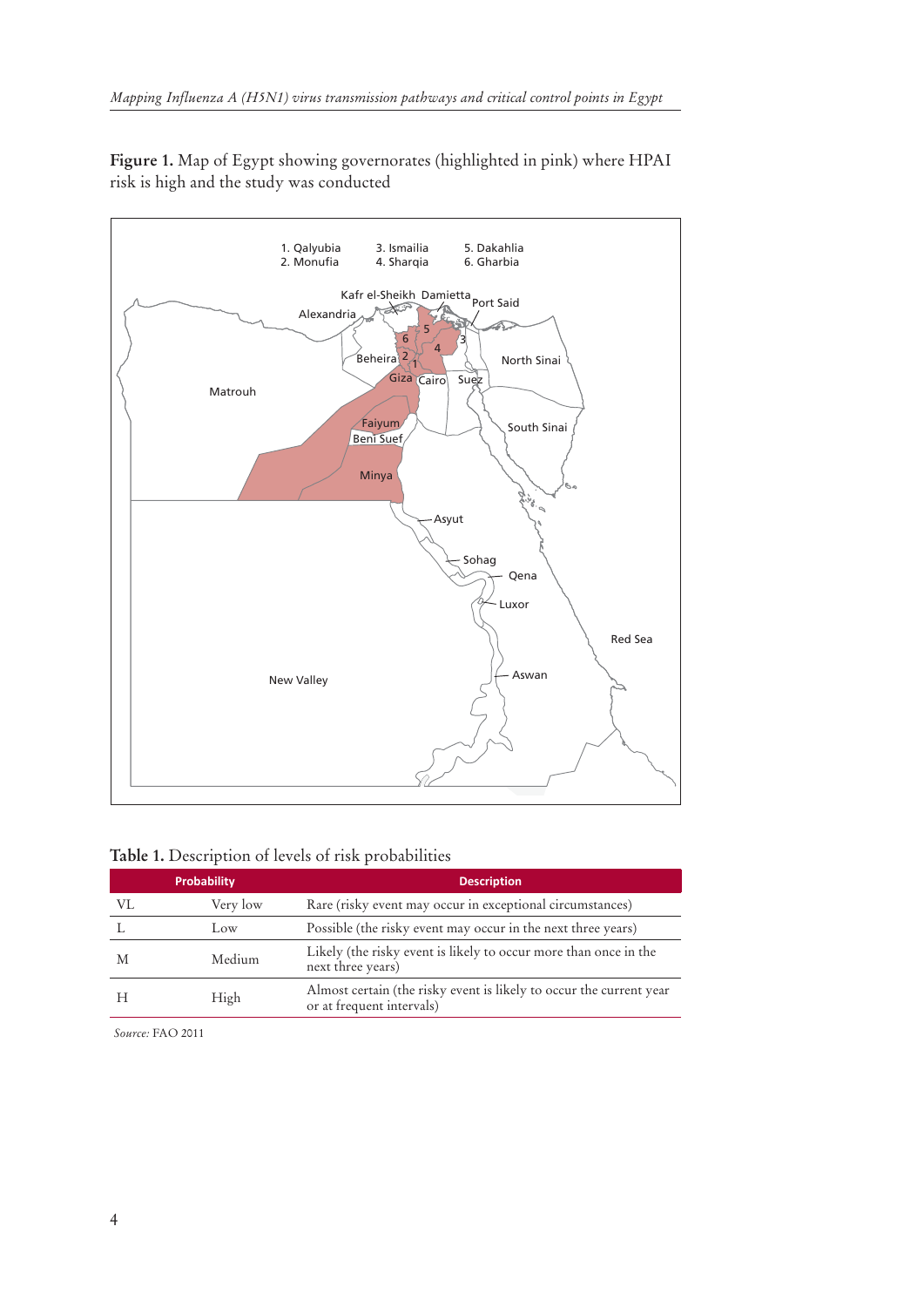|                       |          | <b>Likelihood of exposure</b> |     |               |             |  |  |  |
|-----------------------|----------|-------------------------------|-----|---------------|-------------|--|--|--|
|                       |          | <b>Very low</b>               | Low | <b>Medium</b> | <b>High</b> |  |  |  |
| Release<br>likelihood | Very low | VL                            | VL  | VL            | VI.         |  |  |  |
|                       | Low      | VI.                           | VI. | VI.           |             |  |  |  |
|                       | Medium   | VI.                           | VL  |               | Μ           |  |  |  |
|                       | High     | VL                            |     | M             | Н           |  |  |  |

#### **Table 2.** Qualitative measures of release and exposure likelihoods

*Source:* FAO 2011

#### **Table 3.** Qualitative risk analysis matrix: risk levels

|             |          | Impact          |     |               |             |  |  |  |
|-------------|----------|-----------------|-----|---------------|-------------|--|--|--|
|             |          | <b>Very low</b> | Low | <b>Medium</b> | <b>High</b> |  |  |  |
| Probability | Very low | VL              | VL  |               | М           |  |  |  |
|             | Low      | VL              |     | Μ             | Μ           |  |  |  |
|             | Medium   |                 | М   | Μ             | Н           |  |  |  |
|             | High     | М               | М   | Н             | VH          |  |  |  |

*Source:* FAO 2011

The consequence or impact of virus transmission from one node to another was estimated, and impact of risky events ranked on a scale similar to that used for probability (Table 1) from very low to high. The criteria used to assess impact were the potential for:

- amplification of infection (size of any resulting outbreak);
- spatial spread to new geographic areas;
- spread across species e.g., from duck to chicken or from poultry to human;
- $\bullet$  losses (economic and livelihood losses) as a result of HPAI outbreak itself and of the control measures; and
- loss of human lives and welfare.

Due to the endemic situation of HPAI in Egypt<sup>4</sup>, partly associated with high densities of human and poultry populations, the possibilities for virus amplification and mutation in adjacent flocks, loss of human lives and livelihoods, and economic losses are high. The impact of disease transmission from one node to another is therefore categorized at a high level.

Likelihood and impact using the matrices described by FAO (2011) and Defra (2002) were integrated to permit categorization of qualitative risk (Table 3).

According to the qualitative risk assessment scheme used by Defra in the United Kingdom, very high (VH) risks, had both a high probability of occurrence and high impact, demand immediate attention. Each risk category included the associated level of uncertainty (lack of precise knowledge on input data which could be due to data quality or lack of knowledge). Level of uncertainty was determined based on criteria summarized in Table 4.

Qualitative categories for expressing uncertainty in relation to qualitative risk estimates were adapted from Métras (2008). To avoid possible confusion, the steps in risk estimation are summarized in Fig. 2.

At the time of writing this report, 25 out of 27 governorates had been affected by HPAI.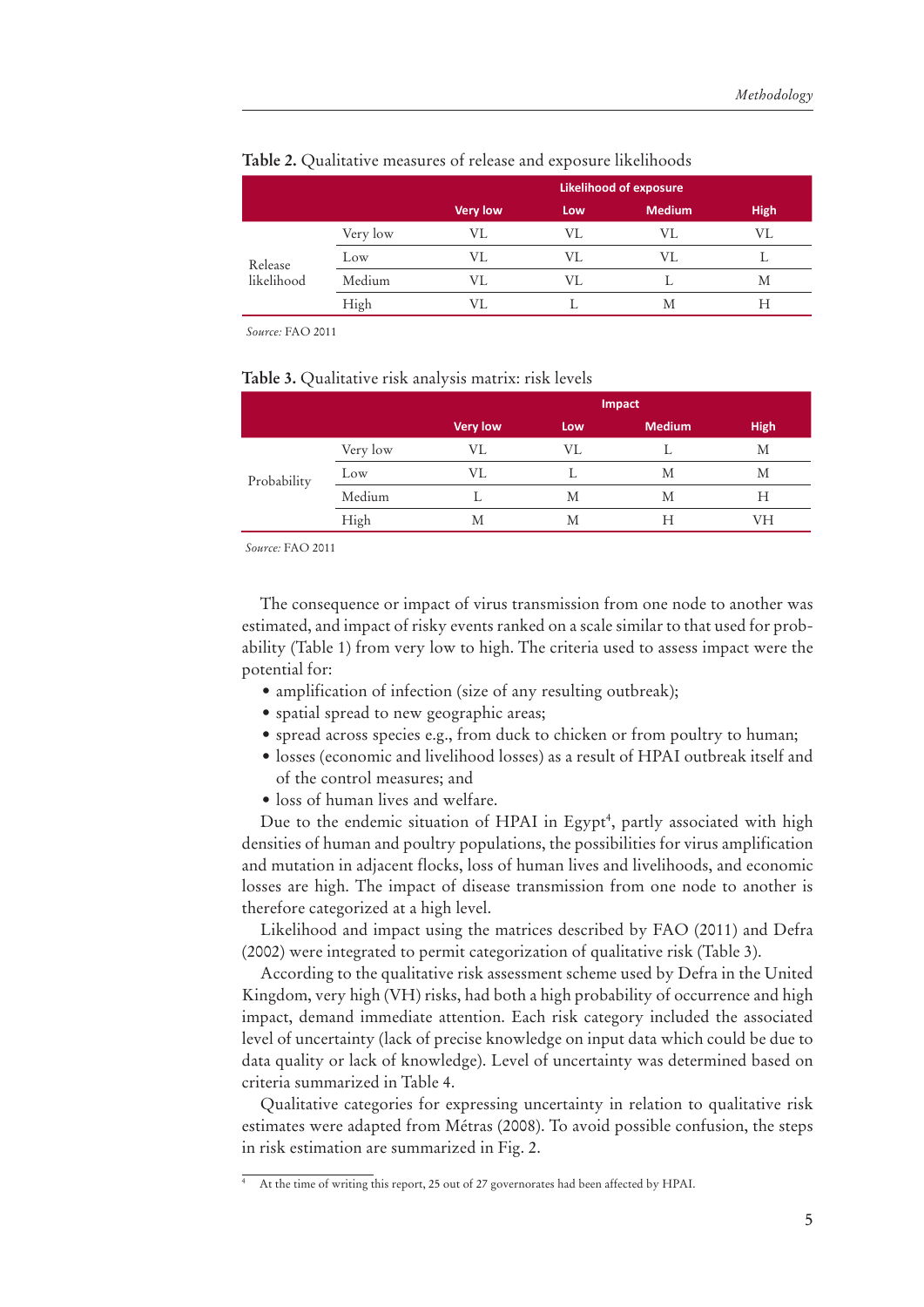|   | <b>Uncertainty category</b> | <b>Descriptor</b>                                                                                                                                                                                                                                           |
|---|-----------------------------|-------------------------------------------------------------------------------------------------------------------------------------------------------------------------------------------------------------------------------------------------------------|
|   | Low                         | Solid and complete data are available; strong evidence is provided<br>in multiple references; authors report similar conclusions                                                                                                                            |
| M | Medium                      | Some but no complete data are available; evidence is provided in<br>small number of references; authors report conclusions that vary<br>from one to another<br>Facts that can be seen/touched, e.g., the presence or absence of<br>building, facility, etc. |
| H | High                        | Scarce or no data are available; evidence is not provided in<br>references but rather in unpublished reports or based on<br>personal communication; authors report conclusions that vary<br>considerably from one to another                                |

#### **Table 4.** Qualitative measures of uncertainty levels

*Source:* Métras (2008)



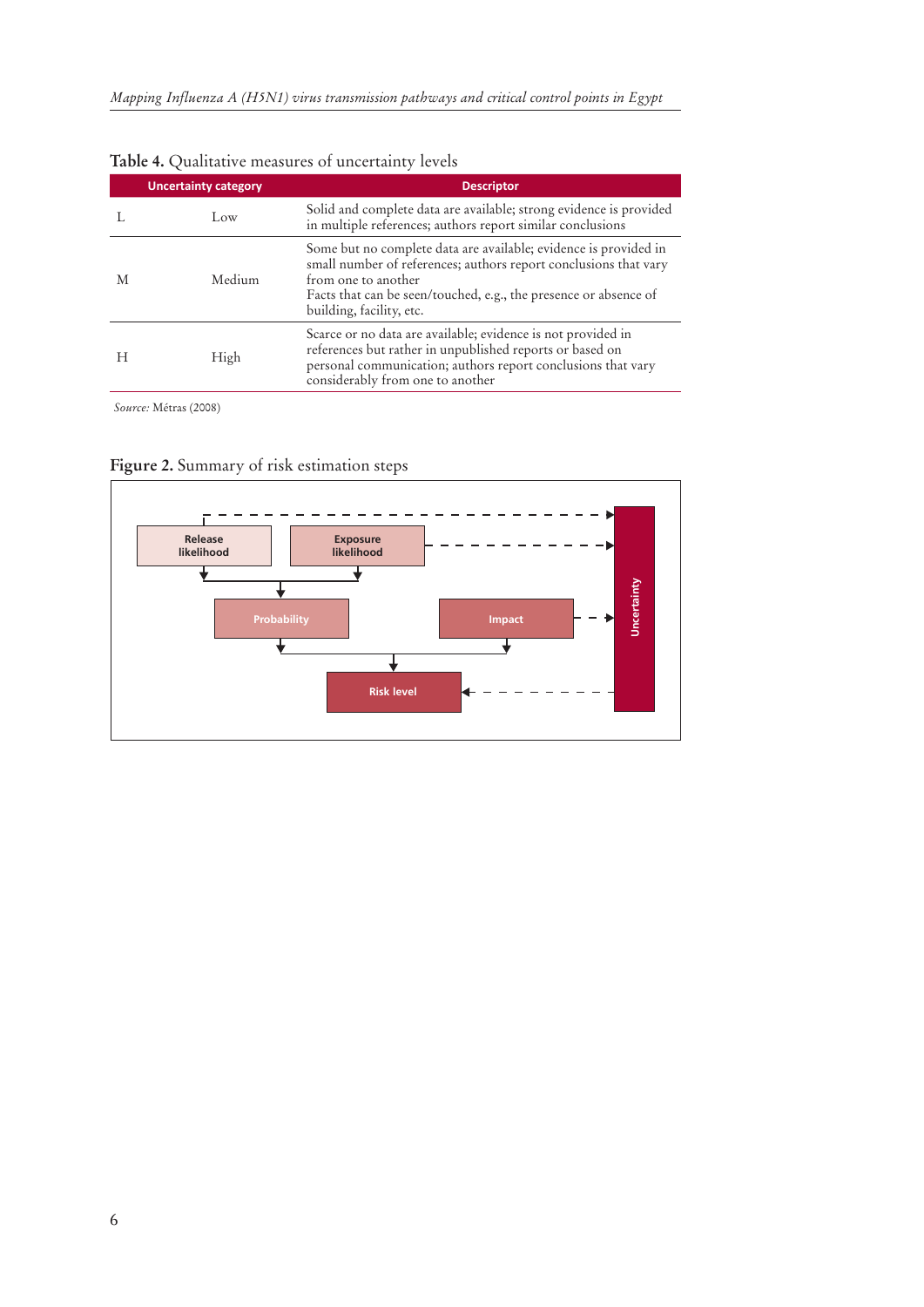Poultry shed infectious A H5N1 virus into the environment in both nasal secretions and faeces. Previous studies on HPAI outbreaks have demonstrated that the most important mode of transmission in domestic poultry is related to the movement of humans, birds, contaminated materials and vehicles (Stegeman *et al.* 2004; McQuiston, *et al.* 2005; MoALR 2005; Thomas *et al.* 2005; Capua and Marangon 2006 and 2007; Bos *et al.* 2007; FAO 2007, Nishiguchi *et al.* 2007; Sharkey *et al.* 2008; Dorea *et al.* 2010; Spekreijse *et al*. 2011a). It has been demonstrated that the H5N1 virus survives from 4 to 23 days in wet chicken manure (Lu *et al.* 2003; Songserm *et al.* 2006), many months in cool water (Stallknecht et al. 1990; Zhang and Rogers 2006) and 72 hours on plastic, steel and rubber materials (Tiwari *et al.* 2006).

#### **POULTRY VALUE CHAIN**

Engelen (2011) categorised the stakeholders engaged in the nodes of the poultry value chain in Egypt and identified 11 vertical stakeholders (poultry breeding companies, grandparent and parent stock companies, hatcheries, nurseries, layer and broiler grower farms, traders, slaughterhouses, processing plants, wholesale and retail outlets, and consumers), nine horizontal stakeholders (stock feed producers, veterinary services, vaccinators, brokers and Borsa, credit providers, extension, consultancy and training providers, transport, litter collection points, and branch organisations) and the interrelationships among them (see Fig. 3).

#### **RISK PATHWAY DIAGRAM (RPWD)**

The degree of connectedness of animal networks, which is the frequency with which links between different production premises and LBMs are made via people, animal movement and/or sharing of equipment, can determine the potential for widespread epidemics of disease (Kao *et al.* 2007). Fig. 4 shows the major nodes involved in the poultry industry, trading and transmission routes (pathways), and how they relate to each other and facilitate virus transmissions over the poultry value chain.

The diagram shows the possible pathways for virus transmission from and into a farm and/or household indicated by lines beginning with an assumed infected commercial farm/household and ending in arrows. The RPWD includes 10 fixed nodes, infected and clean farms, infected and clean houses, LBM/poultry shops, slaughterhouses and hatcheries, feed mills, litter collection points, fish farms and cultivated land. The movable carriers are people (part-time farm workers, vaccinators, de-beakers, feed suppliers, medicine suppliers, egg and bird collectors, poultry shop retailers, traders and visiting poultry consultants), live birds and animals, vehicles and equipment. To assess the risk, the probability of virus movement into and from each point along a risk pathway was assessed separately.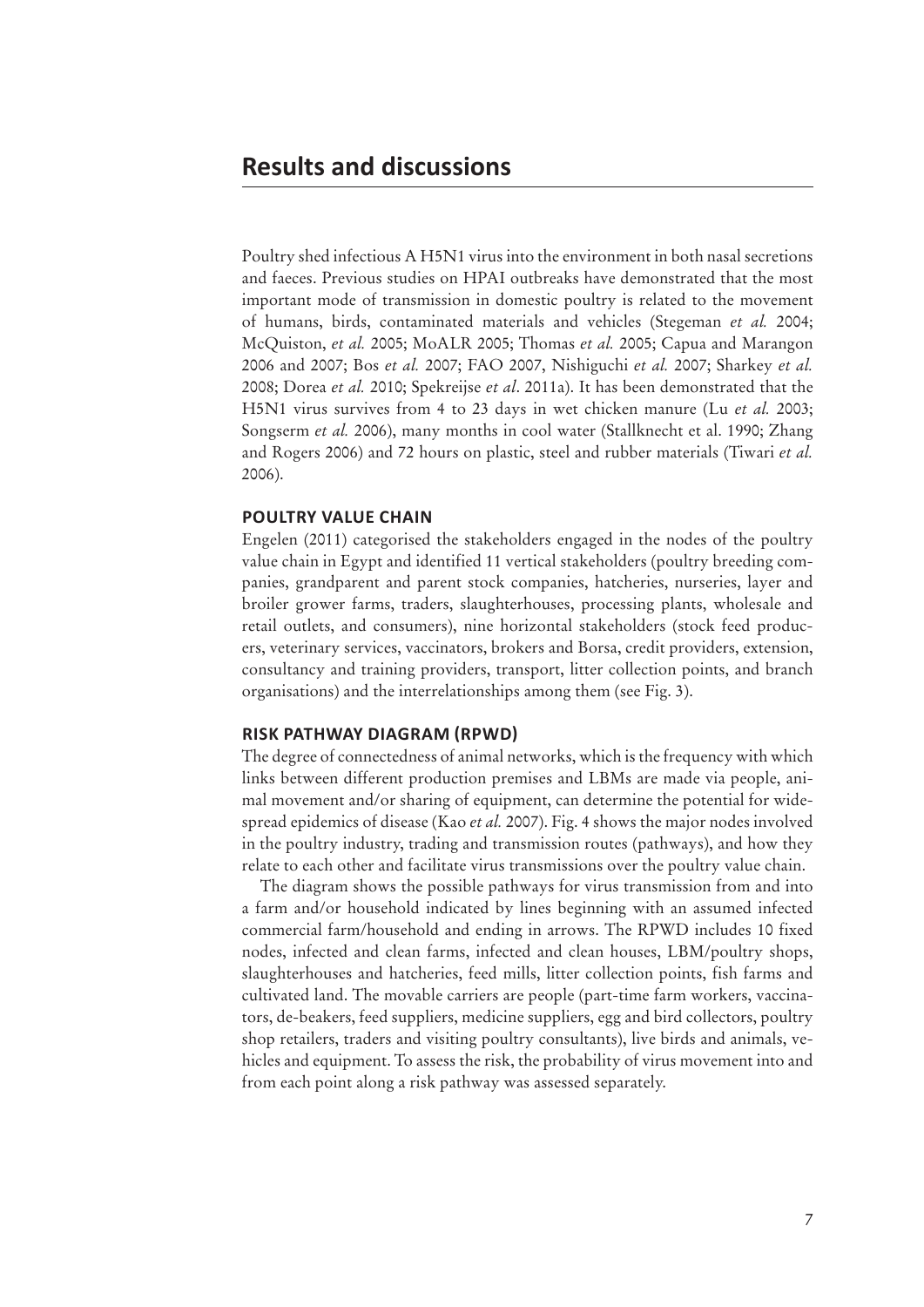

**Figure 3.** Poultry value chain in Egypt (Engelen 2011)

#### **RISK ASSESSMENT**

AI viruses are not highly airborne and their introduction in poultry farms mainly occurs through direct or indirect contact with infected birds, resulting from the movement of live poultry, people, vehicles, equipment or contaminated materials (Stegeman *et al.* 2004; Capua and Marangon 2006, 2007; FAO 2007; Spekreijes *et al.* 2011a).

Studies have shown that in the United States, Australia and the Netherlands, farms with most human movement, in particular farms that employed more outside workers or had vehicles come onto the farm and pick up dead birds, were more likely to be infected than others (Selleck 2003; McQuiston *et al.* 2005; Thomas *et al.* 2005).

#### **Commercial farms**

Egypt has a large poultry sector; and about 26 720 commercial farms (both registered and unregistered) that constitute the commercial poultry production industry and produce exotic broilers, indigenous (in Egypt referred to as *Baladi*) chickens, Peking, Muscovy, Mule and Sudani ducks, turkeys, ostriches, quails and eggs. About 81 percent of the broiler, 64 percent of the layer, 79 percent of the duck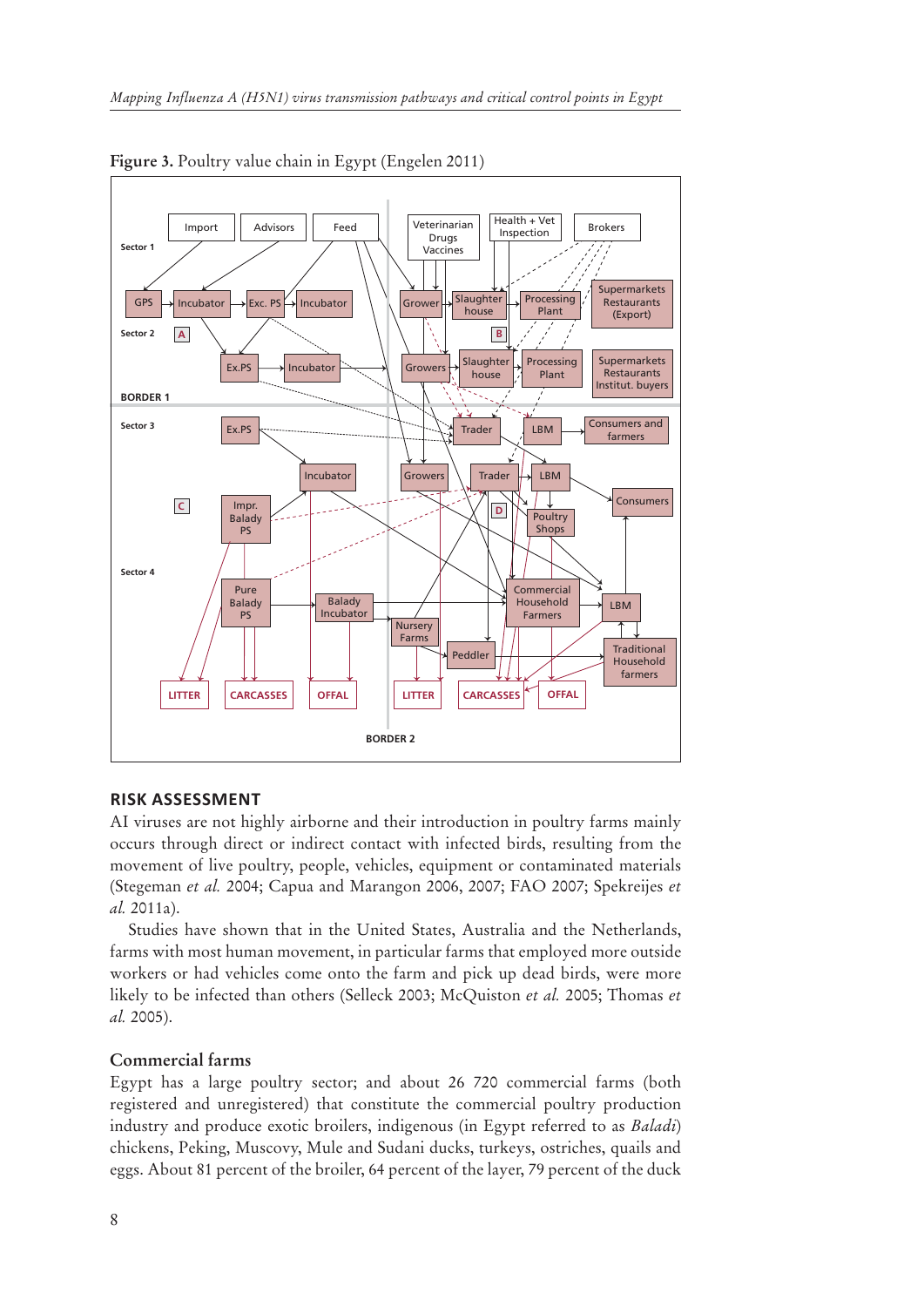

**Figure 4.** HPAI Risk pathway diagram showing nodes, trading and transmission routes

and 39 percent of the turkey farms are in Lower Egypt; representing the major share of the industry. Middle Egypt is the second largest with 13 percent of the broiler, 29 percent of the layer, 14 percent of the duck and 49 percent of the turkey farms. The rest are found in Upper Egypt (Jones 2008).

Commercial poultry farms provide about 90 percent of chicken produced in Egypt, with the remaining 10 percent provided by the small-scale householdpoultry farms that are abundant in villages and cities. About 74 percent of the broilers are produced on farms with less than 15 000 birds per cycle (Hosny 2006) (Fig. 5), while small-scale farms are the primary source for 70 percent of other poultry meats (principally ducks and turkeys). Total daily exotic broiler production varies between 1.6 and 2.0 million birds in the summer and winter seasons, respectively (AbdelGaid and Bakri 2009). All *Baladi* chicken and about 80 percent of the exotic broiler chicken are marketed alive via LBMs, poultry shops or door-to-door peddlers.

Egypt is considered an important "duck country". There is an estimated 35*–* 55 million duck population in the small-scale household sector and approximately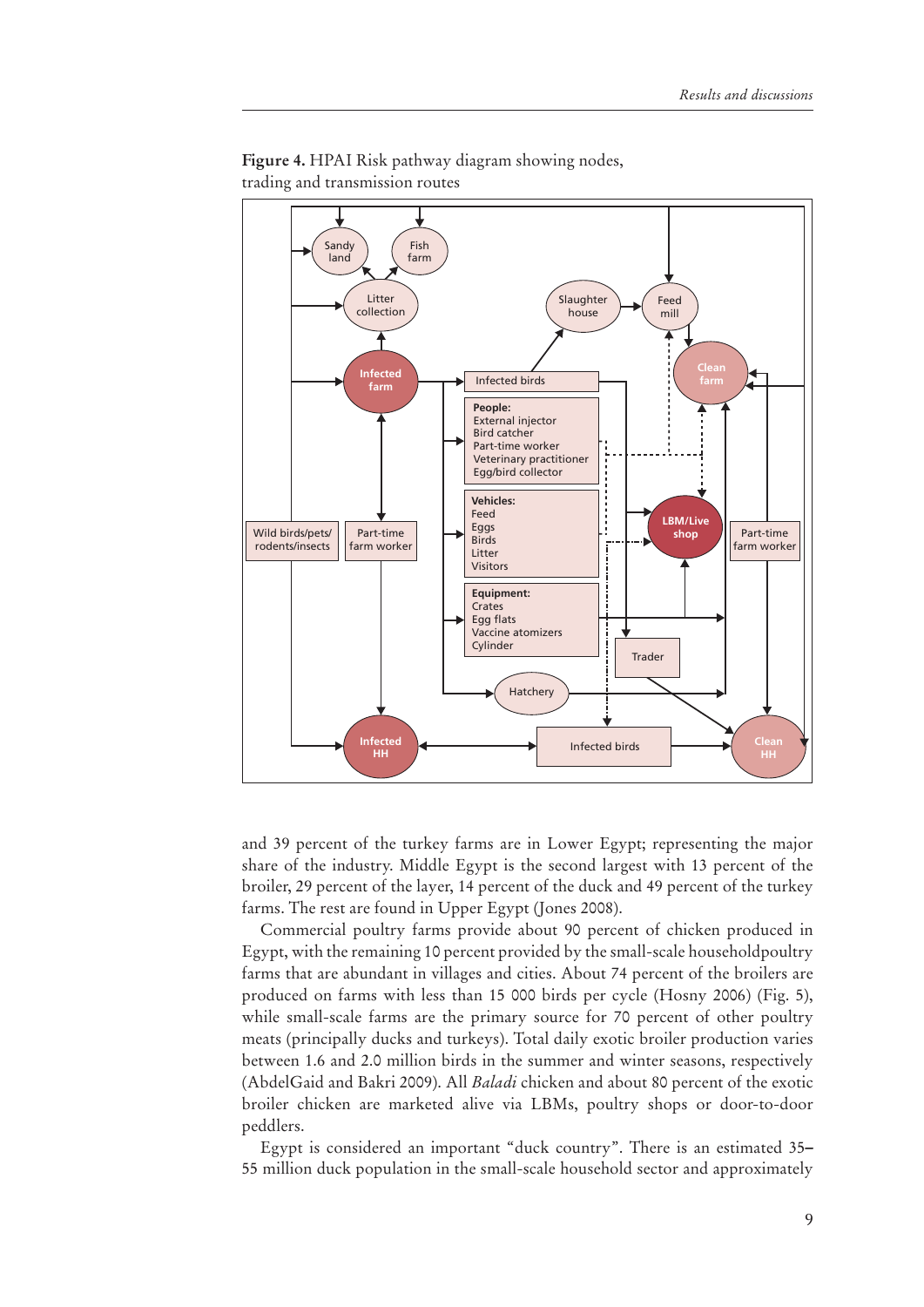



5 million ducks in commercial farms (Hogerwerf and Siddig 2007). Around 280 000 day-old female Mule ducklings are imported from France on a weekly basis, nursed on commercial farms for 1–2 weeks, and then sold to small-scale household producers. On festive occasions such as Ramadan, commercial farms fatten ducks for about two months in time for markets. Annual turkey production in Egypt is estimated at 900 000 birds, of which 89 percent are imported mainly from France for fattening purposes.

#### People

Human movement among poultry farms was shown to be an important risk factor for avian influenza infection during the Virginia avian influenza outbreak in 2003 (Akey 2003; McQuiston *et al.* 2005). For the purpose of the assessment reported here, most actors who visit a farm have been categorised according to the risk level they contribute.

After an onset of signs of clinical illness in a flock, farm owners usually consult an external veterinarian seeking to know the cause of illness (diagnosis) and prescription of medicine. Widespread vaccination against H5N1 disease may mask the disease and render the clinical signs ambiguous (e.g., HPAI may be confused with fowl cholera or Newcastle Disease). In most sector 2 and 3 farms, this often leads to either injection of antibiotics or emergency Newcastle Disease vaccine spraying by external crews. The result is that veterinarians and external crews and their equipment/vehicles may carry the infection to clean farms. About 95 percent and 80 percent of short- (broilers) and long- (layers) cycle commercial farms, respectively assign external crews for vaccination and/or administration of antibiotics (FAO 2009b; Peyre 2011). A survey conducted by FAO (2009) on 147 commercial farms in Qalyubia governorate reported the use of 57 different external paraprofessionals, locally referred to as "injectors". In the presence of a weak biosecurity system, such practices pose greatest risk to the poultry industry.

While people may act as short-term mechanical carriers (Bean *et al.* 1985; te Beest *et al.* 2011), external injectors represent a very high risk of disease transmission because of high levels of release and exposure and high impact with low uncertainty, based on high frequency of their movements on a daily basis between farms in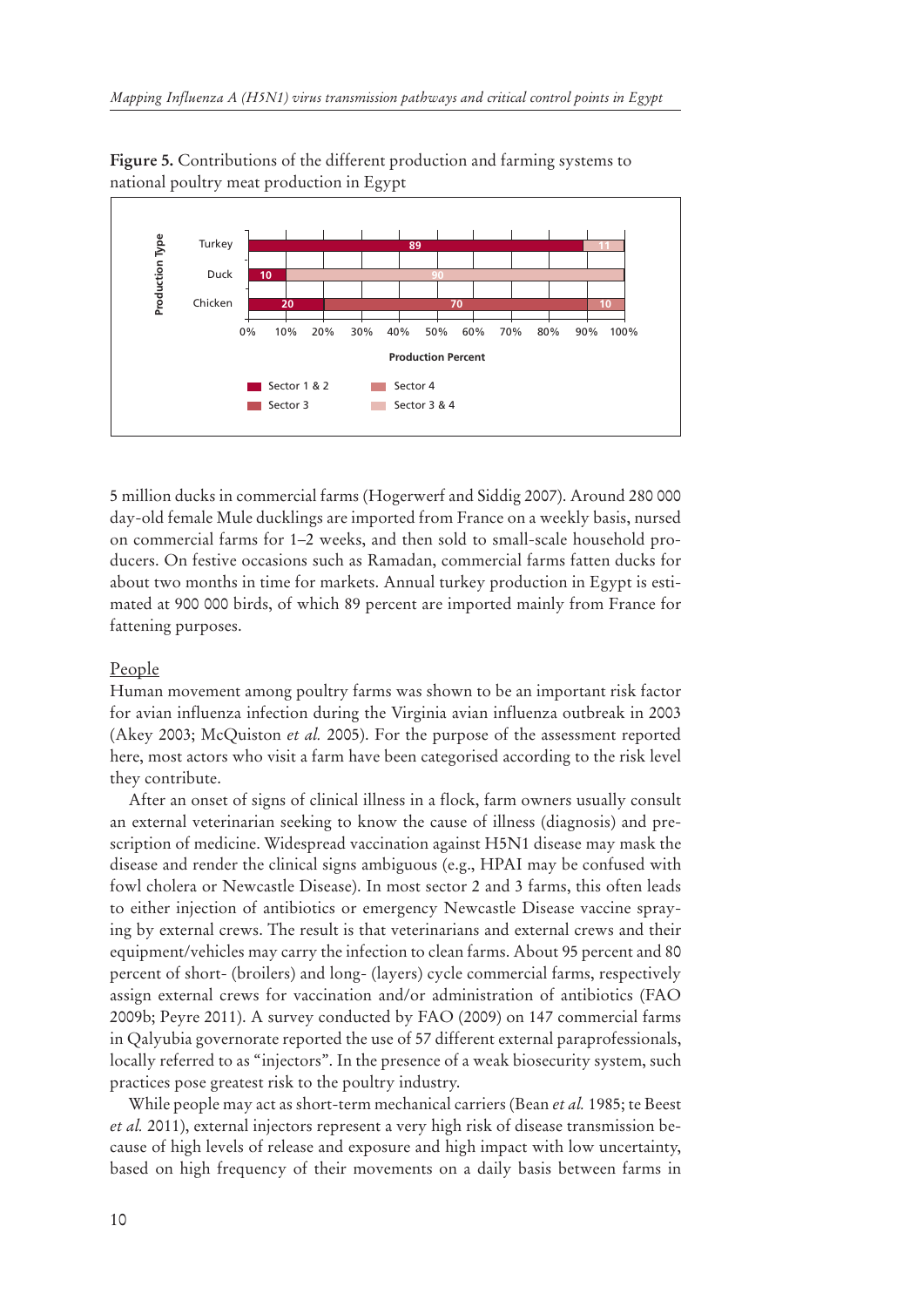different locations, species, ages and types of production, close contact with infected and non-infected birds, and the use of the same clothing and footwear on different farms (FAO 2009a). According to producers, many of the outbreaks of H5N1 HPAI that occurred in Egypt in 2006 were as the result of visits by external injectors.

Farms visited often give very minimal or no attention to personal hygienic measures. Ali *et al.* (2013a) found that 84 percent of the 304 farms studied did not provide clean clothes for workers or visitors and 71 percent had no showering facility. H5N1 HPAI viruses would normally be detected by higher than normal mortality during production or shipment of poultry, but not in vaccine-protected poultry which sometimes still shed the virus (Savill *et al.* 2006). The wide spread AI vaccination in commercial poultry sector in Egypt could promote enzootic transmission and spread of the disease by masking the presence of highly pathogenic H5N1 viruses. Suboptimal dosage may also facilitate evolution of increased virulence (Lee *et al.* 2004; Taha *et al.* 2008; Iwami *et al.* 2009). Thus, despite the fact that AI vaccinations being a useful tool in HPAI control, it brings additional risk enabling silent transmission, encouraging evolution of the virus and complicating disease recognition (Hinshaw *et al.* 1991). The risk raised by vaccinators will be higher in the Delta region due to the high density of poultry flocks in limited geographic areas. The same could hold true for paraprofessionals engaged in undertaking routine farm husbandry practices such as de-beaking.

In addition to daily part-time farm workers, bird catchers constitute a high risk for disease transmission between households and commercial farm production locations. Bird catchers are boys who live in nearby villages and are often assigned by farm owners to assist injectors/vaccinators and de-beakers. Sector 2 and 3 layer and breeder farms employ young women as part-time workers from neighboring villages to collect and rank eggs. The risk they contribute increases during the production period and depends on the number of collectors which is directly proportional to the production capacity.

The number of temporary workers involved in poultry production is about one million, representing 40 percent of the total labor force in the poultry industry (ElNagar and Ibrahim 2007; Freiji 2008). assuming that approximately one-quarter of those temporary workers are engaged directly in commercial production farms, then this figure divided by the total number of commercial poultry farms (26 720) and after excluding five percent of the farms that are at low risk (as estimated by Ali *et al.* 2013a), there are approximately 9.8 workers per farm who could potentially carry the A/H5N1 virus between commercial and small-scale household production sectors. This is particularly true in areas with high flock densities, such as Qaluybia, Sharkia and Giza governorates, where the mean flock density is more than 8 flocks/km2 (Kaoud 2007). Thus, temporary workers represent a very high risk due to their movement between farms and close contact with vaccinated commercial and unvaccinated small-scale household bird flocks characterized by high release, exposure and impact, low uncertainty attributed to information from different producers owed their flock infection to those people.

Many private veterinarians and poultry consultants are assigned by sector 2 and 3 farm owners to visit their flocks on a regular basis for routine flock health inspection and early disease diagnosis. It is possible that visits to infected farms may not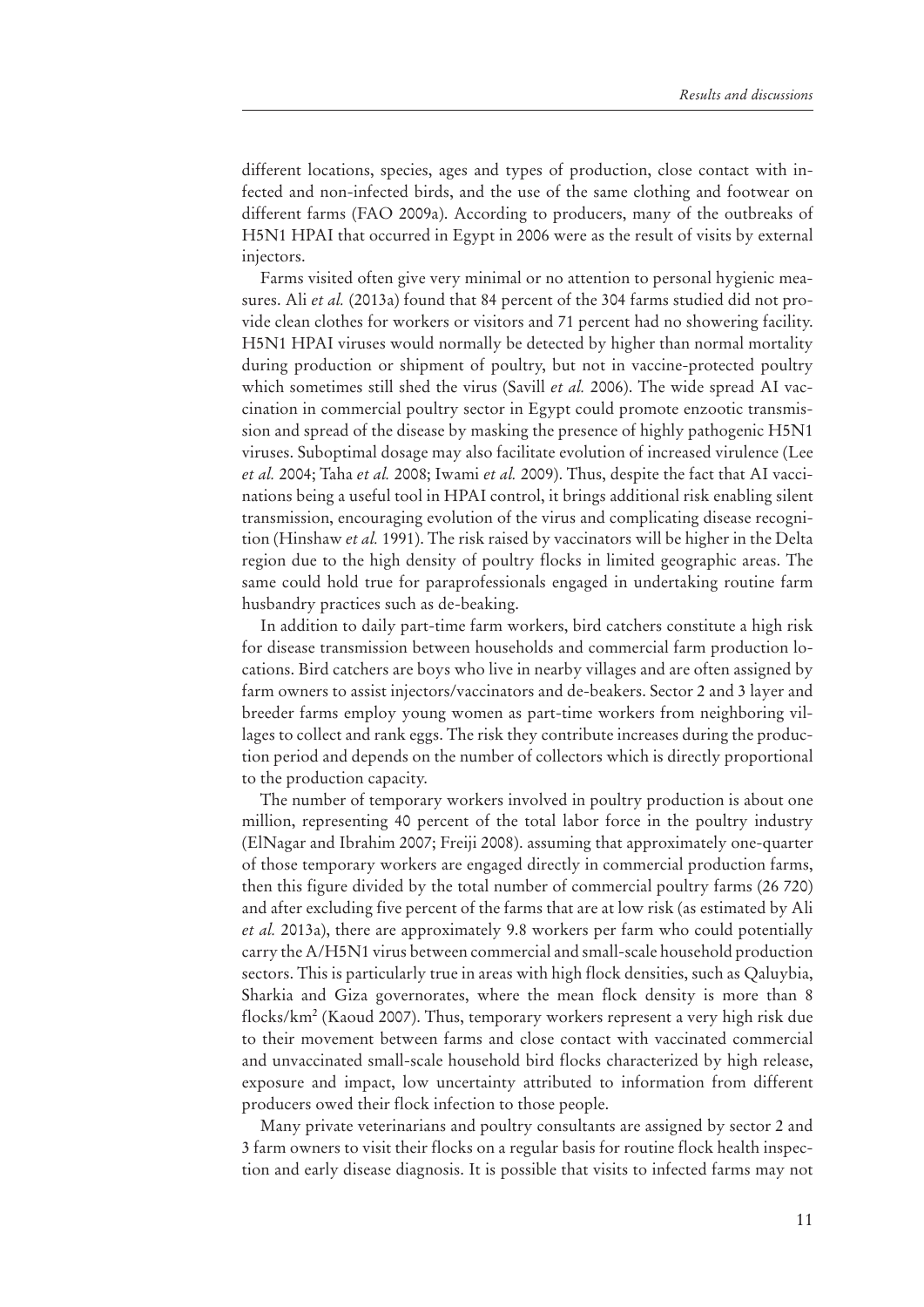result in diagnosis of infection at the time of visit if clinical signs have been masked due to flock AI vaccination or birds still in the incubation period of the disease. Consequently, visiting veterinarians or consultants may fail to take the necessary precautionary measures before visiting other farms<sup>5</sup>. Thus, they are considered as very high risk due to their movements between different farms within short periods of time, and the level of uncertainty was categorised as low on the basis of information from flock owners. Farm visits by traders are considered to be one of the main risk factors for introduction of the H5N1 HPAI virus to poultry flocks. This means that the end of the poultry batch production cycle is a risk period for the introduction of diseases into a farm due to potential contact with contaminated crates or contamination associated with traders/drivers. The risk is further increased in largescale or multi-age farms because it can take several days to sell an entire batch. Thus, if the virus is introduced into the flock during this period, it may spread silently within the batch and birds.

In Vietnam, Devaux *et al.* (2011) reported that the presence of at least one poultry trader in a village could be associated with the risk of HPAI transmission in the village. Further work in Hong Kong determined that the contact between the retail market and chicken farms via humans was a significant risk factor among chicken farms (Kung *et al.* 2007). Movement of egg collectors and truck drivers transporting feed and litter between different farms and locations increases the probability of release, exposure and impact to high, medium and high levels, respectively<sup>6</sup>.

The risk associated with bird and egg collectors is high as they move between different farms, markets and locations and come into contact with potentially infected birds, or contaminated eggs, bird crates or egg flats. On the other hand, medical representatives and suppliers are considered a medium risk with high uncertainty because, although they move from farm to farm and other locations over long distances, they do not come into direct contact with infected flocks (Table 5).

#### Vehicles

Ali *et al.* (2009) showed that H5N1 HPAI virus had been transmitted over a long distance (over 700 kilometres) in a short time in Egypt. Balish *et al.* (2010) also showed that a new variant H5N1 virus had spread in a short period to at least seven governorates. Several types of vehicles that transport inputs or products are linked to different nodes of the poultry value chain. Service crew, egg and bird collecting and feed delivery vehicles are the ones that most frequently move among different farms. The frequency that a poultry consultant, an injector or an egg collecting vehicle visit a farm may vary from 1–6 days, but each one of them visits different farms each day. Feed trucks visit a farm every 5–30 days. In the case of litter collecting vehicles, the frequency of farm visits varies according to the farm type: 2–15 days (layer caged farms), 45 days (broiler farms), two months (Shamourt<sup>7</sup> farms), and 3–5 months (floor rearing breeder and layer farms). Similarly, the frequency of bird collecting vehicle visits to farms is variable depending on the length of the production cycle: 1.5 months for broiler, 2 months for *Shamourt*, and 20 months

<sup>5</sup> For example, professional veterinarians involved in H7N7 outbreak control activities in the Netherlands in 2003 were found to play a potential role as vectors for disease transmission (te Beest et al. 2011).

<sup>6</sup> According to layer and multi-age broiler farm producers, uncertainty was ranked as low, but high for litter collectors due to lack of information or reports.

<sup>7</sup> *Shamourt* is a hybrid chicken, crossbred between exotic Saso and indigenous (*Baladi*), reared as a meat (brolier) type with a fattening period up to 60 days to reach a live weight 1.5-2kg/bird.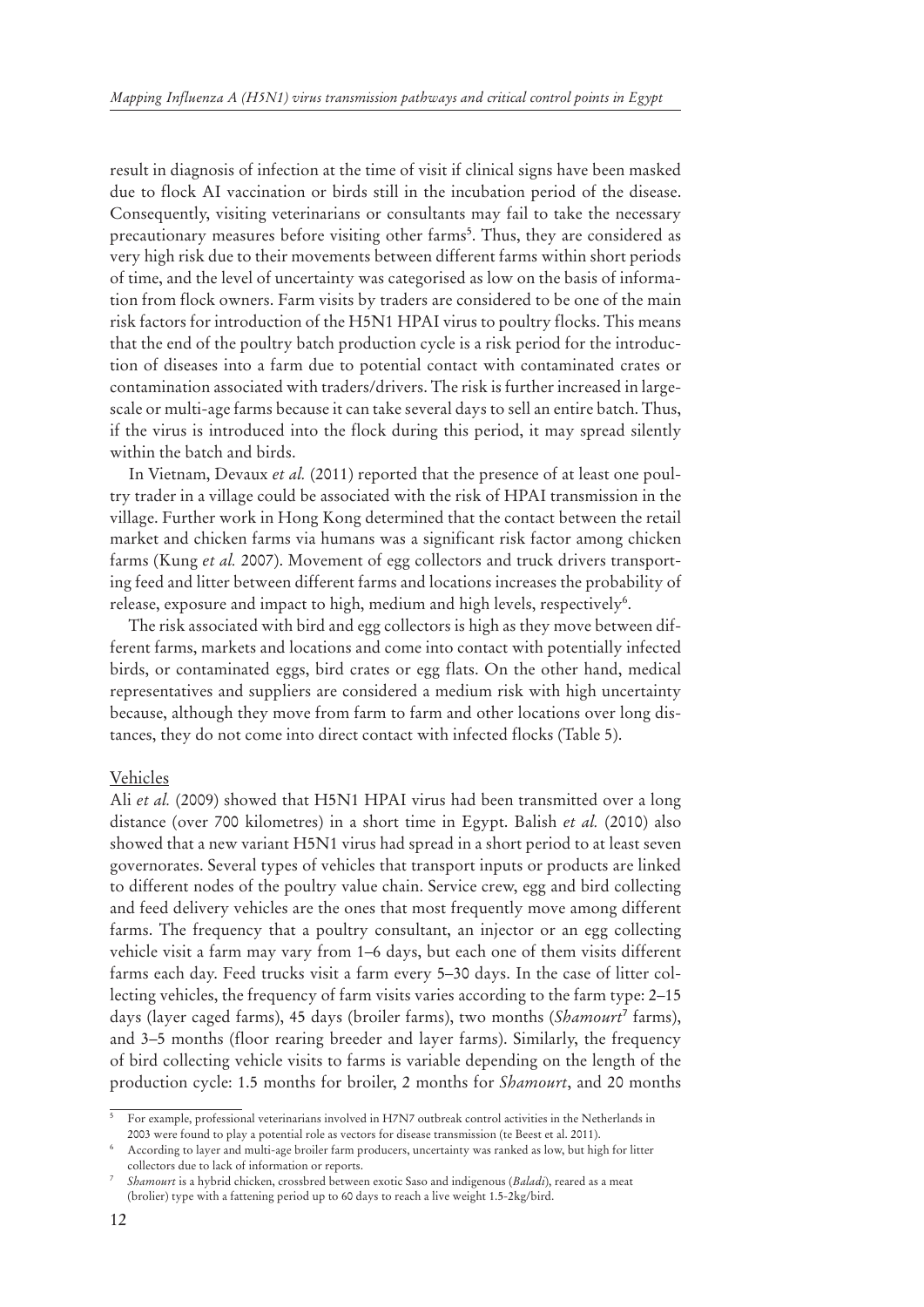for layers and breeders. This frequency increases in the case of multi-age broiler or layer farms. Small and medium size vehicles are likely to be used in transporting fattened and spent birds, and for a patch of 5 000 broilers three large size or seven small-medium size vehicles are required, thus, one entire batch requires at least 2-3 days to sell. About 85 percent out of the 304 farms studied in 2010 had no wheel dip and 75 percent of those vehicles are parked close to the poultry houses (Ali *et al.* 2013a). It was found that the probability of transmission of infection between governorates increased because of active poultry transport but was not related to the distance between governorates (Kaoud 2007)<sup>8</sup>. Despite the high level impact of disease transmission among different farms and locations, the likelihood of release is high and exposure is low, and the outcome risk level according to the risk assessment matrix is medium with high uncertainty.

#### Equipment

Some equipment and materials (such as vaccine atomizers, gas cylinders, bird crates and carton egg flats) are frequently transported and shared among different production sites.Bird crates move with the highest frequency among different commercial farms, markets and locations. One crate is used to transport about  $14 \pm 2$  exotic broilers or 19 *Shamourt* chicken. Therefore, for a cycle of 5 000 exotic broilers there is a need for about 357 crates. Plastic bird crates are rarely decontaminated by either traders or sector 2 and 3 farms.

Used egg flats with debris, feather, litter, bedding materials and faecal matter have been observed circulating among farms and between different locations. A study by Ali *et al.* (2009) revealed that about 63 percent of the 84 traditional hatcheries studied in Egypt receive fertile eggs in used egg crates provided by suppliers. Elsewhere, in California, some outbreaks of low pathogenic avian influenza (LPAI) were associated with transfer of virus by egg flats (Cardona 2005). The H5N1 HPAI virus has also been isolated from egg shells of vaccinated broiler breeders after challenge with a virulent virus (Abdelwhab *et al.* 2011). The H5N1 viral infectivity persists in the feathers of infected ducks for two weeks at 20 °C (Yamamoto et al. 2010), while H7N1 HPAI has been found in infected chicken subject to a postmortem at 22-23 °C five to six days after death (Busquets *et al.* 2010). During the winter season, viability of the virus could remain for several days after release from the host (Sagripanti and Lytle 2007). Thus, used egg crates represent high risk because they are easily contaminated with the virus and may frequently move between farms and hatcheries. Egg setting in hatcheries is often made every three days, and in most instances eggs for different setting originate from various breeder farms in different locations.

Gas cylinders are used for heating poultry houses during winter and brooding of chicks. It is rated as having a medium risk level due to the exposure to direct sun light during transportation, and there is a low probability of a farm receiving a gas cylinder that had been used on another farm with medium uncertainty.

Bird crates constitute a low risk in commercial farms operating with mono-age birds, but high risk for farm with multi-age birds and LBMs with medium uncertainty.

<sup>&</sup>lt;sup>8</sup> On an HPAI-infected farm in Thailand, Kasemsuwan (2009) reported that no virus was found in samples from wheels and trunk of vehicles, meaning that there was a low probability of vehicles being mechanical vectors.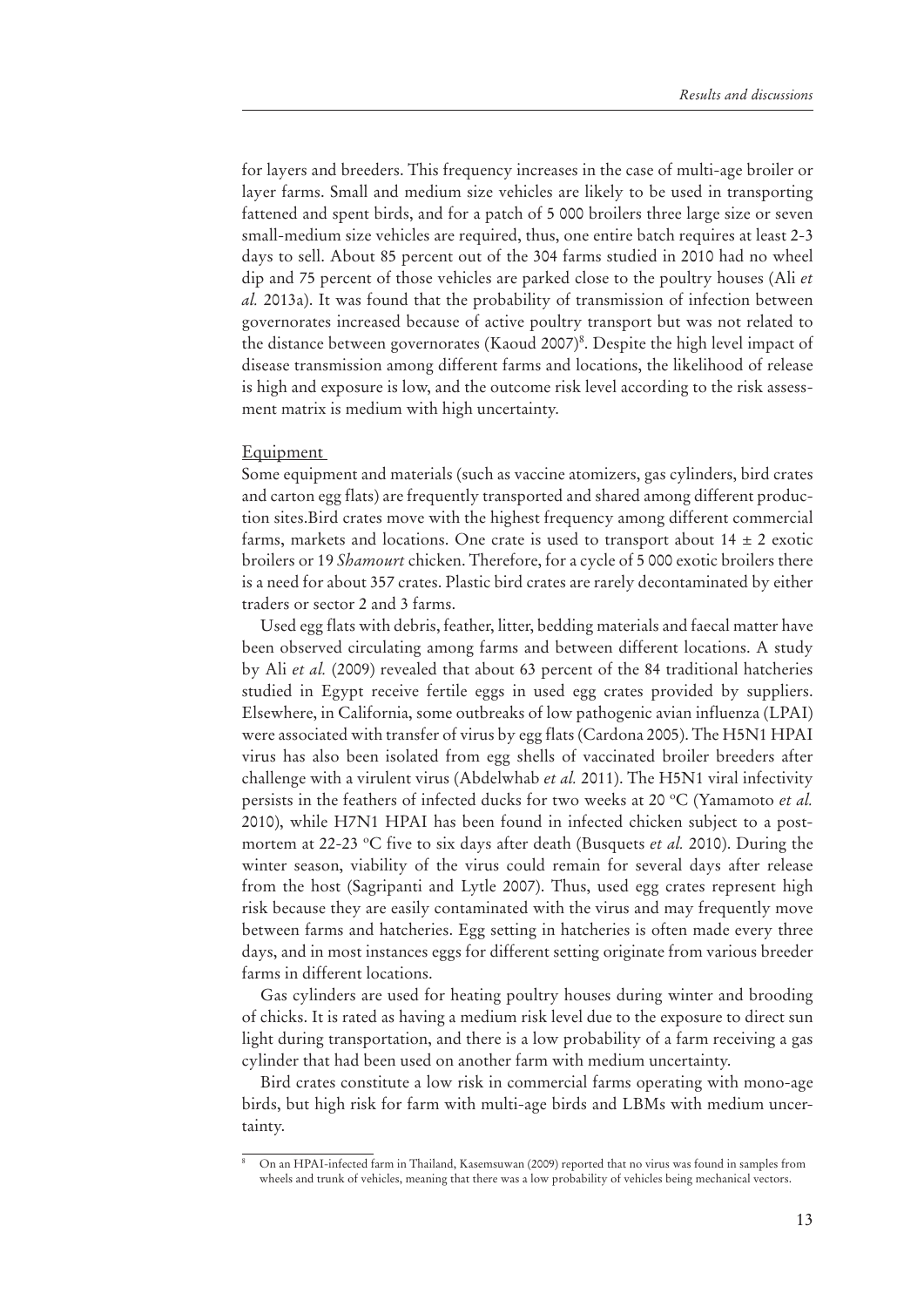Vaccine atomizers represent high risk because of contamination of their long electric cords by litter during use in emergency vaccination in chicken infected by Newcastle Disease, with high uncertainty.

#### Wild birds

It was suggested that that an HPAI virus may have been introduced into Egypt through a migratory bird ( Normile 2006).This study is concerned with wild birds that have the ability to access poultry farms. Sparrows and doves are commonly observed wild birds that access poultry houses, feed stores, feed mills and litter collection points. Sparrows congregate in high density in and around poultry farms and are highly susceptible to the H5N1 HPAI virus. In addition, house sparrows excrete virus via the oropharynx and cloaca for several days prior to the onset of clinical signs (Kou *et al.* 2005; Boon *et al.* 2007; Brown *et al.* 2009; Poetranto *et al.* 2011). A study in China (Liua *et al.* 2010) highlighted the potential threat of this type of wild bird infection for veterinary and public health based upon isolation of the H5N1 HPAI virus from an apparently healthy sparrow. This isolate had close genetic relationship with the viruses that caused two human cases in the same province. In another study, house sparrows suffered only mild transient depression had no mortality and lacked gross lesions (Perkins and Swayne 2003b). H7N1 HPAI has been isolated from a collared dove in Italy (Capua *et al.* 2000) and H5N1 was isolated in 2004 in Thailand.

Researchers from the Ministry of Environment of Egypt and Naval Medical Research Unit 3 (undated) found a rock dove positive for H5 during surveillance in the period 2003–2008. Several species of zoo and feral birds in Egypt's Giza zoo were exposed to H5N1 AI virus infection in February 2006, and an egret and/or a crow have been suspected of transmitting the virus to the main zoo in Egypt (Abdelwahab and Hafez 2011). Waterborne transmission was found absent from experimentally infected sparrow in contact with chickens (Forrest *et al.* 2010).

Since data on the prevalence of the disease and sources of infection in these species are not available in this study, it was assumed that the possibility of sparrows and doves (which can access poultry houses) becoming infected from contaminated litter collection points or share drink or feed of infected small-scale household or commercial farms is medium and that the rate of intra-species transmission in these hosts is very low (Boon *et al.* 2007). Therefore ranked the risk represented by sparrows and doves ranked as very high due to high release and exposure, and the impact as medium uncertainty because data are not available on contact rate, frequency of contact of wild birds with domestic birds and prevalence of infection.

#### Rodents

Rodent species are found in most poultry farms in Egypt. Rodents are very prolific; they can have litters every three weeks with 8–12 offspring per litter. Breeding peaks in spring and autumn. Rats and mice are known carriers of at least 35 diseases, and constitute major carriers and reservoirs of poultry pathogens, including: influenza virus, infectious bursal disease virus, and *Pasteurella multocida, Salmonella typhimurium, Salmonella enteritidis* and other zoonotic bacterial, viral, rickettsial, parasitic and mycotic pathogens (Adams 2003).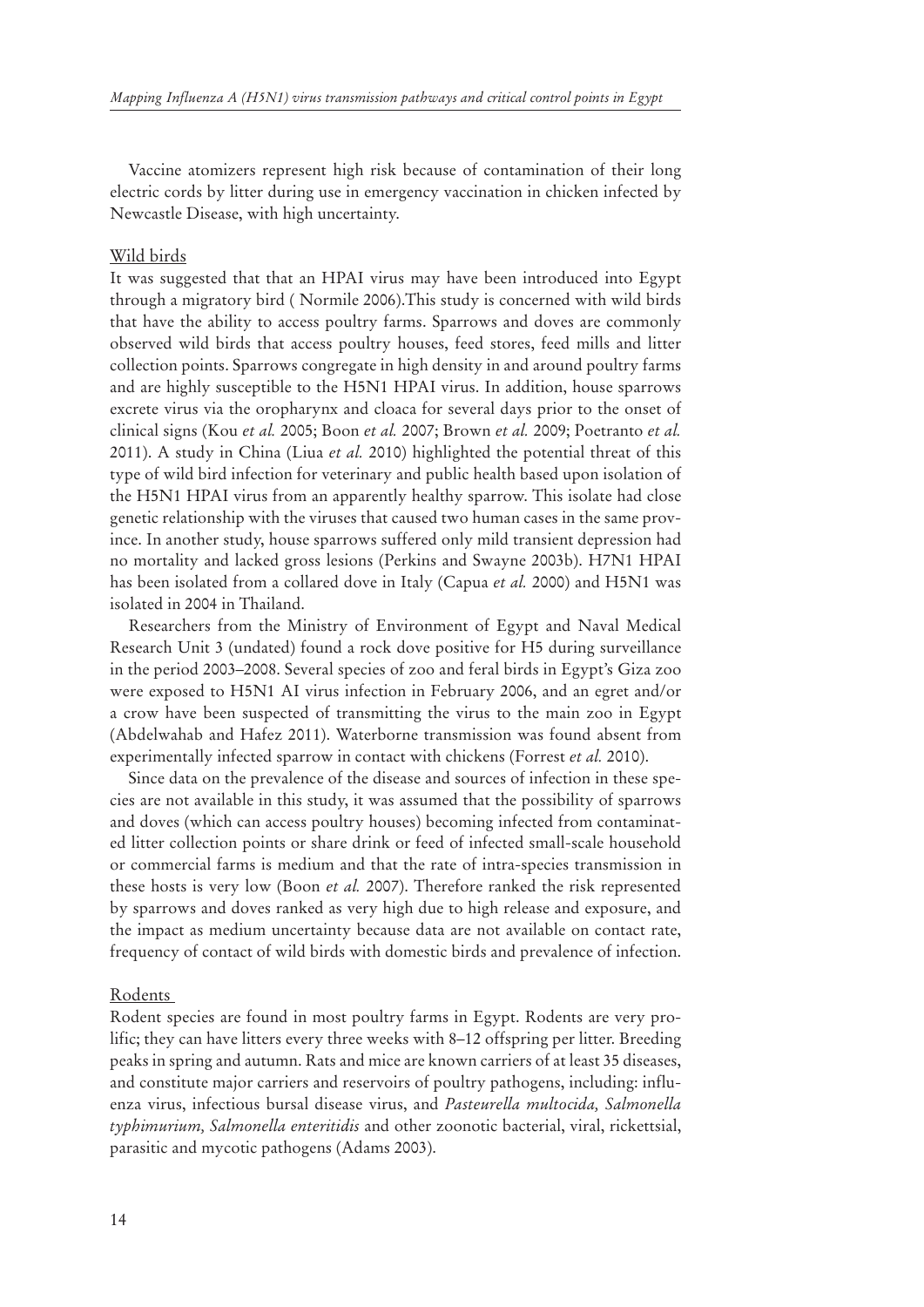Rats can cover 2–3 kilometres each night in search of food, but will not travel far if there is sufficient food available locally. Naturally occurring cases of H5N1 HPAI have not been reported in rodents (Cardona *et al.* 2009). In a single experimental case of inoculation with the H5N1 HPAI virus, rats developed no clinical disease or lesions and no virus was detected at any time after inoculation. In fact, they appeared to be entirely resistant to infection (Perkins and Swayne 2003a). However, it has been purportedly reported that H5N1-infected rats were found on an AI outbreak farm in Thailand in 2004 (Kasemsuwan *et al.* 2009). Rodents are ranked as presenting very low risk. This is because that they feed on rations and dead birds while exposure is already high and, release is very low. As a result, rodents have low impact with medium uncertainty because of their limited movement between farms.

#### Insects

House flies are commonly observed in poultry houses, feed stores, feed mills and litter collection points in the summer season. House flies have an average longevity of 34.2 days (Rockstein 1957). During the winter season they are in either the larval or pupal stage often under manure piles or other protected locations and warm summer generally provides the best conditions for their development. As many as 10–12 generations may develop in one summer, and the flight range of the house fly is between two and 20 miles. It is known that the common house fly (*Musca domestica*) can transmit more than 100 different pathogens such as viruses, bacteria, protozoa and developmental forms of parasite such as oocysts and eggs. Pathogenic organisms are picked by the mouth and other body parts of flies, and then transfer disease organisms from both inside and outside their bodies. Darkling beetles are commonly observed on poultry farms. One beetle can lay up to 800 eggs in a litter during a 42-day period (equivalent to the broiler production cycle). Eggs develop into larvae within four to seven days. The life cycle ranges from 42 to 97 days depending on temperature. The beetles accumulate in dark corners of manure or litter, especially under sacks, in bins or in places where feed is stored. Pupation occurs in the litter, soil and side walls of poultry houses. The beetles migrate frequently throughout the litter generally coming in contact with soil. Adult beetles and larvae act as reservoirs for many poultry pathogens and parasites, including avian influenza (Lyon, undated). Beetles have been observed feeding on carcasses of dead poultry and adult chickens, and chicks are more likely to eat the beetles (Lyon undated web-based commucation). Sievert *et al.* (2006) isolated H5N1 from house flies and Bean *et al.* (1985) isolated highly pathogenic H5N1 and H5N2 from house flies in a chicken house in Pennsylvania, USA. It has also been suggested that blow flies could be mechanical transmitters of H5N1 HPAI following isolation of the virus in a vicinity of an infected poultry farm in Japan in 2004 (Sawabe *et al.* 2006). However, the same team (Sawabe *et al.* 2011) later suggested that the viability of the influenza virus decreases steadily in the blow fly crop and intestine.

Mosquitoes increase in number from spring to late autumn seasons, especially near water ponds/canals and rice fields in Egypt. Although H5N1 HPAI virus has been isolated from mosquitoes trapped on an infected farm in Thailand, there are no reports that indicate mosquitoes transmit influenza virus either mechanically or after an extrinsic incubation period (Barbazan *et al.* 2008).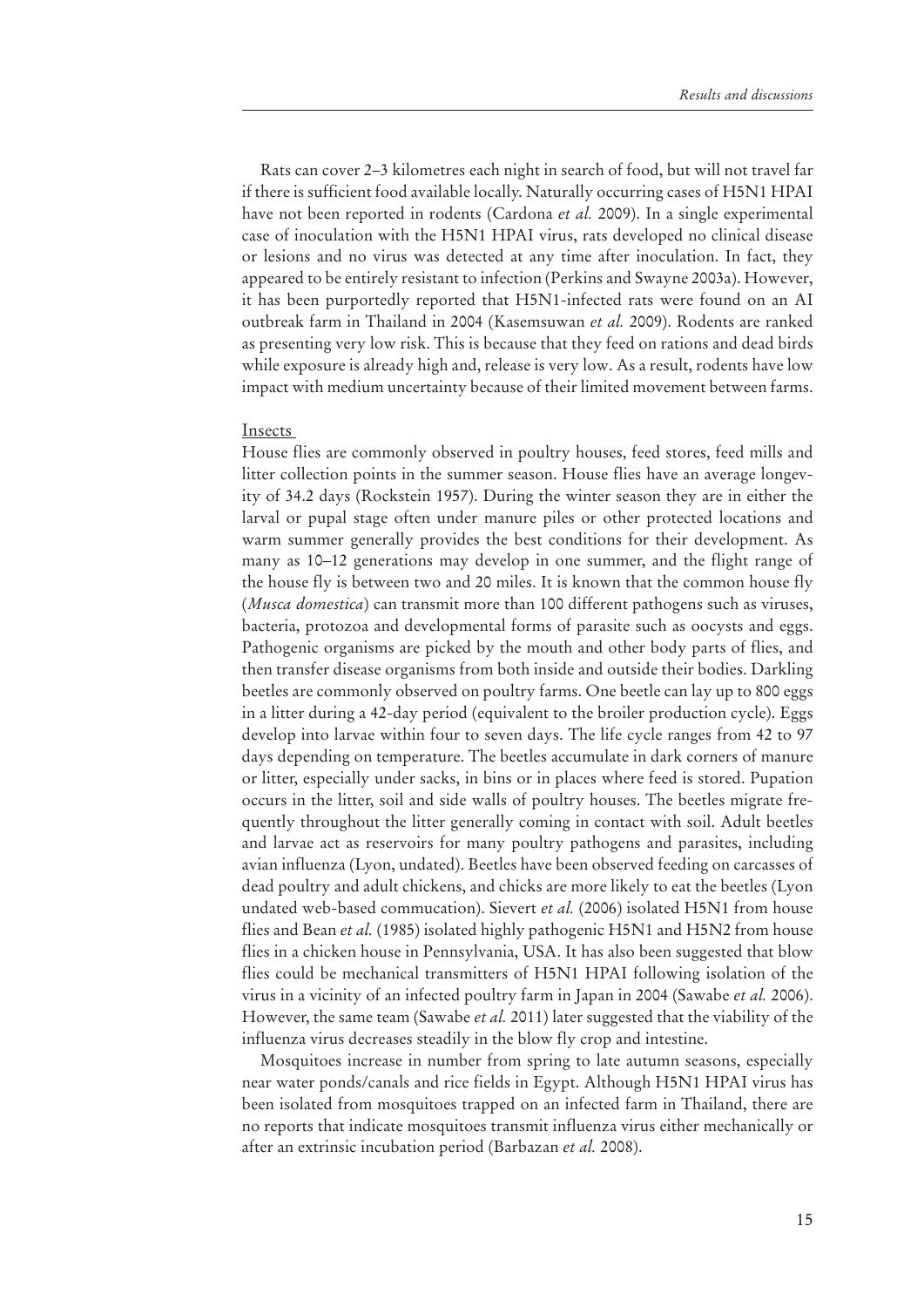The role of insects in the transmission of HPAI is ranked as very low, primarily because their populations are generally highest in the summer when minimal disease outbreaks occur. In addition, movement of insects over long distances is less likely and the life span of insects is short. Their role is mechanical and there is no evidence of disease transmission from infected to non-infected farms by insects. A number of studies (Carver 2003; EFSA 2008; Hop and Saatkamp 2010) have reported that insects carry virus only over short distances, so the risk of release is very low, exposure risk is high and there is a very low impact with medium uncertainty.

#### Dogs and cats

It is common to see dogs and cats roaming around commercial poultry farms in sectors 2 and 3. Dogs are susceptible to H5N1 AI infection; they react with a transient rise in body temperature and in some instances with specific antibodies but infectious virus could not be re-isolated and transmission of virus through contact with dogs did not occur (Giese *et al.* 2008). However, Maas *et al.* (2007) concluded that dogs sub-clinically infected with H5N1 influenza may contribute to virus spread. Outdoor cats in areas affected by the H5N1 AI virus in wild birds are at risk of lethal infection (Klopfleisch *et al.* 2007). Under natural conditions, infection of cats with the H5N1 influenza virus may occur after contact with infected birds or their excrement without inducing clinical disease, Kuiken *et al.* 2006 experimentally showed that domestic cats can be infected with H5N1 through eating infected material and that these infected cats can transmit influenza to other cats. However, horizontal transmission between cats has not been observed (Leschnick *et al.* 2006).

The risk level of dogs is ranked as very low: dogs do not roam far from home and do not come into contact with flock birds, while the effect of dryness and solar radiation inactivates contaminated faecal materials; despite of cats usually bury their faecal, the risk level was ranked as medium, due to ability to transmit the virus. No cases of H5N1 infection in dogs or cats has been linked to transmission to other species (Yee *et al.* 2009). Pet animals carry virus only over short distance (EFSA 2008; Hop and Saatkamp 2010), so they are characterised by very low release, low exposure and very low impact with low uncertainty (Table 5).

#### Feed

Most sector 2 and 3 commercial poultry farms depend on feed mills for formulated ration supplies. The contamination of grains used in feed formulation may occur through droppings of wild birds. However, feed itself represents a low risk with high uncertainty for disease transmission because of the pressure and temperature conditions involved in feed production. In addition, the diluting effect on contaminated grains of other ingredients which is sufficient to inactivate or dilute viruses to a level that is insufficient for infection, leading to very low release risk, high exposure risk and medium impact.

#### Water

One of the riskiest practices in commercial poultry farms and small-scale household producers is throwing dead birds into river and water canals, contaminating water courses, underground water, wild birds and insects. Drinking water used in poultry farms is ranked as low risk, due mainly to the common practice of its treatment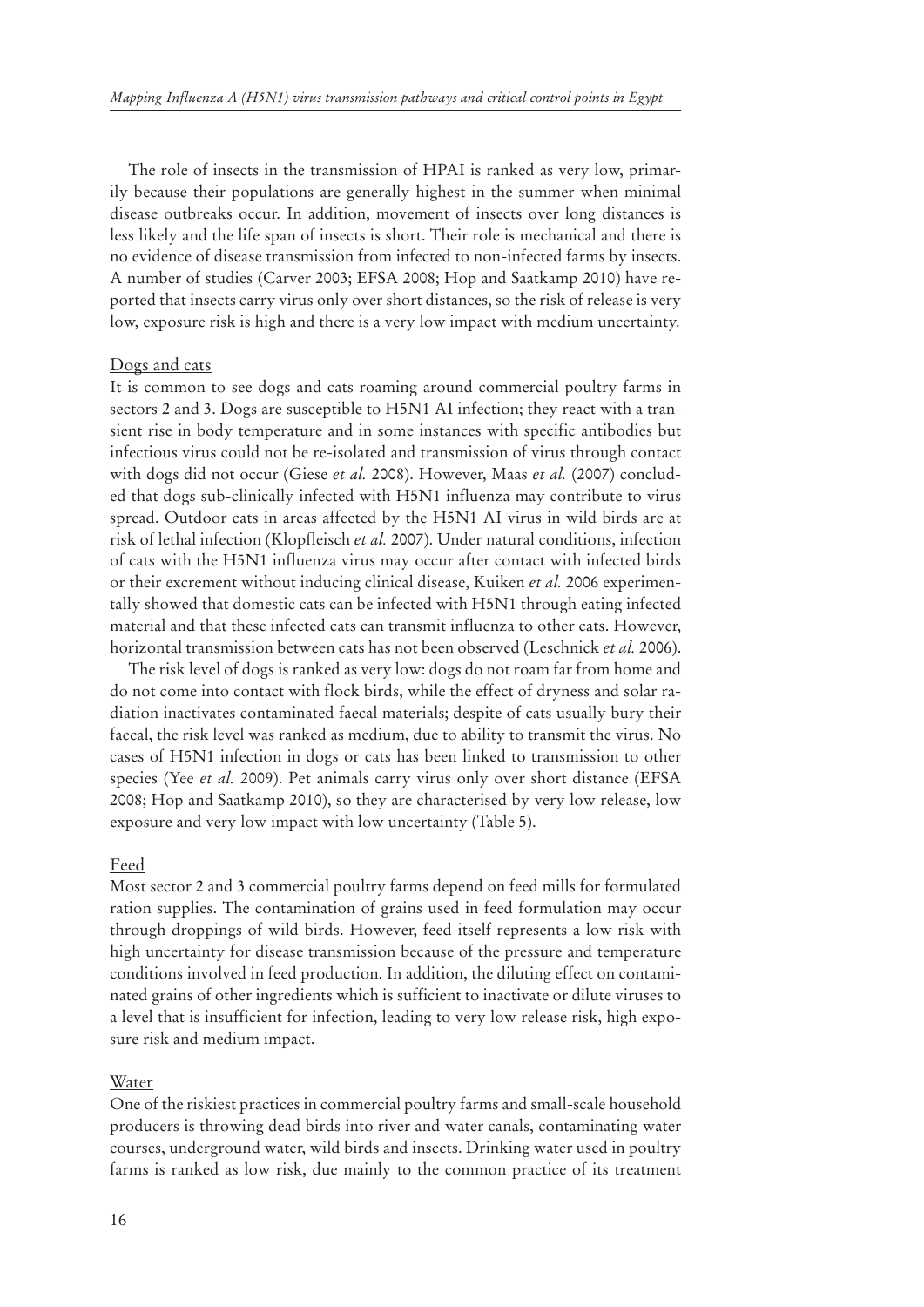with chlorine (NegroCalduch 2010). The presence of micro-organisms in water also reduces the survival of the avian influenza virus (Zarkov 2006). Thus, there is a very low release level, high exposure and medium impact with low uncertainty.

Biosecurity and vaccination practices and risk level

In Egypt, most sector 2 and 3 poultry farms are located near to or even in villages. In Qalyubia, Dakahlia and Sharkia governorates, where 63 percent of the commercial farms are very close to each other (less than 500 metres distance between farms), the transmission period for the H5N1 virus between districts was estimated at 2.3, 7.3 and 7.7 days in 2006, and this was attributed to the low levels of biosecurity (Kaoud 2007; FAO 2009a). Another study by Kaoud (2008) attributed 69 percent of epizootic cases that occurred in 2006 to biosecurity failure on the affected poultry farms. Pagani and Kilany (2007) identified poor biosecurity in sector 3 commercial farms and identified the high biosecurity risks to be inappropriate litter and carcass disposal, high density and close proximity of farms, inadequate quarantine of sick birds, contact with wild birds and contact of workers with other flocks. Thus, farms with low bio-containment measures represent threats to the industry chain. Based on farm biosecurity levels as shown by Ali *et al.* (2013a), *Baladi* chicken nurseries and *Shamourt* farms represent the greatest risk of disease spread in Egypt, compounded by the fact that birds are marketed alive for rearing purposes via doorto-door distributors or LBMs. Ali *et al.* (2013a) also reported that poor personal hygiene on commercial farms increase risk (approximately 84 percent of the 304 farms studied did not provide clean clothes for workers or visitors, and 71 percent of farms had no shower facility).

More than 0.7 billion doses of H5 inactivated vaccine have been used each year since emergence of the H5N1 virus in 2006 in Egypt (as shown in Fig. 6).

*Shamourt* farms mainly vaccinate against avian influenza without booster, and nursery farms do not vaccinate birds against H5N1. Partial immunisation due to



**Figure 6.** Number of H5 inactivated vaccine doses used in Egypt between 2006 and 2010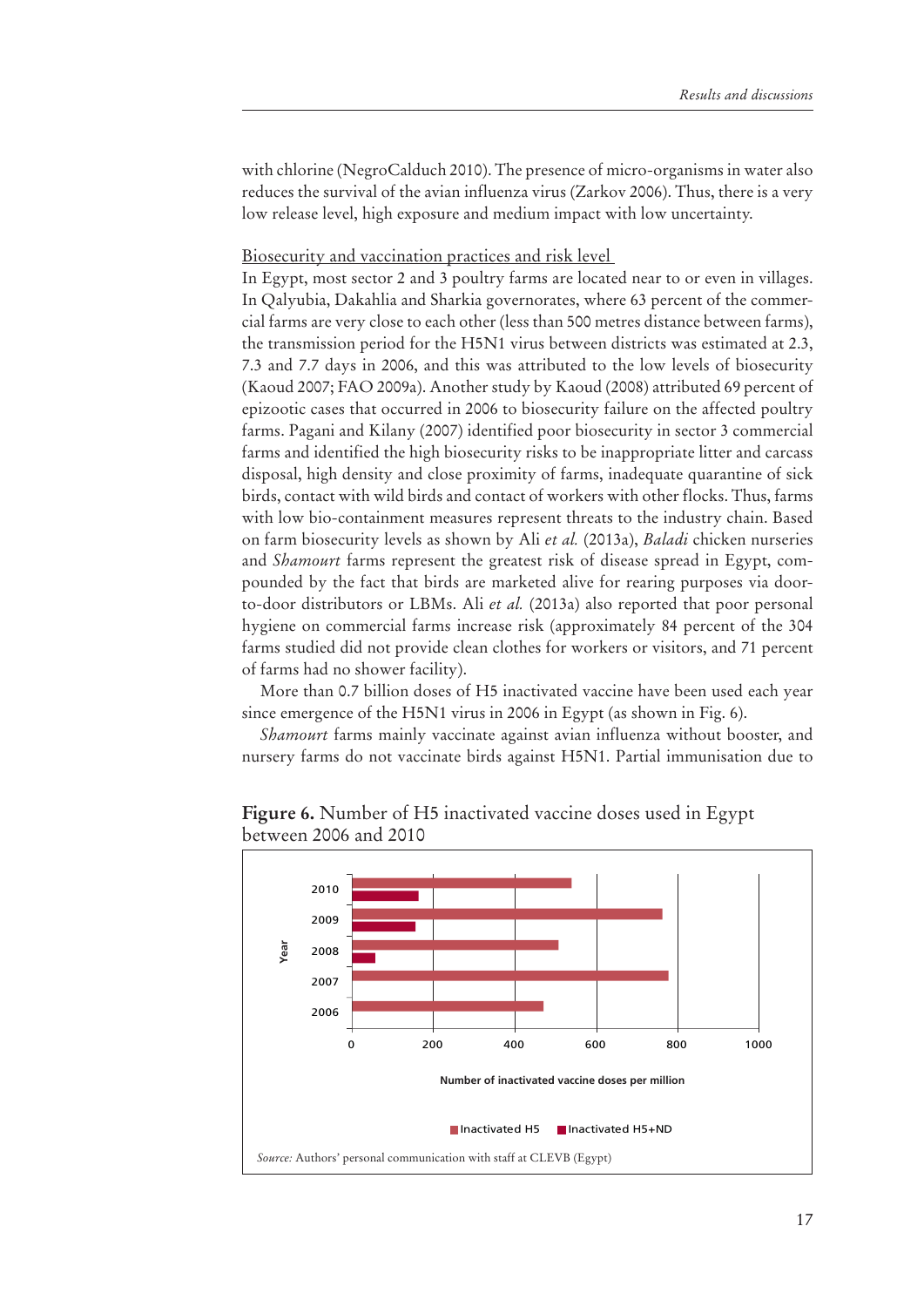improper vaccination does not prevent HPAI infection or shedding and facilitates silent transmission and mutation of the virus (Domenech *et al.* 2009; Rudolfa *et al.*  2010). Similarly with exotic broiler farms, where some birds are sold to retailers who have no slaughtering and de-feathering facilities at village level, silent transmission may be facilitated due to partial immunisation by only one dose of vaccination. Avian influenza vaccine like all other inactivated vaccines requires 2–4 weeks following the first dose to achieve detectable and protective immunity in birds and during this period flocks are still susceptible to infection if exposed. When used properly, most influenza vaccines, including high quality products, prevent clinical signs but not infection (Swayne *et al.* 2001; Liu *et al.* 2003; Qiao *et al.* 2003; Savill *et al.* 2006; Capua and Alexander 2008). Poetri *et al.* (2011) concluded that single vaccination does not prevent H5N1 AI virus transmission among broiler chicken. The current vaccination programmes limit the probability of virus detection. Also, the wide spread of H9N2 LPAI in the country might complicate H5N1 virus recognition as the former could masks disease sings in HPAI infected birds (Khalenkov *et al.* 2009)

At the laboratory authorised to evaluate veterinary vaccines before release for market use, it was found that an inactivated H5 vaccine offered more than 80 percent protection for specific pathogen-free (SPF) chickens when challenged with a dose of 10<sup>5</sup> EID<sub>50</sub>/ml, while the protection rate of the same vaccine fell to 30 percent and 10 percent, respectively when the challenge dose was increased to  $10^6$   $\rm EID_{50}/$ ml and 10<sup>7</sup> EID50/ml (CLEVB, unpublished data). This indicates that the vaccine does not protect against higher levels of infection. Bean *et al.* (1985) reported that naturally-infected chicken may shed a high concentration of virus in their faeces (10<sup>7</sup> EID<sub>50</sub>/ml per gram).

The high number of broiler flocks, increased number of birds and multi-age broilers per farm potentially increase the frequency of infectious contacts by traders, service crews, feed and DOC suppliers (Tsukamoto *et al.* 2007; Devaux *et al.* 2011). Suboptimal doses and absence of booster vaccination facilitate shedding of large amount of viruses therefore cannot block further transmission (Webster *et al.* 2006). It is important to note that even if a vaccine is used properly but coverage of vaccination is low, it is unlikely that outbreak of the disease will be stopped. The transmission efficiency of HPAI is quite high with a reproduction ratio of more than three (Van der Goot *et al.* 2005; Savill *et al.* 2006). Therefore, vaccine coverage in a given flock must be over 90 percent and all vaccinated birds must be protected to decrease the reproduction ratio to less than one. With this ratio, the transmission is unlikely to occur and thus outbreak is inhibited (Lekcharoensuk 2008; Bouma *et al.* 2009). However, Savill *et al.* (2006) demonstrated that even with 90 percent vaccination coverage using currently available inactivated vaccines might not prevent clinically "silent" field virus infections and further virus spread from such flocks. In addition, there are questions about the protective efficacy of the available vaccine in a field situation, and hence, the risks of silent spread of the HPAI virus. There is also concern that widespread and sustained but uncontrolled vaccination might facilitate antigenic drift and the selection of field virus variants which escape vaccine-induced immunity (Lee *et al.* 2004; Smith *et al.* 2006; Escorcia *et al.* 2008; Taha *et al.* 2008). In Egypt, about 25 percent and 80 percent of exotic broiler farms apply a one-dose vaccination protocol in summer and winter, respectively, and this is applied by less than 50 percent of *Baladi* raising farms (Peyre 2011).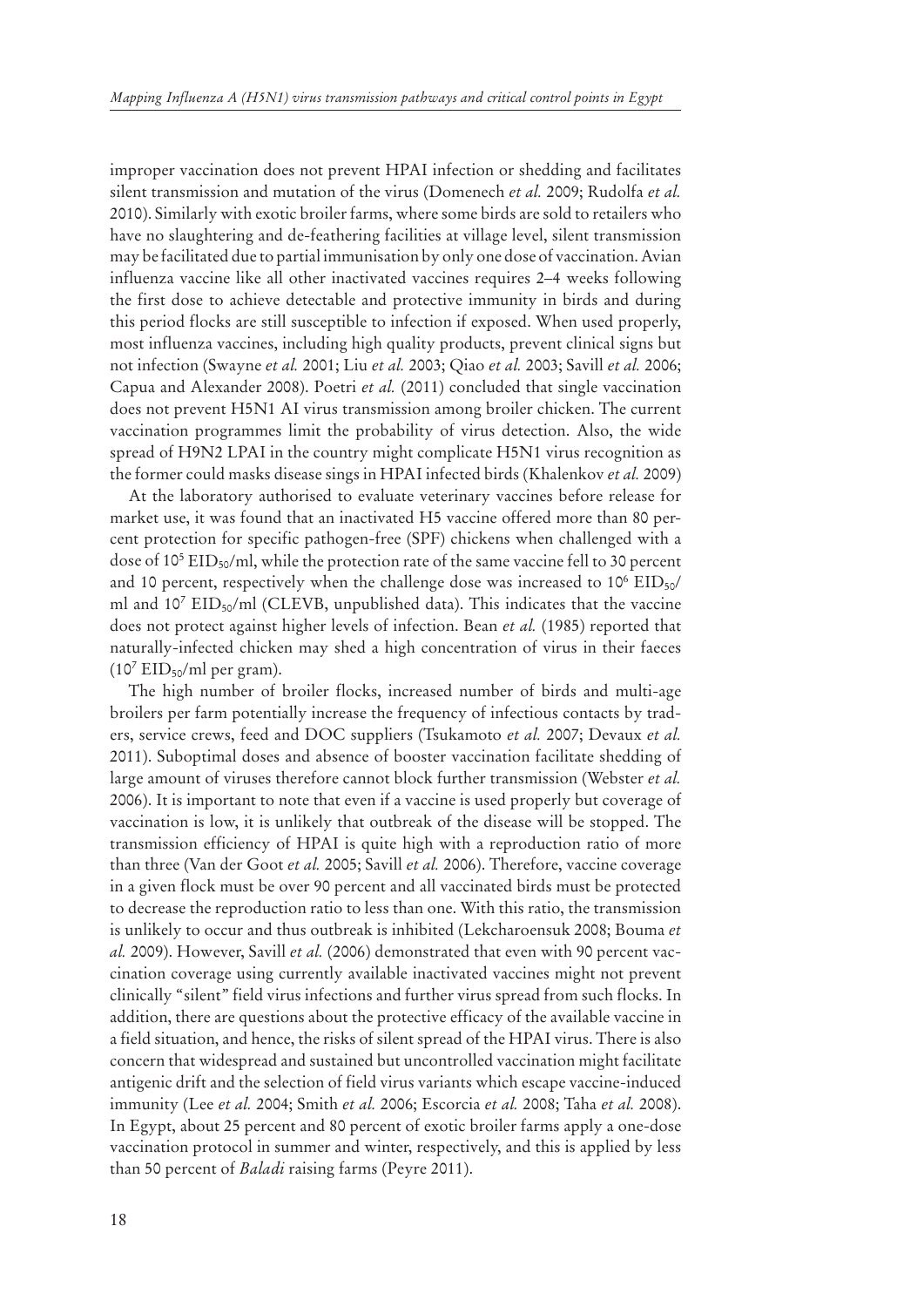Ali *et al.* (2013a) ranked poultry farms in Egypt according to biosecurity levels and reported that most of the farms studied (57 percent) were at high risk of infection, 38 percent at moderate risk and only about 5 percent at low risk. In terms of species and production type, turkey and breeder farms had the lowest risk, followed by layer, broiler, nursery and finally duck farms with the highest risk. In short, about 95 percent of farms are bio-insecure and vulnerable to exposure and release of infection. Capua and Marangon (2004) have highlighted how the use of vaccination alone without other stringent control measures pushes the situation toward endemicity instead of eradication, which reflects the current situation in Egypt. A long-term pattern of endemicity increases the opportunity for the emergence of potential pandemic strains through further adaptation by genetic mutation or re-assortment (Webster *et al.* 1992).

Due to weak biosecurity practices, one dose and variable vaccination programmes, lack of sentinel birds in flocks in commercial farms, absence of strict monitoring of unvaccinated sentinel birds by the authorities and live marketing of birds, nursery, *Shamourt* and exotic broiler farms represent a high risk for the poultry value chain, primarily for the small-scale household production sector, followed by the spent flocks of duck, layer and breeder farms. Infected broiler farms also represent a high risk for other commercial farms.

Despite the high risk due to the endemic situation, producers had a high level of awareness about HPAI, but limited knowledge on the value of vaccination, and variable knowledge on transmission and preventive measures. As a result, they ranked vaccination at the first priority for disease prevention. Therefore, prohibition of vaccine use by farms may be very difficult to establish due to the general belief among producers that vaccination is what is needed for disease control. Further, the marked decrease in mortality due to H5N1 HPAI among vaccinated birds may lead many vaccine importing agents to resist this policy and develop a black market. Given the fact that vaccination complicates disease recognition and facilitates silent transmission, and the difficulties involved in prohibiting vaccination, implementation and improvement of biosecurity is very important to achieve protection throughout the poultry value chain. Thus, biosecurity implementation should target governorates with high density of poultry farms. Risk-based surveillance, including the development of a protocol setting the priority of regular and pre-sale sampling for these farms is recommended.

*Poor biosecurity application and vaccination in wide geographic areas are both considered Trojan horses for H5N1 virus because it masks the symptoms and birds shed virus while remaining asymptomatic; virus spreads freely with the movement of birds and persists along the poultry value chain.*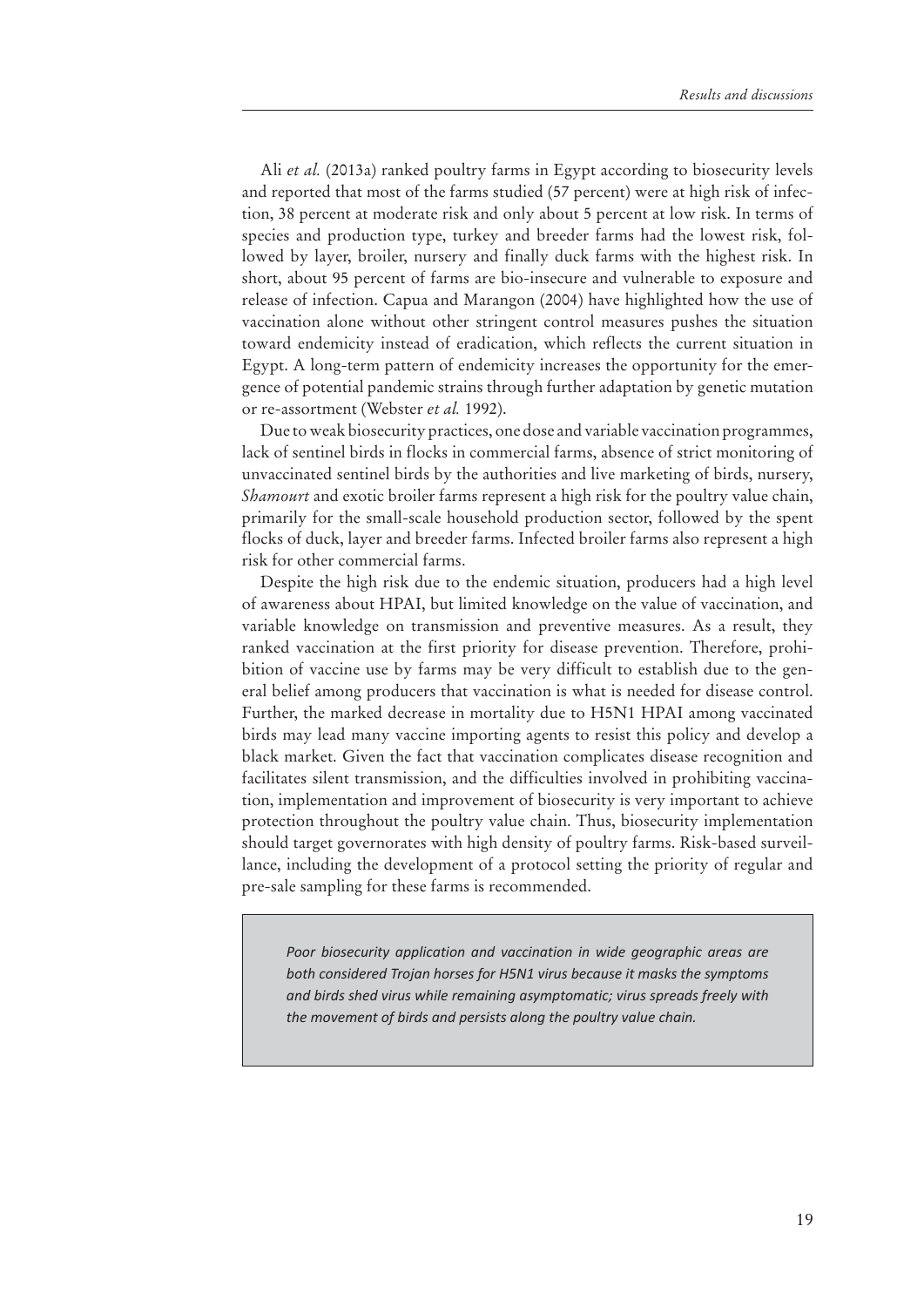|               | <b>Disease carrier</b>                            | <b>Likelihood</b><br>of release | <b>Likelihood</b><br>of<br>exposure | <b>Probability</b><br>level | <b>Impact</b><br>level     |                   | <b>Risk level Uncertainty</b> | <b>Notes</b>                        |
|---------------|---------------------------------------------------|---------------------------------|-------------------------------------|-----------------------------|----------------------------|-------------------|-------------------------------|-------------------------------------|
|               | Vaccinators                                       | High                            | High                                | High                        | High                       | Very<br>High      | Low                           |                                     |
|               | Bird catcher<br>boys                              | High                            | High                                | High                        | High                       | Very<br>High      | Low                           |                                     |
|               | Egg<br>collecting<br>girls                        | High                            | High                                | High                        | High                       | Very<br>High      | Low                           |                                     |
|               | Veterinary<br>practitioner                        | High                            | High                                | High                        | High                       | Very<br>High      | Low                           |                                     |
|               | Medical rep-<br>resentative                       | Low                             |                                     | Very Low Very Low           | High                       | Medium            | High                          |                                     |
| People        | Feed, egg<br>and manure<br>drivers                | High                            | Medium                              | Medium                      | High                       | High              | High                          |                                     |
|               | Live broiler                                      | High                            | Low                                 | Low                         | Low                        | Low               | High                          | In cases<br>of one-<br>age<br>farms |
|               | traders                                           | High                            | Medium                              | Medium                      | High                       | High              | Low                           | Multi-<br>age<br>farms              |
|               | Spent live<br>bird traders                        | High                            | Medium                              | Medium                      | High                       | High              | Low                           |                                     |
|               | Vehicle Feed, eggs,<br>manure                     | High                            | Low                                 | Low                         | High                       | Medium            | High                          |                                     |
|               | Gas<br>cylinders                                  | Medium                          | Medium                              | Low                         | High                       | Medium            | Medium                        |                                     |
|               | Vaccine<br>atomizers                              | Medium                          | High                                | Medium                      | High                       | High              | High                          |                                     |
| Equipment     |                                                   | High                            | Low                                 | Very low                    | Medium                     | Low               | Medium                        | One-age<br>farms                    |
|               | Bird crates                                       | High                            | Medium                              | Medium                      | High                       | High              | Medium                        | Multi-<br>age<br>farms              |
|               | Used egg<br>racks                                 | High                            | Medium                              | Medium                      | High                       | High              | Medium                        |                                     |
| Wild<br>birds | House<br>sparrows<br>and doves                    | High                            | High                                | High                        | High                       | Very<br>High      | Medium                        |                                     |
| Rodents       |                                                   | Very Low                        | High                                | Very Low                    | Low                        | Very Low          | Medium                        |                                     |
|               | Insects House flies,<br>mosquitoes<br>and beetles | Low                             | High                                | Low                         |                            | Very Low Very Low | Low                           |                                     |
| Dogs          |                                                   | Very Low                        | Low                                 |                             | Very Low Very Low Very Low |                   | Medium                        |                                     |
| Cats          |                                                   | High                            | Low                                 | Low                         | High                       | Medium            | Medium                        |                                     |
| Feed          |                                                   | Very Low                        | High                                | Very Low                    | Medium                     | Low               | High                          |                                     |
| Water         |                                                   | Very Low                        | High                                | Very Low                    | Medium                     | Low               | Low                           |                                     |

|  |  |  |  | Table 5. Qualitative risk assessment for commercial poultry farms |  |  |  |
|--|--|--|--|-------------------------------------------------------------------|--|--|--|
|  |  |  |  |                                                                   |  |  |  |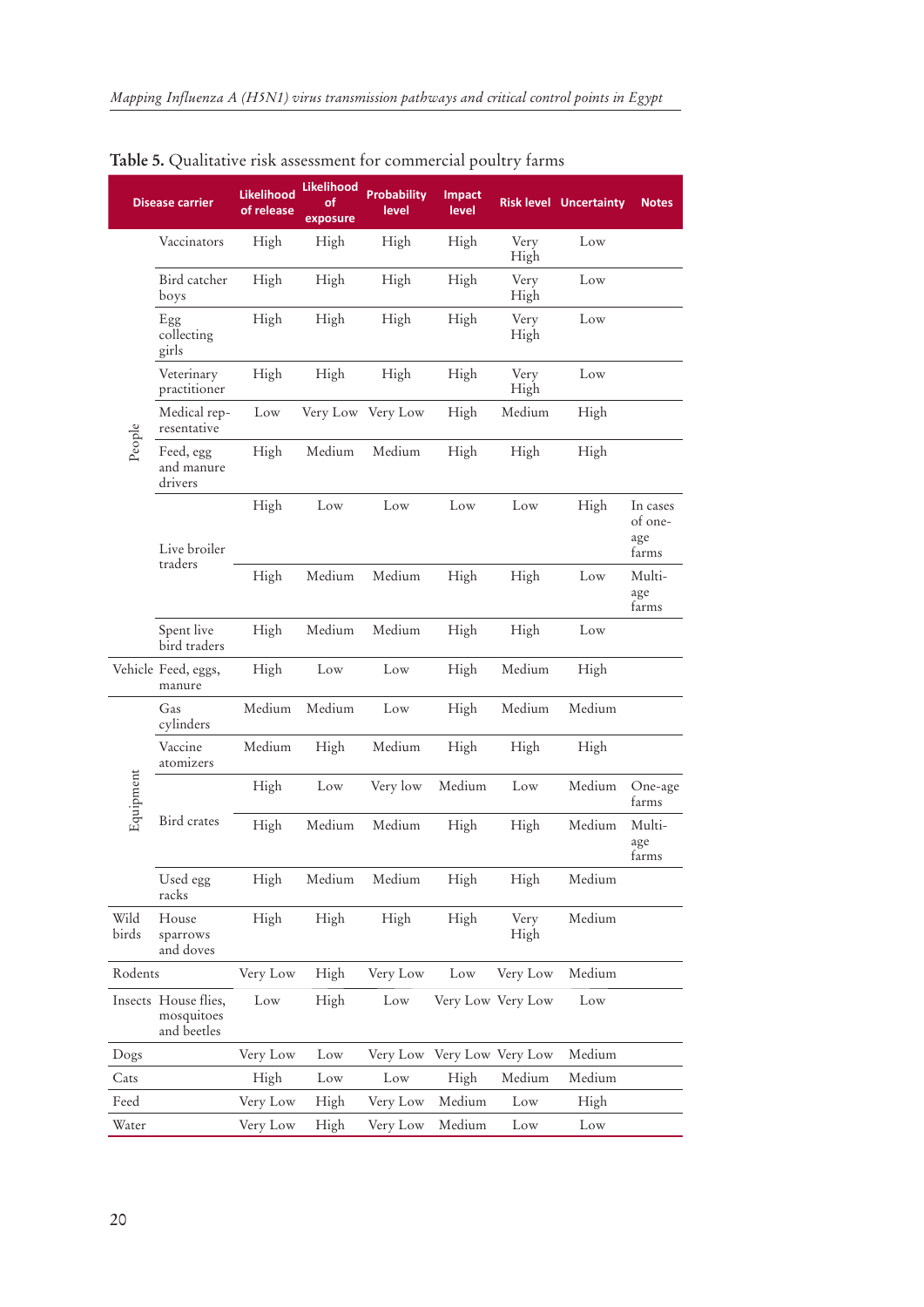#### **Small-scale household (HH) production**

In 2007, out of the 17 300 000 total households in Egypt, 9 500 000 (55 percent) were rural dwellers (CAPMAS 2007). It is estimated that about 83 percent and 13.4 percent of rural and urban households, respectively, rear birds mainly for household consumption and as a source of income (Geerlings 2011). During 2008- 09, the total poultry production was estimated at 250–300 million birds (Hosny 2006; Abdelwahab and Hafez 2011). About 71 percent of households in rural upper Egypt raise poultry; the average flock size in 2010 was 23.7 birds in contrast to 73 birds in lower Egypt (Geerlings 2011; Fasina *et al.* 2012). Chickens account for 48–52 percent of the total number of birds kept in the household sector. The ducks household population is estimated at 35–55 million, representing about 22–25 percent of poultry (Hogerwerf and Siddig 2007). Pigeons, geese and turkeys are other bird species raised in households.

The most important suppliers of breeding stock to the household sector are peddlers. The peddlers account for the supply of 71 percent of day-old chicks and 92 percent older birds (Geerlings 2011). Restocking often takes place during the months of March, April, September, October and the 2–3 months before Ramadan (Hogerwerf and Siddig 2007; Ali *et al.* 2013b; Geerlings 2011). *Baladi* chicken and exotic (Peking, Muscovy and Mule) ducklings are raised in nursery farms, then sold to household producers, while *Baladi* ducks, geese and pigeon are produced and raised at home.

Small-scale household poultry production usually operates throughout the year without any down time or an "all in, all out" practices. Birds are kept on rooftops or inside rooms in living houses. Flocks are made up of a limited number of birds of different ages and species, either scavenging around the house, or semi-ranging (i.e. allowed to roam for part of the day in yards or on rooftops) or strictly confined. Women are responsible for all husbandry activities including feeding, watering, bird care, marketing, etc. They provide feed and water twice a day (morning and afternoon). Drinkers are washed daily using water and palm fibres. Cleaning of manure/litter is performed every 2–7 days and manure is often collected in bags. Commercial feeds are given to young birds, but latter in the age birds depend on leftovers, crushed corn and for breeders old bread. In most instances, household flocks are composed of mixed species. Commonly chicken and ducks are reared together. Geese are separately raised because they fight with other species when mixed. On the other hand, pigeon are reared with all other poultry species as they occupy spaces near ceilings and pose no completion for space. Young birds are raised separately. Goats can also be found on rooftop *patios*.

*Baladi* chicks are purchased at the age of 3–4 or 6–8 weeks from door-to-door distributors, but one-day-old chicks are purchased directly from traditional hatcheries if the latter are located in villages. Peking ducks are purchased at the age of 2 weeks, while Mule or Muscovy ducks are purchased at one-day or 7-days old and fattened for household consumption and/or sold at LBMs to bird collectors. Eggs laid by *Baladi* ducks and geese are not consumed but used for in-house bird production. *Baladi* chicken is used for both meat (extra cocks and spent hens) and egg production. Sometimes, producers buy adult drakes or cocks from neighbours or LBMs for breeding or fattening for family consumption. They purchase commercial feed for young birds from retail shops on credit or cash, while they depend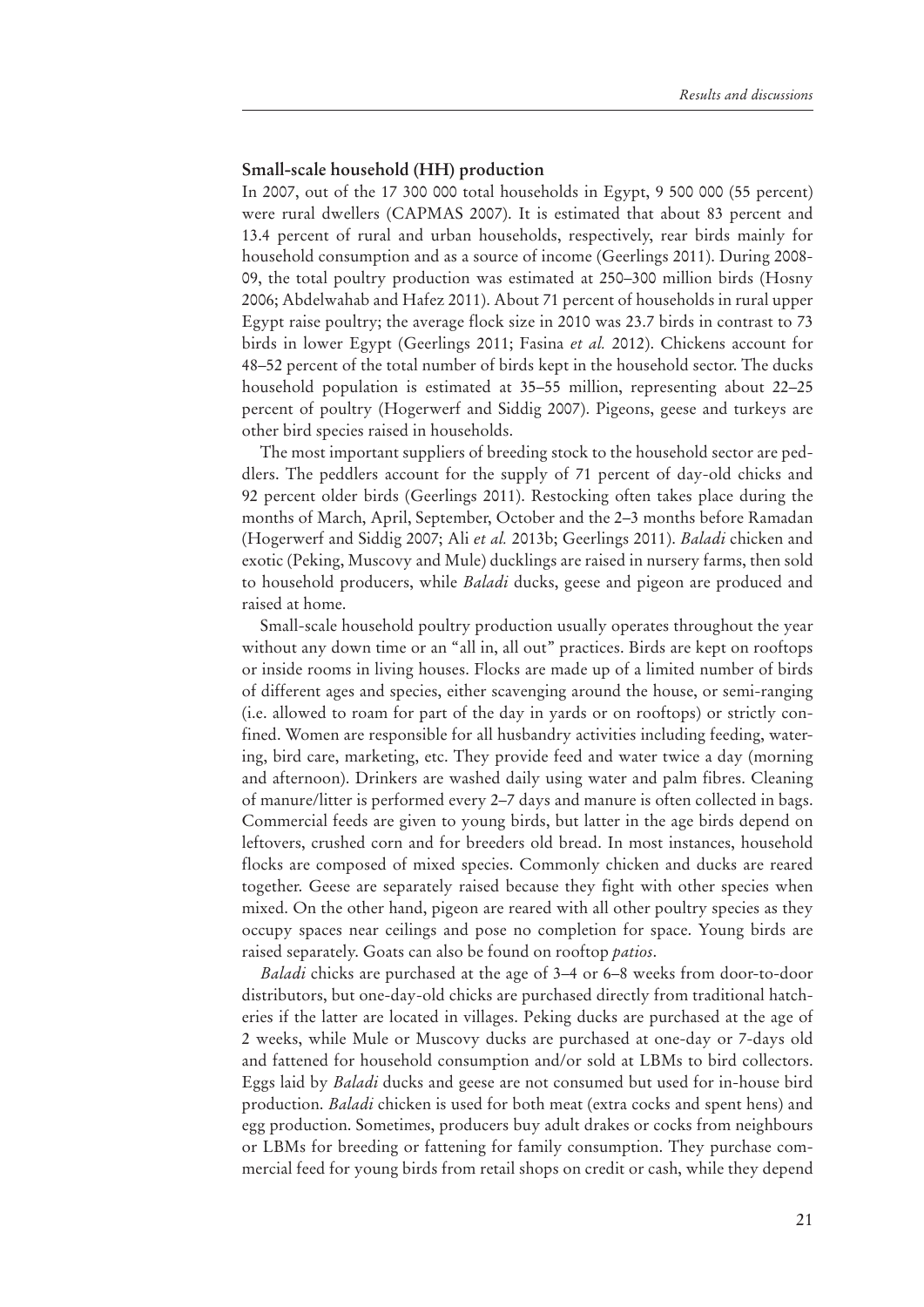on home-produced corn/barseem/vegetables, and kitchen leftovers for adult birds. Some villages use topsoil (called rutch), and others rice straw or wood shavings as litter. The litter or manure generated is used as fertiliser. The meat and eggs produced are mainly used for home consumption. Sometimes eggs and/or live birds are sold to traders (who come one day before the village market date), to neighbours or directly to collectors in the LBMs.

Live Peking, nursed female Mule, spent, and *Baladi* drake and gander are commonly purchased in LBMs and adult *Baladi* chicken from peddlers for rearing, home consumption or as gifts to be donated on social occasions such as weddings. The tradition of duck-keeping in some village around the Nile Delta region is deeply embedded in the cultural life (Hogerwerf and Siddig 2007). Around 278 000 dayold female Mule ducks are imported from France each week.

In general, biosecurity is poor in this sector and inappropriate carcass disposal, high density of poultry farms, wild bird contact and worker contact with other flocks have been identified as high risks (Pagani and Kilany 2007). GOVS-CAHO reports and producer opinions attributed most outbreaks to newly purchased adult waterfowl and/or adult *Baladi* or hybrid chicken for rearing. Waterfowls have been widely recognised as a risk factor for disease occurrence, as a reservoir of infection (Gilbert *et al.* 2006; Pfeiffer *et al.* 2007; Fang *et al.* 2008; Biswas *et al.* 2009; Paul *et al.* 2010), and as a silent vectors for disease transmission (Chen *et al.* 2004; Hulse-Post *et al.* 2005; Sturm-Ramirez *et al.* 2005; Keawcharoen *et al.* 2008; Devaux *et al.* 2011). In Southeast Asia, HPAI H5N1 outbreaks were correlated with free-range duck farming and rice paddy cultivation (Songserm *et al.* 2004; Gilbert *et al.* 2006; Gilbert *et al.* 2008).

Vaccination of *Shamourt* or *Baladi* chicken by commercial farms, before being mixed with highly susceptible, unvaccinated house birds, masks signs of disease (Swayne *et al.* 2001; Tian *et al.* 2005; Domenech *et al.* 2009).

Birds infected with virulent avian influenza virus shed large quantities of virus in their faeces as well as in their saliva and nasal secretions. The incubation period for the disease before the onset of clinical signs could range from 2–10 days (Beato *et al.* 2007; van der Goot *et al.* 2008) and viral shedding can occur from 2–17 days after infection (Shortridge *et al.* 1998; Hulse-Post *et al.* 2005; Spickler *et al.* 2008). Chickens infected with the virulent strain shed high concentrations of virus in their faeces (10<sup>7</sup> EID<sub>50</sub> per gram) (Bean *et al.* 1985). It has been shown that one infected duck excretes up to  $10^{10}$  EID<sub>50</sub> in 24 hours and, while ducks known to excrete 7.5–10 kg of faeces per year and geese to excrete 12.5–15 kg, infected waterfowl may be able to excrete up to  $3 \times 10^9$  EID<sub>50</sub> per gram in their faeces (WHO 2007). Spekreijse *et al.* (2011b) have reported that a low dose such as  $10^{2.5}$  EID<sub>50</sub> of H5N1 HPAI virus (clade 2.2) is infectious.

Vaccinated ducks infected with HPAI shed virus for longer periods of time, perpetuating the virus in the environment and increasing the possibility of transmission to susceptible birds (Wasilenko *et al.* 2011). Morbidity and mortality of HPAI H5N1 infection in ducks varies by age (Pantin-Jackwood *et al.* 2007) and is higher in younger ducks than in older birds (Kown *et al.* 2005). Between May and June 2011, five confirmed H5N1 cases in Egypt were isolated from ducks and geese from LBMs in Qalyubia (4) and Fayoum (1) governorates through an active surveillance conducted by GOVS (FAO AIDE News 2011).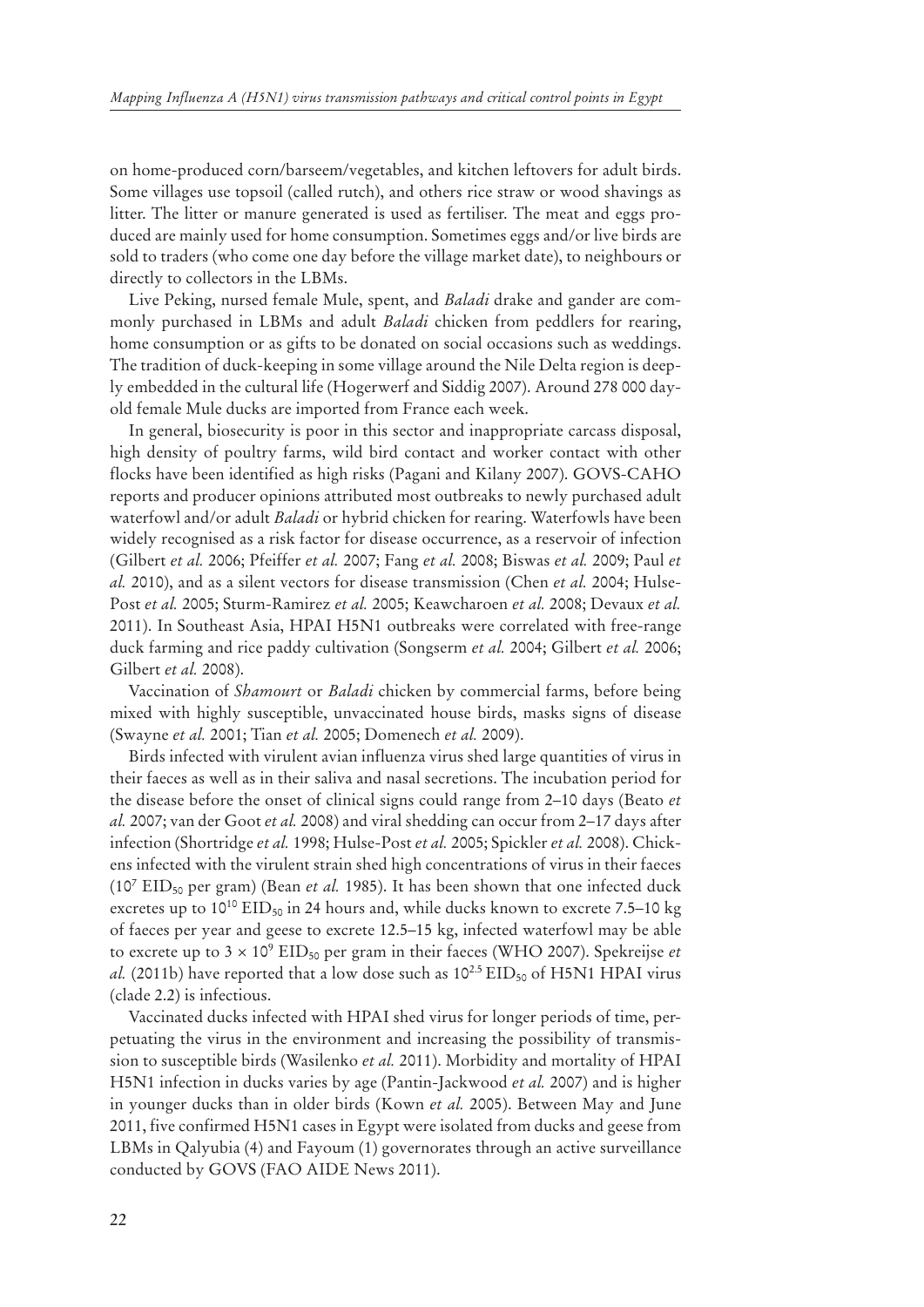Thus purchasing of waterfowl and adult *Baladi* or *Shamourt* chicken represents the highest level of risk due to high release, exposure and impact with low uncertainty. Trading of young birds (up to 3 weeks of age) represents a low risk with low uncertainty, because birds of this age are commonly reared separately from adult birds and the multiple vaccination of breeders against the avian influenza virus by commercial farms results in protection of progeny for the first three weeks of life (Table 6).

Wild birds such as sparrows or doves that share feed and water with unconfined flocks are ranked at a very high level of risk. Boys who work as bird catchers and part-time workers on commercial farms represent a very high level of risk with low uncertainty, while live bird collectors represent medium risk with high uncertainty. Shop/market slaughtered birds represent medium risk with high uncertainty for small-scale household production. Rearing and trading of pigeons represent very low risk levels because they are less susceptible to the H5N1 virus, show no clinical signs of disease or lesions associated with natural infection, and are less likely to transmit the virus to chicken (Lu *et al.* 2003; Perkins and Swayne 2003a; Liu *et al.*  2007; Werner *et al.* 2007; Brown *et al.* 2009).

*Control activities should focus on raising awareness of small-scale HOUSEHOLD producers on the importance of quarantine of newly purchased birds, limiting contacts between birds and people, keeping birds indoor in a confined environment and proper bird disposal.*

| <b>Source of infection</b>                      |                                                                                                                                                   | Likelihood<br>of release | <b>Likelihood</b><br>οf<br>exposure | <b>Probability</b><br>level | <b>Impact</b><br>level | <b>Risk level</b> | <b>Uncertainty</b> |
|-------------------------------------------------|---------------------------------------------------------------------------------------------------------------------------------------------------|--------------------------|-------------------------------------|-----------------------------|------------------------|-------------------|--------------------|
| Introducing<br>domestic<br>birds for<br>rearing | Young birds: DOB<br>(Mules, Muscovy<br>ducklings, geese),<br>Peking ducklings<br>(up to 2 weeks old)<br>and Baladi chicken<br>(up to 3 weeks old) | Very low                 | Medium                              | Very Low                    | Medium                 | Low               | Low                |
|                                                 | Adult Baladi or<br>Shamourt chicken                                                                                                               | High                     | High                                | High                        | High                   | Very High         | Low                |
|                                                 | Adult Baladi duck<br>or geese                                                                                                                     | High                     | High                                | High                        | High                   | Very High         | Low                |
| Exotic birds<br>for<br>consumption              | Exotic broiler and<br>Shamourt chicken                                                                                                            | High                     | Very low                            | Very Low                    | High                   | Medium            | Medium             |
|                                                 | Pigeons                                                                                                                                           | Very low                 | High                                | Very low                    | Medium                 | Low               | Low                |
| Wild birds                                      | Doves and spar-<br>rows                                                                                                                           | High                     | High                                | High                        | High                   | Very High         | Medium             |
| People                                          | Non-resident<br>commercial farm<br>workers and egg<br>collectors                                                                                  | High                     | High                                | High                        | High                   | Very High         | Medium             |
|                                                 | Bird catchers                                                                                                                                     | High                     | High                                | High                        | High                   | Very High         | Medium             |
|                                                 | Live bird collectors                                                                                                                              | Very low                 | Very low                            | Very Low                    | High                   | Medium            | High               |

**Table 6.** Qualitative risk assessment of household production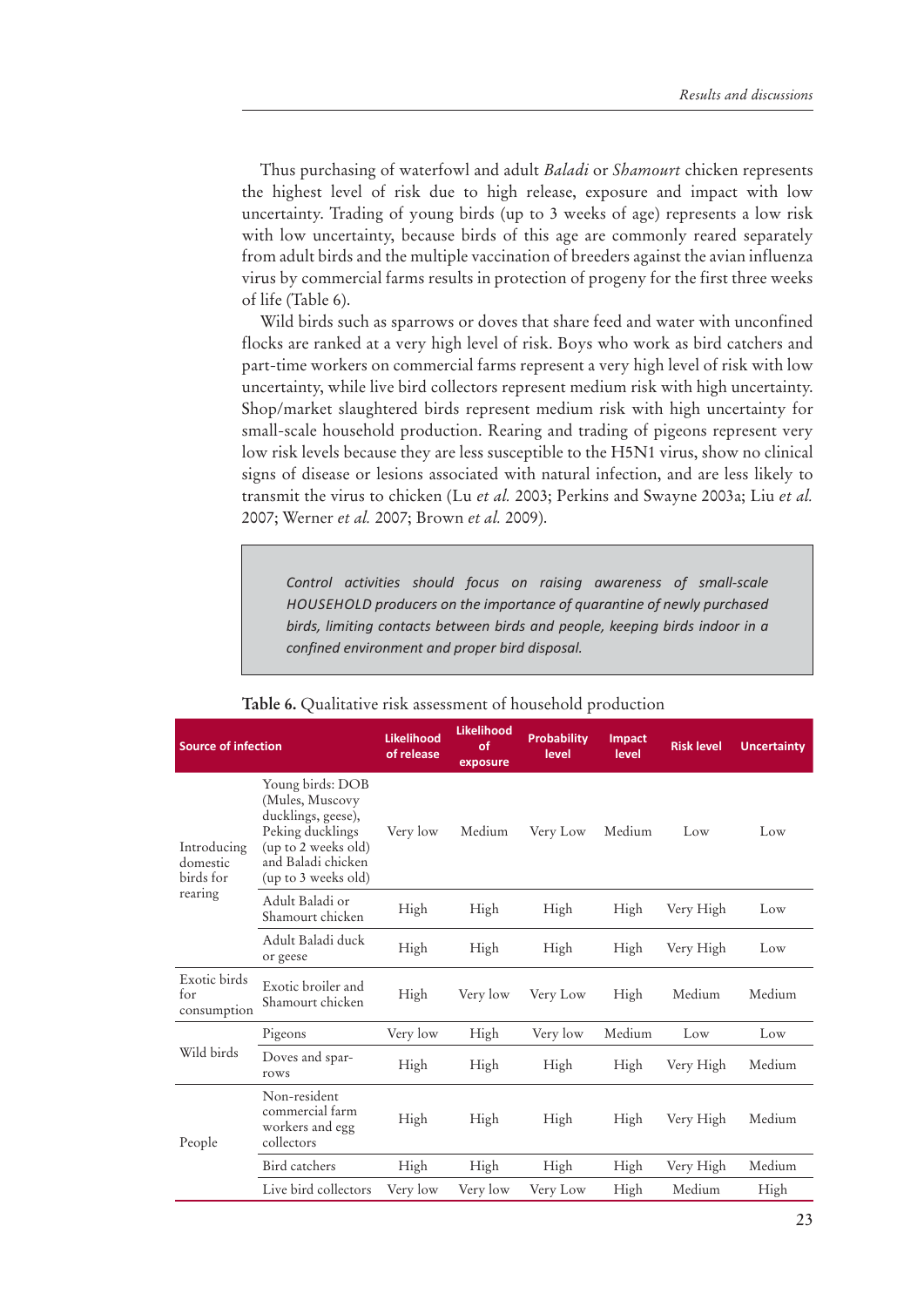#### **Live bird markets and poultry shops**

Live bird markets are important sources for the purchase and trading of birds in rural and urban areas in Egypt and are prominent in the risk pathway diagram shown in Fig. 4. Poultry production is heavily dependent on LBMs and poultryshops due to consumer preferences and lack of slaughterhouse capacity (Hosny 2006; Ali *et al.* 2013b). LBMs and poultry shops absorb about 80 percent of total poultry commercial production in the country. About 36 percent of small-scale household producers sell their products (eggs and birds) to traders or neighbours in LBMs (Geerlings 2011). Due to cultural preference for consuming freshly slaughtered poultry, this type of marketing will not disappear easily (Ali *et al.* 2013b). There are many reasons why consumers prefer to buy poultry in LBMs, and include religious (slaughtering), social (feasts or welcoming traditions), and economic factors (absence of cold chain at home, higher price of dressed poultry, etc.). In addition, consumers simply wish to check the sanitary status of the bird and the freshness of the meat by themselves. In a global context, where poultry traceability and sanitary regulations are not considered sufficiently secured, it is rational for consumers to access the shortest distribution circuits to have assurances of quality (Fermet-Quinet *et al.* 2007).

There is a large LBM in every district and smaller LBMs for groups of villages. LBMs are usually weekly markets which take place in narrow and crowded streets in villages. Although their exact number is not known, they could be several thousands. Taking into account one per village, the estimate could be 5 000 (Fermet-Quinet *et al.* 2007). Officially, there are around 16 000 retail poultry shops registered in Egypt, in addition to the 4 300 small slaughtering and de-feathering points which are usually annexed to the back of the retail poultry shops (MoALR 2005). Unofficially, the overall number could be around 45 000 (ElNagar and Ibrahim 2007; Fermet-Quinet *et al.* 2007). Most LBMs continue to operate illegally in all governorates studied (Hosny 2008) with weak infrastructure, no C& D facilities, poor supervision and poor bird inspection, and often with sick and stunted birds. They sell eggs and live birds – young and adult chickens, ducks, geese, turkeys, pigeons, quail – for consumption and rearing purposes. Traders move with their birds between different LBMs which are held on different days of the week, buying and selling birds.

Live birds are presumed to constitute the highest risk because of virus replication, virus shed into the environment and movement over long distances in different directions (Cardona *et al.* 2009). HPAI surveillance programmes in several countries in Asia, including China, Hong Kong, Indonesia, Thailand and Viet Nam have demonstrated that HPAI H5N1 circulates in LBMs (Guan *et al.* 2002; Senne *et al.* 2003; Nguyen *et al.* 2005; Kung *et al.* 2007; Amonsin *et al.* 2008; Indriani *et al.* 2010). In north-eastern United States, LBMs have been found to be potential reservoirs for long-term maintenance of avian influenza viruses (Senne *et al.* 2003). In China, 16 viruses of different virulence and genotypes were isolated in late 2006 and early 2007 (Chen *et al.* 2009). Wang *et al.* (2006) and Indriani *et al.* (2010) isolated viruses from bird cages and Wang *et al.* (2006) detected neutralising antibodies against H5N1 in one out of 110 persons in the poultry business markets.

Live markets, which are considered to be a continuing source of influenza because of the dense concentration and high turn-over rate of live birds, provide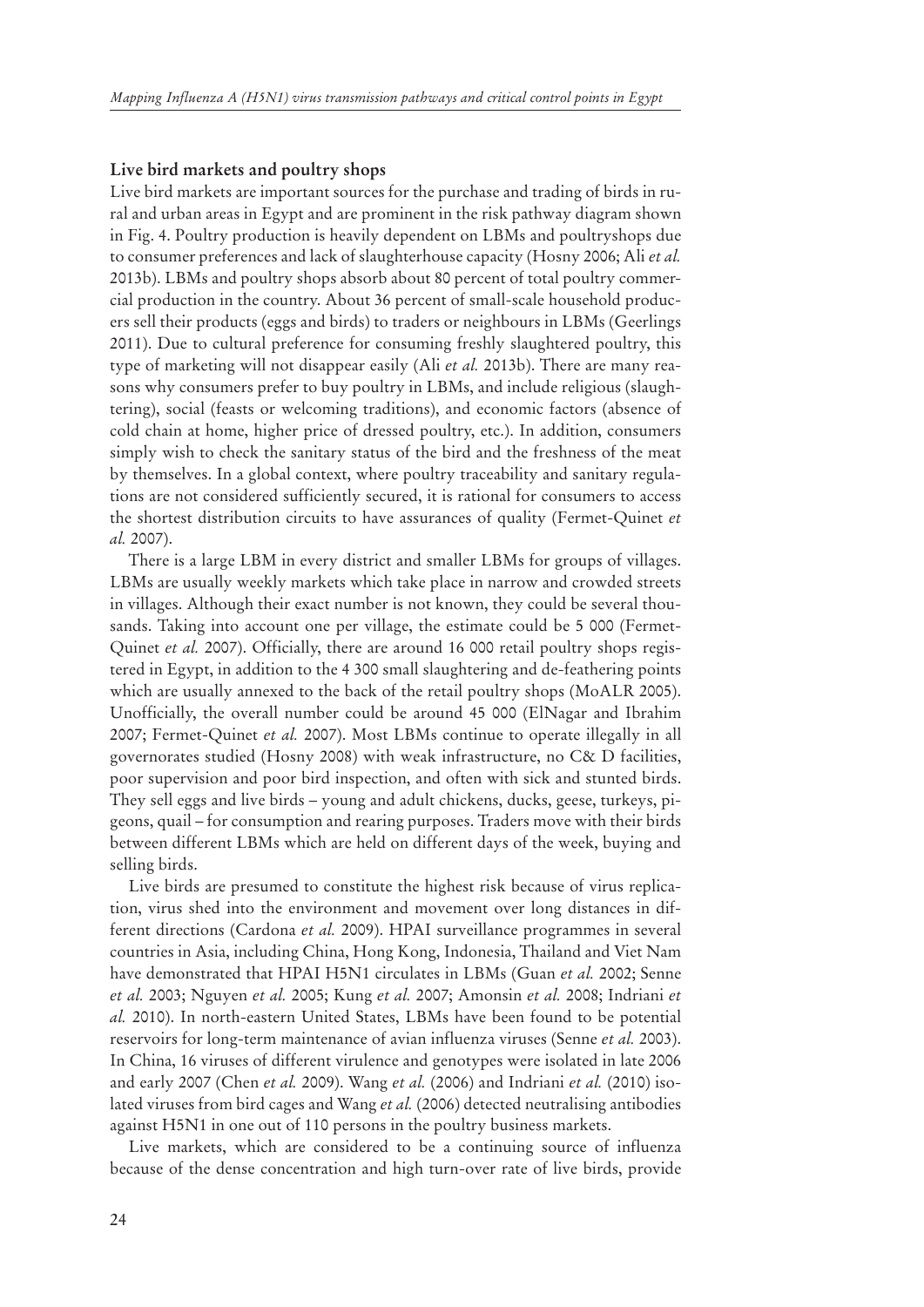ample conditions for virus amplification and may therefore be important reservoirs for HPAI or "hubs" of circulation (Webster 2004). Previous studies have shown that regular cleaning with detergents, including free chlorine concentrations typically used in drinking water treatment, can rapidly remove avian influenza virus contamination from surfaces (Rice *et al.* 2007; Trock *et al.* 2008), while periodic market rest days coupled with thorough cleaning can minimise the reservoir of virus in LBMs (Bulaga *et al.* 2003; Kung *et al.* 2003; Mullaney 2003; Guan *et al.* 2007).

Daily removal of waste and zoning that segregates poultry-related work flow areas have been found to be factors of protection (Indriani *et al.* 2010). A study in Indonesia showed that poultry water, drains, table tops, cages, tablecloths, utensils, bins and floors of LBMs were all contaminated. Environmental sites most commonly contaminated were located in slaughter zones and zones where carcasses were taken after slaughter, such as sale and waste disposal zones. Such contamination can be expected because slaughtering generates droplets that may contain viral particles and exposes internal organs with potentially high viral loads. Even if slaughtering is conducted in a separate zone, contamination can spread to the sale and waste disposal zone through carcasses and through the process of evisceration usually conducted in both slaughter and sale stalls (Indriani *et al.* 2010).

In Egypt in 2008, FAO (2008) found that four markets out of ten in Tanta district, Gharbia governorate, were positive to the H5N1 virus. By January–April 2009, 71 out of 573 LBMs examined (12.4 percent) were found positive for the H5N1 virus. A higher incidence (40.8 percent) of positive LBMs was recorded during the cold month of February and was concentrated mainly in the highly populated Nile Delta (Abdelwhab *et al.* 2010). Another study in the same year in the period January–September (Hany 2009) found 84 out of 197 LBMs (43 percent) tested positive for H5N1. Positive markets were scattered over 18 out of a total of 21 governorates tested. Between May and June 2011, five confirmed positive cases were detected in Qalyubia (four cases) and Fayoum (one case) governorates through the active surveillance programme conducted in both governorates by GOVS. All five were isolated from ducks and geese. There is no information or study on genetic analysis of these isolates or on the genetic relationship of these isolates with isolates from commercial and small-scale household birds.

The live bird market is one of most critical points in the poultry value chain. It links commercial and small-scale household producers, traders and consumers; the estimated volume of daily live exotic chicken traded ranges from 1.3 to 1.6 million birds in the summer and winter seasons, respectively, with maximum trading during Ramadan month (Ibrahim *et al.* 2006; Ali *et al.* 2013b). Lack of notification, bird tracing systems, registration of intermediaries, traders, peddlers transporters and retailers, in addition to minimal, if any, veterinary inspection in traditional LBMs facilitates movements of diseased and low quality birds from commercial farms to small-scale household production units and among small-scale household producers.

Permanent poultry shops in LBMs and poultry shops represent a low level of risk in the poultry value chain because most birds are "live in, dead out", species are caged separately, birds are kept for a short time before slaughter (1–2 days) and unsold birds remain in the shop (Ali *et al.* 2013b). Slaughtered birds are allowed to bleed, then submerged in hot water for scalding and mechanical de-feathering; the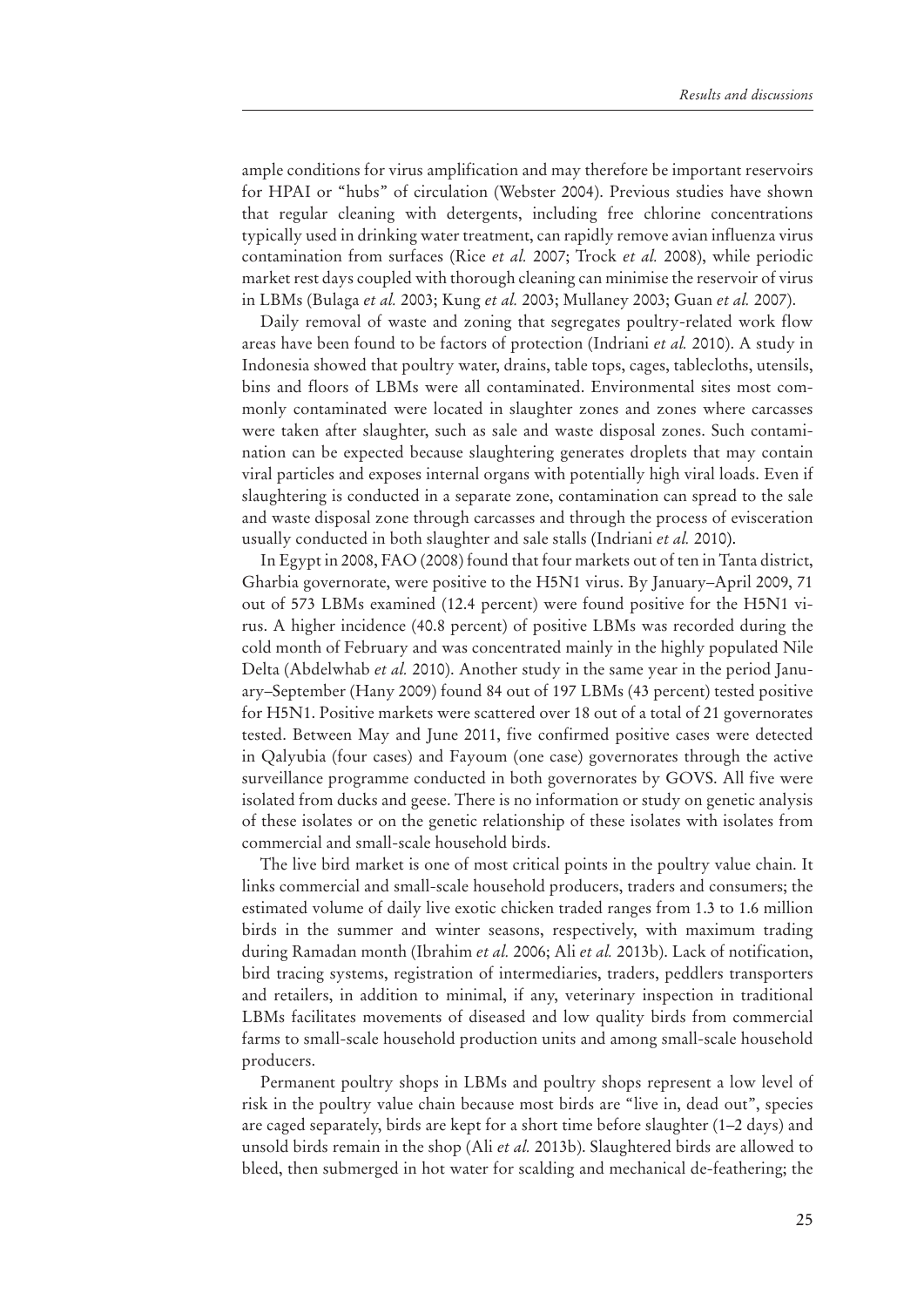minimum temperature for inactivating the avian influenza virus in poultry meat is one minute at 80 °C, five minutes at 70 °C and 30 minutes at 60 °C (Moses *et al.* 1948; AQIS 1991), but improper handling of waste and drainage still contaminate the environment. Small slaughtering and de-feathering points represent medium risk with high uncertainty based on movement of these points between markets and unsold birds returned home.

With trading of ducklings aged 8–15 days, geese and *Baladi* chicken up to 3 weeks of age, the risk is low with low uncertainty due to the massive vaccination of breeder flocks which results in high maternal immunity in the progeny (only one outbreak reported in imported Mule ducklings<sup>9</sup>). These age groups are commonly reared in houses separately from the rest of the flock (Fasina *et al.* 2012).

Ducks constitute the foremost host of the avian influenza virus in general, and may shed virus for up to 2.5 weeks, while hardly showing signs of disease, hence contributing to persistence of the virus, at least in the Asian setting. Egypt has 35– 55 million and five million ducks in small-scale household and commercial farms, respectively (Hogerwerf and Siddig 2007) and most ducks are marketed alive. Live adult Peking, and spent duck drake and gander are commonly traded in LBMs and adult *Baladi* chicken that are bought from peddlers for small-scale household rearing, consumption or donation as gifts on social occasions such as weddings represent a very high level of risk (with low uncertainty) for sector 4 (Table 7). CAHO reports and GOVS have attributed most small-scale household outbreaks to newlypurchased adult waterfowl and adult *Baladi* or hybrid chicken for rearing.

Waterfowl have been recognised as a risk factor for disease occurrence (Gilbert *et al.* 2006; Pfeiffer *et al.* 2007; Fang *et al.* 2008; Biswas *et al.* 2009; Paul *et al.* 2010) and as a reservoir of infection (Hogerwerf and Siddig 2007). Wasilenko *et al.* (2011) reported that vaccinated ducks infected with HPAI shed viruses for longer periods of time, perpetuating the virus in the environment and increasing the possibility of transmission to susceptible birds. Devaux *et al.* (2011) identified ducks as silent carriers.

According to Kung *et al.* (2007) contact between the retail market and chicken farms via humans is a significant risk factor among chicken farms in Hong Kong. In Egypt, it is likely that birds and traders move between different markets without inspection before market entry, unsold birds are returned home, people buy birds without being aware that they are infected and mix them with home flocks without spatial or temporal quarantine. To assist in preventing the spread of HPAI in Hong Kong SAR, a complete segregation policy was imposed in 1998 for domestic fowl (Sims *et al.* 2003). Currently, it is still illegal to rear, transport or market ducks and geese together with other poultry.

*LBMs require strict application of a "live in and slaughtered out" policy, separation among different species, and separation between young birds for rearing and adult birds for consumption in areas suitably structured for application of sanitary measures.*

<sup>9</sup> CAHO reports, GOVS.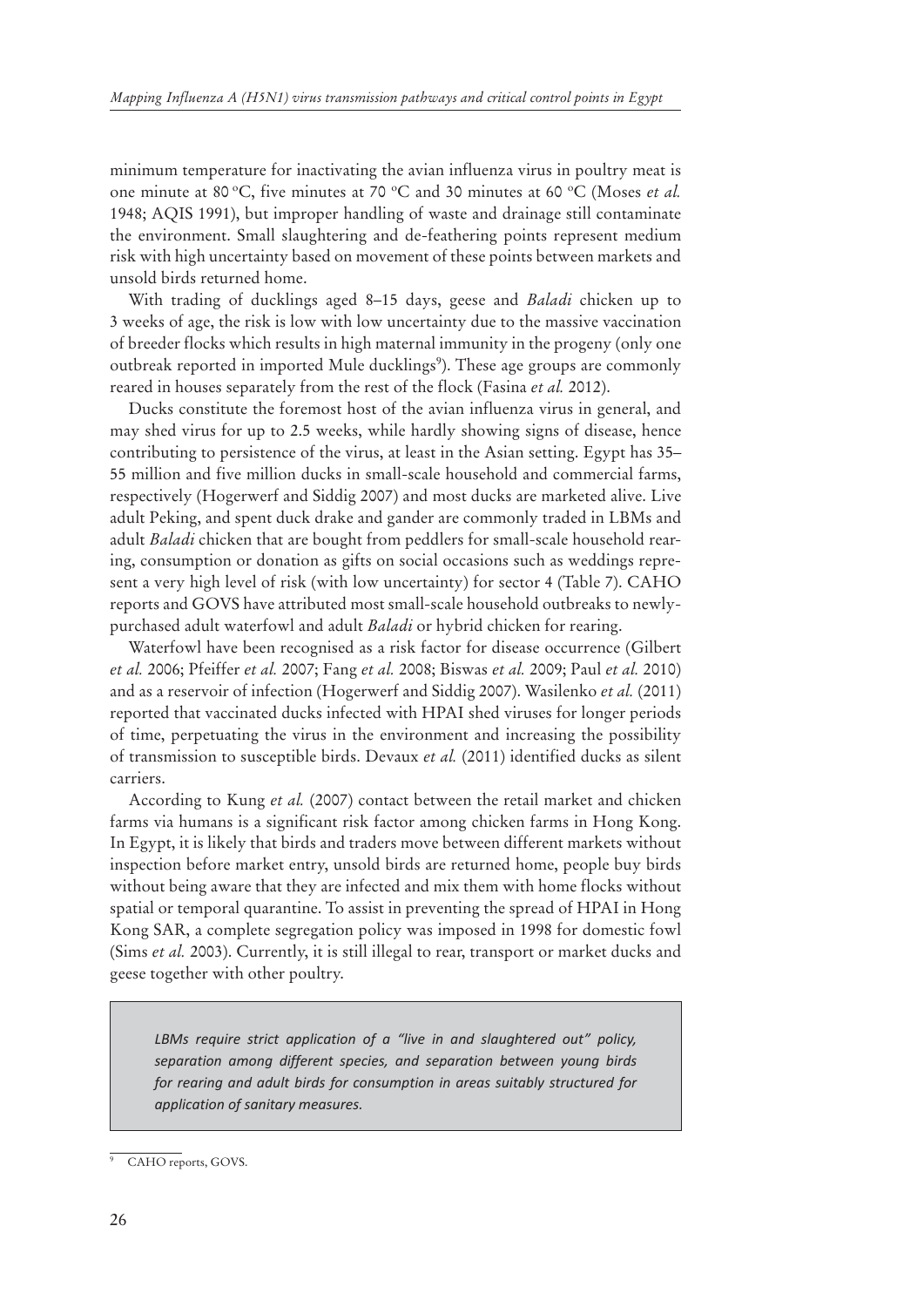| <b>Risk presenter</b>   |                                                                      | <b>Likelihood</b><br>of release | <b>Likelihood</b><br>οf<br>exposure | <b>Probability</b><br>level | <b>Impact</b><br>level | <b>Risk level</b> | Uncer-<br>tainty |
|-------------------------|----------------------------------------------------------------------|---------------------------------|-------------------------------------|-----------------------------|------------------------|-------------------|------------------|
|                         | Permanent poultry shops<br>and poultry shops in LBM                  | Low                             | Low                                 | Medium<br>Very Low<br>Low   |                        | High              |                  |
|                         | Small slaughtering and<br>de-feathering points                       |                                 | Low                                 | Very Low                    | High                   | Medium            | High             |
|                         | Young birds<br>duckling, geese<br>and chickens aged<br>up to 3 weeks | Very low                        | Low                                 | Very Low                    | Medium                 | Low               | Low              |
| Live<br>bird<br>trading | Adult duck<br>and geese                                              | High                            | High                                | High                        | High                   | Very High         | Low              |
|                         | Adult Baladi                                                         | High                            | High                                | High                        | High                   | Very High         | Low              |
|                         | Adult Shamourt                                                       | High                            | High                                | High                        | High                   | Verv High         | Low              |

|  |  |  |  | Table 7. Qualitative risk assessment of LBM |  |  |
|--|--|--|--|---------------------------------------------|--|--|
|--|--|--|--|---------------------------------------------|--|--|

#### **Litter collection points**

Poultry litter is a combination of poultry manure and bedding material (wheat straw or wood shavings). The nutrient concentration of the litter depends on the type and amount of bedding material, production type (short [broiler] or long cycle farm), and the nutrients included in the poultry diet. Litter is purchased by litter collectors, transported on open-back trucks, covered by waterproof covers and collected in an open area. Litter is not normally treated before dispatch at either the farm or the collection point. Poultry litter is a good source of nutrients and organic matter for crops (Marsh *et al.* 2009) and in Egypt is widely used on sandy desert soil to improve its structure and consequently increase soil water-holding capacity. Rappaport and Sarig (1978) reported that the addition of chicken manure to an intensive fish culture results in reduction of the food conversion rate and Djajadiredja *et al.* (1980) reported that poultry manure is known to be the most powerful fertiliser for fish ponds. In Egypt, breeder and layer litter are preferred for fish farms because they are considered nutrient-rich due to the quantity of spilled feed they contain.

Movement of vehicles among different farms and locations without C&D performed at farm and collection point levels clearly present opportunities for the dissemination of avian influenza viruses to poultry, fish farms and crop land (Engelen 2011). The trading of unprocessed manure has been identified as potentially high risk (Mcleod *et al.* 2009). Kandun *et al.* (2010) reported a human case of H5N1 infection in Indonesia where exposure to H5N1-infected animals could not be established, but further investigation found that chicken faeces contaminated with viable H5N1 virus in garden fertiliser as the source of infection. Terregino *et al.* (2009) found that some H7 subtype strains are more resistant than others and remain viable after 15 days at 37 °C. However, Shortridge et al. (1998) reported that while the H5N1 virus can survive in wet faeces for weeks, it is inactivated as soon as the faeces dry out in ambient temperatures. As such, the spread of avian influenza viruses like H5N1 is expected to be relatively low in outdoor and free-range settings.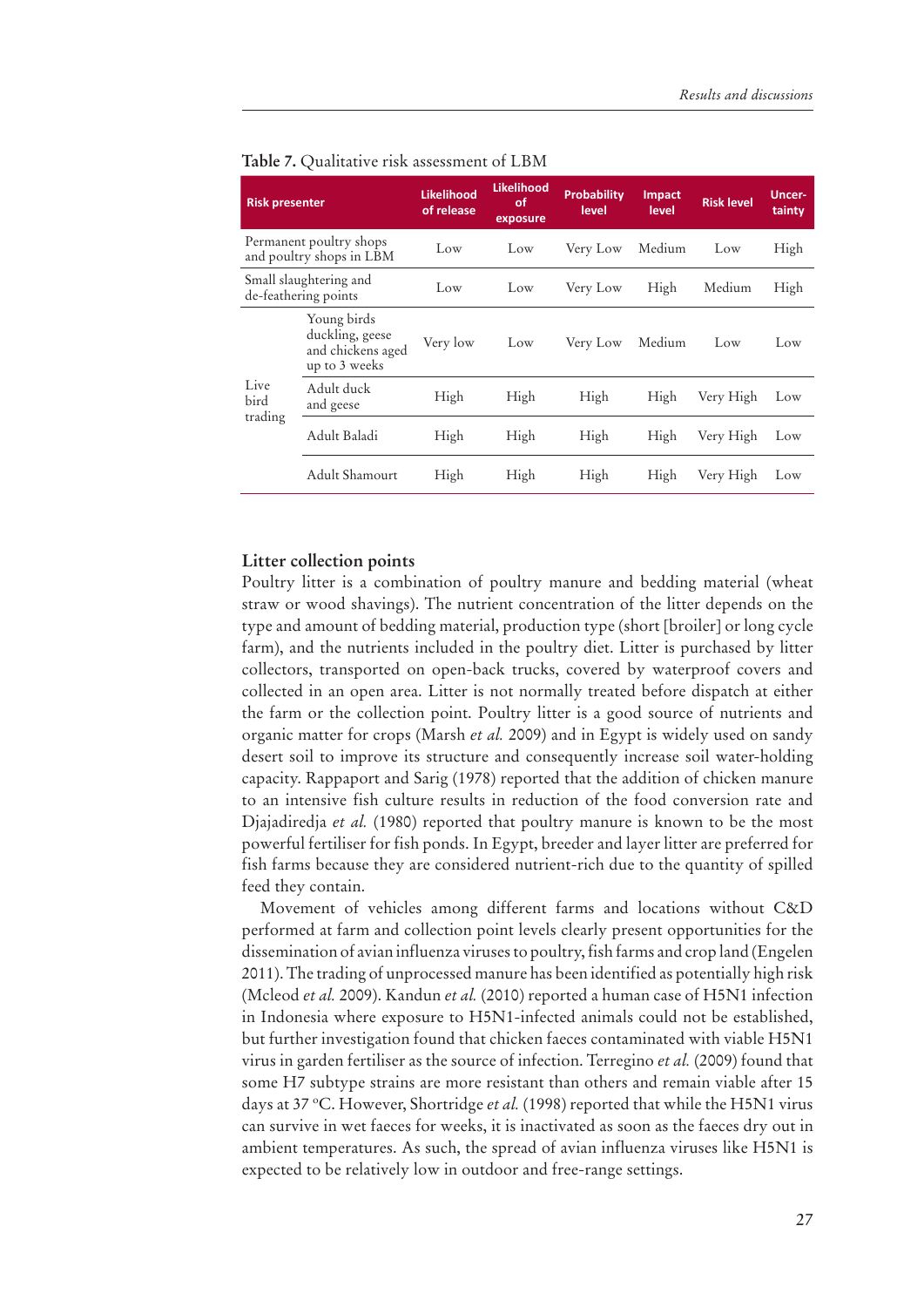Risk levels could be high for caged layer farms resulting from the relatively higher frequency of litter vehicles and drivers visiting farms (every 3–7 days on average). Risk levels are also high for long cycle farms because most are multi-age production farms (litter collection every  $\geq 3$  months), and low for broiler farms (Table 4). There is no firm information that avian influenza has been disseminated in fish farms, however this possibility should be considered (Feare 2006). The risk for fish farms is considered very low, as it is also for cultivated lands because of the drying effect of direct sunlight.

Uncovered litter in an open area attracts wild birds. Egrets, sparrows, doves, hoopoes and pigeons are common wild birds observed in litter points. Sparrows, doves and egrets are susceptible to H5N1, but the latter never access poultry houses. In nature, hoopoes and pigeons have not shown H5N1 isolates. Thus, risk for wild birds ranges from very low for hoopoes, low for pigeons and medium for egrets, to very high for sparrows and doves, respectively (Table 8). The uncertainty for these risk estimates ranges from medium to high because of lack of data on number and capacity of such collection points, average storage time for litter batches, the seasonality of maximum activity of these points, H5N1 virus prevalence or its viability in these collection sites, or the status of the H5N1 virus in wild birds which feed on the litter at these collection points. It has, however, been shown that higher volumes and increased frequency of movements occur during the month of Ramadan (Ibrahim *et al.* 2006)

So litter collection points could be disease pathway in-between different commercial farms due to higher frequency of movement of vehicles and drivers through poor C&D application by commercial farms and litter collection points and disease pathway for small-scale household production and commercial farms through wild birds.

| <b>Points at risk</b> |                                                    | <b>Likelihood</b><br>of release | <b>Likelihood</b><br>of exposure | <b>Probability</b><br>level | <b>Impact</b><br>level | <b>Risk level</b> | <b>Uncertainty</b> |
|-----------------------|----------------------------------------------------|---------------------------------|----------------------------------|-----------------------------|------------------------|-------------------|--------------------|
| Commercial farm       | Short cycle<br>with "all in,<br>all out"<br>system | Low                             | Very low                         | Very Low                    | High                   | Low               | High               |
|                       | Multi-age<br>broiler farm                          | High                            | Medium                           | Medium                      | High                   | High              | High               |
|                       | Long cycle<br>farm                                 | High                            | Medium                           | Medium                      | High                   | High              | High               |
|                       | Caged layer                                        | High                            | Medium                           | Medium                      | High                   | High              | High               |
| Fish farm             |                                                    | Very low                        | Very low                         | Very low                    | Low                    | Very low          | High               |
| Cultivated land       |                                                    | Very low                        | Very low                         | Very low                    | Low                    | Very low          | Medium             |
| Wild birds            | Sparrows<br>and doves                              | High                            | High                             | High                        | High                   | Very high         | Medium             |
|                       | Egrets                                             | High                            | Very low                         | Very low                    | Low                    | Very low          | Medium             |
|                       | Hoopoes                                            | Very low                        | Very low                         | Very low                    | Very low               | Very low          | High               |
|                       | Pigeons                                            | Very low                        | High                             | Very low                    | Medium                 | Low               | Low                |

**Table 8.** Qualitative risk assessment of litter collection points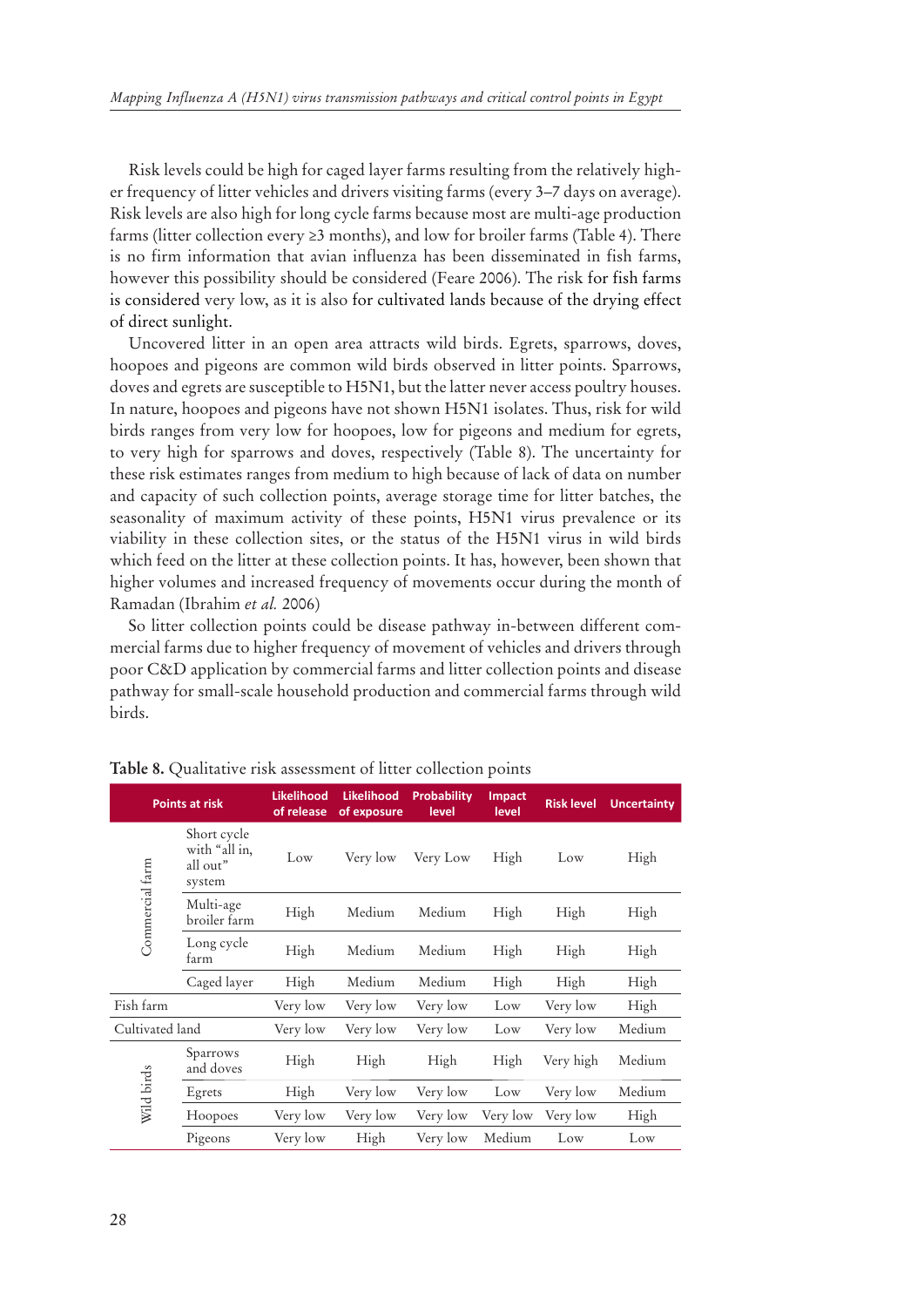#### **Hatcheries**

There are three types of hatcheries in Egypt, and are composed of 198 modern, 942 traditional and 10 semi-automatic (MoALR 2011). Traditional hatcheries and semiautomatic hatcheries incubate either *Baladi* chicken, Peking and Muscovy eggs. Modern hatcheries incubate either exotic, *Shamourt* chicken eggs or duck eggs (Ali *et al.* 2009). Egg setting occurs every three days, especially in winter when there is a higher demand for day-old birds (DOBs), which requires purchasing egg batches every three days from different breeder farms. The biosecurity measures applied by hatcheries are generally weak, except for those in sector 1. The main risk related to hatcheries concerns circulation of used egg racks and egg trucks among different breeders, species, farms and locations. This was a routine practice for 63 percent of traditional hatcheries in 2008 (Ali *et al.* 2009). Used racks may be contaminated with feathers and/or faecal material from infected farms. Yamamoto *et al.* (2010) found that viral infectivity persists in the feathers of infected birds for two weeks at 20 °C, and in California some outbreaks of low pathogenic avian influenza have been associated with transfer of virus by egg flats (Cardona 2005). HPAI H5N1 virus has been isolated from the egg shell of infected broiler breeders (Abdelwhab *et al.* 2011). Thus, hatcheries can play a role in virus transmission among different farms in different locations through contaminated egg flats, vehicles and drivers.

*The critical practices are circulation of egg racks and the lack of decontamination facility for drivers and vehicles at farm or hatchery gates.*

#### **Slaughterhouses**

There are three types of slaughterhouses in Egypt and are composed of 37 fully automatic (14.4 percent), 37 semi-automatic (14.4 percent) and 183 manual (71.2 percent) (MoALR 2011). At the start of the HPAI outbreak in 2006, there were 184 slaughterhouses in the country. The 257 slaughterhouses today have a total annual potential slaughtering capacity of 187 million broilers, representing around 35 percent of exotic broilers and less than 20 percent of the potential annual broiler production (MoALR 2005; Ali *et al.* 2013b), with no adaptations to process spent layers, broiler breeders or native birds (Hosny 2006). Only 20 percent of broiler production reaches the consumer either frozen or chilled; less than 5 percent is further processed and around 75 percent is marketed through live bird marketing channels.

Because they use the "live in, dead out" system, the risk of slaughterhouses transmitting the HPAI virus is ranked as very  $low^{10}$ . The risk to the environment could be limited only to absence of treatment facilities in the drainage systems or if there is poor C&D during processing, lack of decontamination of bird vehicles and crates, and improper transporting of waste products.

<sup>10</sup> Dent *et al.* (2011) considered slaughterhouses as potential agents of spread of HPAI among commercial farms in the United Kingdom.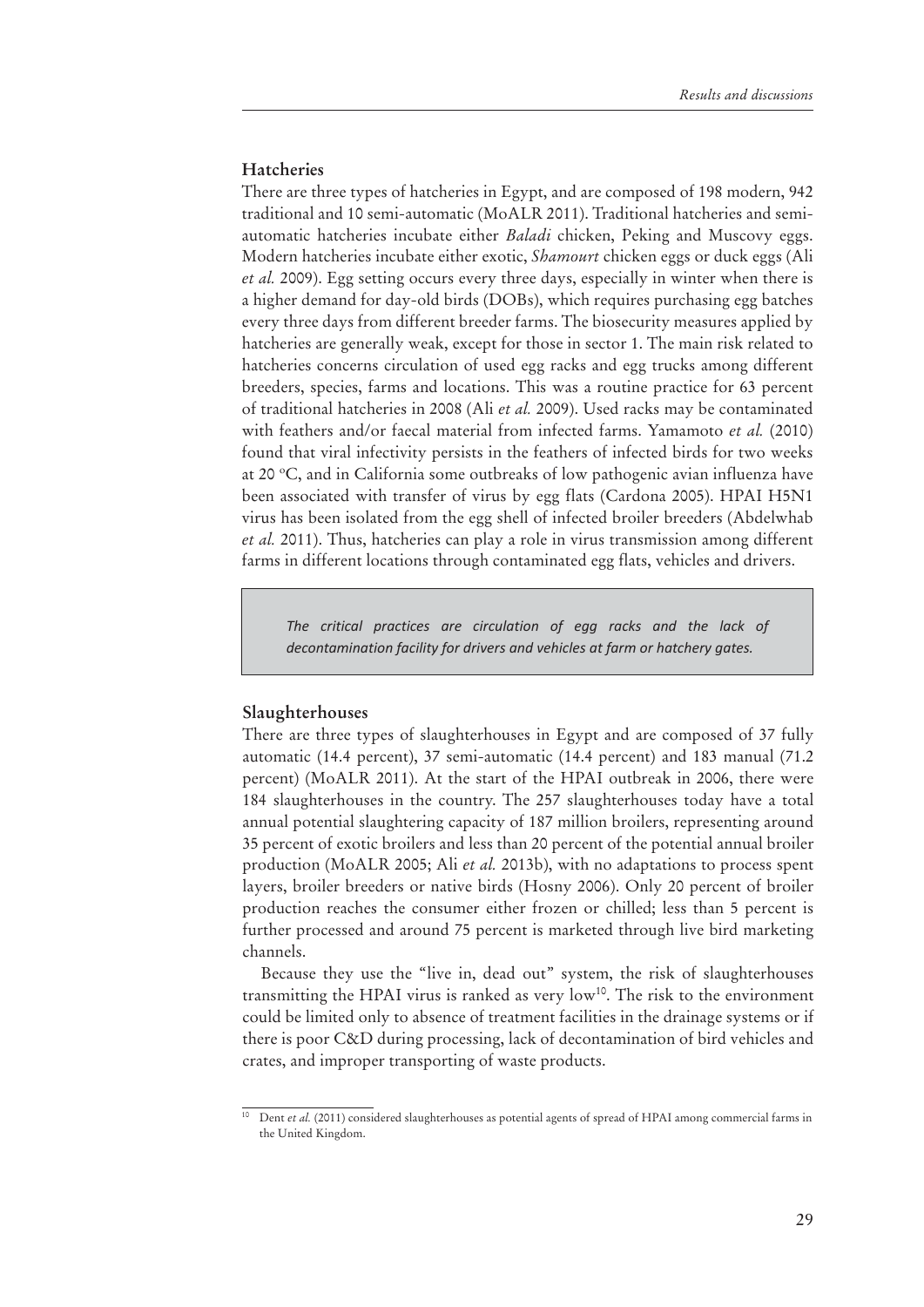#### **Feed mills**

Poultry production in Egypt depends on imported maize and soya meal. In addition, the main ingredients of any poultry feed include wheat bran, gluten, fishmeal, concentrates, premix, mono-calcium-phosphate and salt. The total annual poultry feed requirement is around three million tonnes (Engelen 2011). Most large-scale poultry companies in sectors 1 and 2 mill their own stock feed, while commercial production farms in sectors 3 and 4 rely on large feed mills via feed suppliers who receive a set amount of feed on credit, which they then pass on to poultry farmers on credit basis. The total number of feed plants in 2005 was estimated at 323 producing about 499 000 tonnes of feed composed of 313 200 tonnes of starter feed, 96 100 tonnes of finishing feed and 89 900 tonnes of layers feed (Ibrahim *et al.* 2006).

Published data about feed mills are limited and of poor quality. Large feed mills may be located out of the Delta region and distribute their products all over the country, so feed may transported for distances of over 800 kilometres. The small feed mills, which are located near to poultry farms, deal directly with their farmer clients and may produce feed according to special formulae requested by farmers.

Feed mills play a supportive role in the development of the poultry industry through provision of good quality feed, credit and advice. Risks related to feed mills could be contamination of feed ingredients by droppings of wild birds and/or mycotoxins due to low quality or improper storage of ingredients. The temperatures in heaps, in addition to the temperature and pressure conditions involved in processing, are sufficient to inactivate the virus (Kasemsuman *et al.* 2009). Thus, the possibility of release is very low, exposure is high and the risk can be considered as very low; if release occurs, the impact will be medium due to the dilution effect of contaminated droppings, so the overall risk estimate will be low with high uncertainty.

A further risk could be associated with the high frequency of movement of vehicles and trucks that deliver feed to farms through circulation among farms of different species, types of production, ages and locations on a daily basis, with no vehicle C&D or change of clothing/footwear at farm gate or mill level. Feed vehicles visit one or two farms a day, often without wheel dips (85 percent), with vehicles parked close to poultry houses (78 percent) or without the provision of clean clothing for visitors (88 percent). This situation potentially increases the risk of virus circulation among farms (Ali *et al.* 2013a).

The probability of release is high and exposure is considered medium due to indirect contamination (vehicles and drivers) and indirect transmission and high frequency of movements among farms. The impact could be considered medium due to silent disease (low viral load) transmission among vaccinated flocks, different production types (broilers, layers and breeders), species (duck, chicken and turkey) and locations. Hence, the overall risk estimate for feed mills in the poultry value chain is considered medium.

*A critical practice is movement of drivers and vehicles without C&D at farm or mill gates.*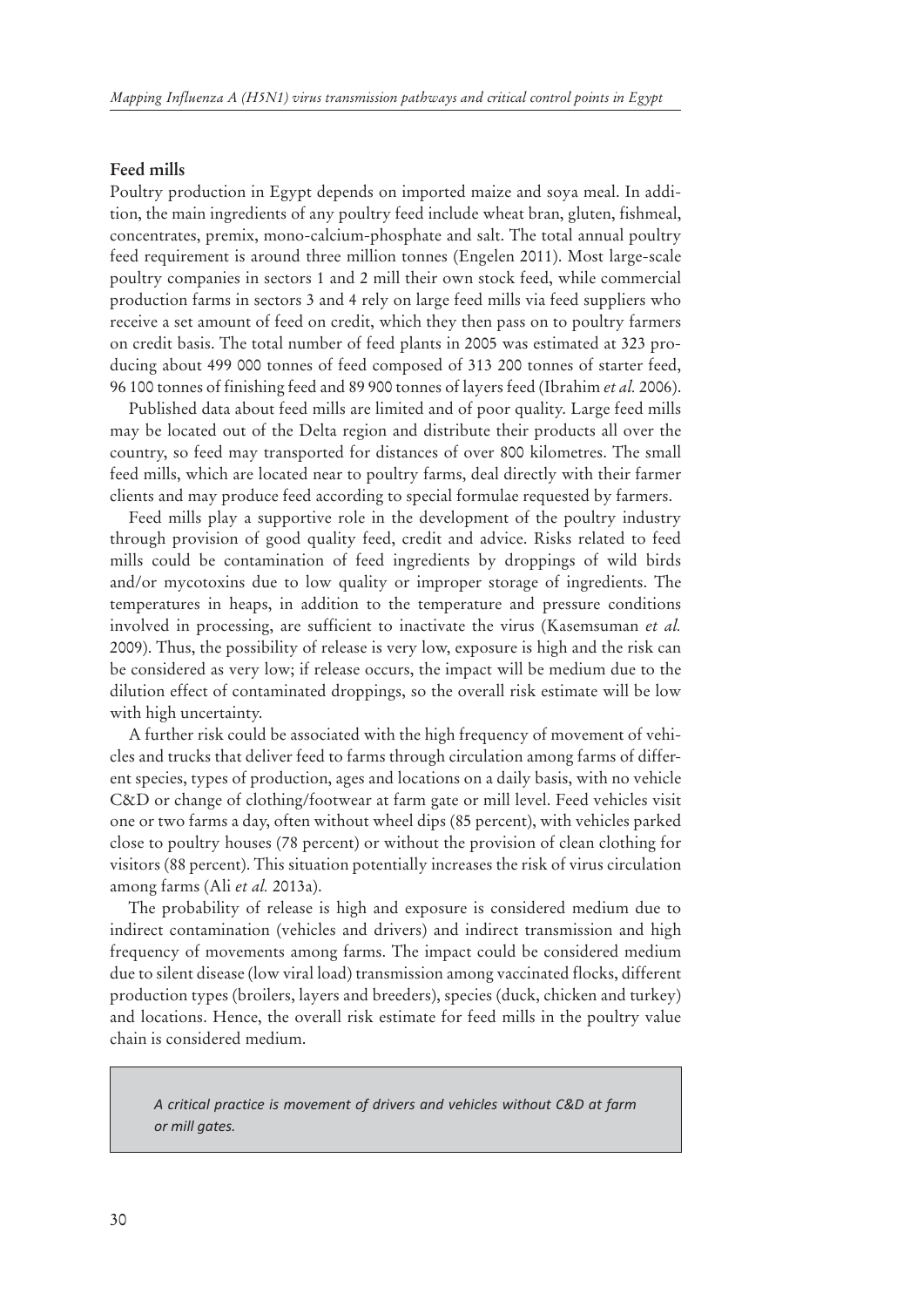#### **MOVEMENT CONTROL ALONG THE POULTRY VALUE CHAIN**

Outbreaks of HPAI in poultry need to be controlled as quickly as possible, both to prevent human cases and to protect the poultry industry. Strict movement control and tracing are important control measures during outbreaks, including forward tracing of contacts of an infected farm in order to respond quickly to secondary infections. Knowing when a virus has been introduced into an infected flock is essential for optimised tracing because it permits focusing on contacts between the time of virus introduction and culling. However, this requires both identifying the contact that infected the flock (backward tracing), which is often unknown, and how HPAI is transmitted in poultry flocks (Bos *et al.* 2007). In Egypt, lack of application of biosecurity programmes on farms, lack of disease notification, absence of movement control for poultry and their products among different districts and governorates with high poultry-dense areas, as well as weak capacity building capacity in the veterinary public health sector were and still are the most important contributing risk factors for the spread of HPAI and human infection (Kaoud 2007; FAO 2009a).

#### **At commercial farm level**

All short and long cycle farms (exotic broiler, layer, breeder, *Shamourt* or *Baladi* turkey, duck flocks) in Egypt must be tested for H5N1 infection before birds are sold. The village or district level veterinary authority collects tracheal and cloacal swabs, blood and litter samples, and sends them to authorised laboratories. The cost of inspection and test is paid by farm owners (about EGP 250 for 5 000 birds and EGP 100 for the litter test). In the event of negative results through real-time PCR (RT-PCR) the owner pays EGP 20 for each 800 birds (one vehicle load) to receive a transport permit for taking them to the slaughterhouse; farm owners offer the transport permit to bird collectors who may or may not purchase it. The slaughterhouse signs and stamps a detachable part of the transport permit indicating that the birds have been received. The farm owner is responsible for returning this part to the authorities. For litter movement, another certificate is issued by the district authorities. In the event of positive results, the birds are condemned, regardless of whether the flock has been vaccinated or not, or shows clinical signs or high mortality or not. Only registered and poultry association member farms receive compensation. It is important to note that the pre-slaughter certification does not include serological results which could be useful for producers to evaluate the efficacy of their vaccination programmes. Collected serum samples are discarded and not tested by authorised laboratories except in the case of positive PCR results (Peyre 2011), raising a question about which decisions are taken if a farm has a positive high serological titre and a positive PCR test result.

Governorate-level and district level adherence to restrictions, flock testing and certification prior to sale/movement to slaughterhouses varies widely (Peyre 2011 and personal communication with different farm owners from different locations). Many birds reach the slaughterhouse only on paper; and they end up in LBMs and poultry shops in towns (as indicated by a few bird collectors who asked farm owners for the slaughtering permission certificate). Compliance with certification for poultry transportation is generally sub-optimal, because only registered farms (<20 percent of the farms) seek such services (EMPRES/FAO-GLEWS 2010). This is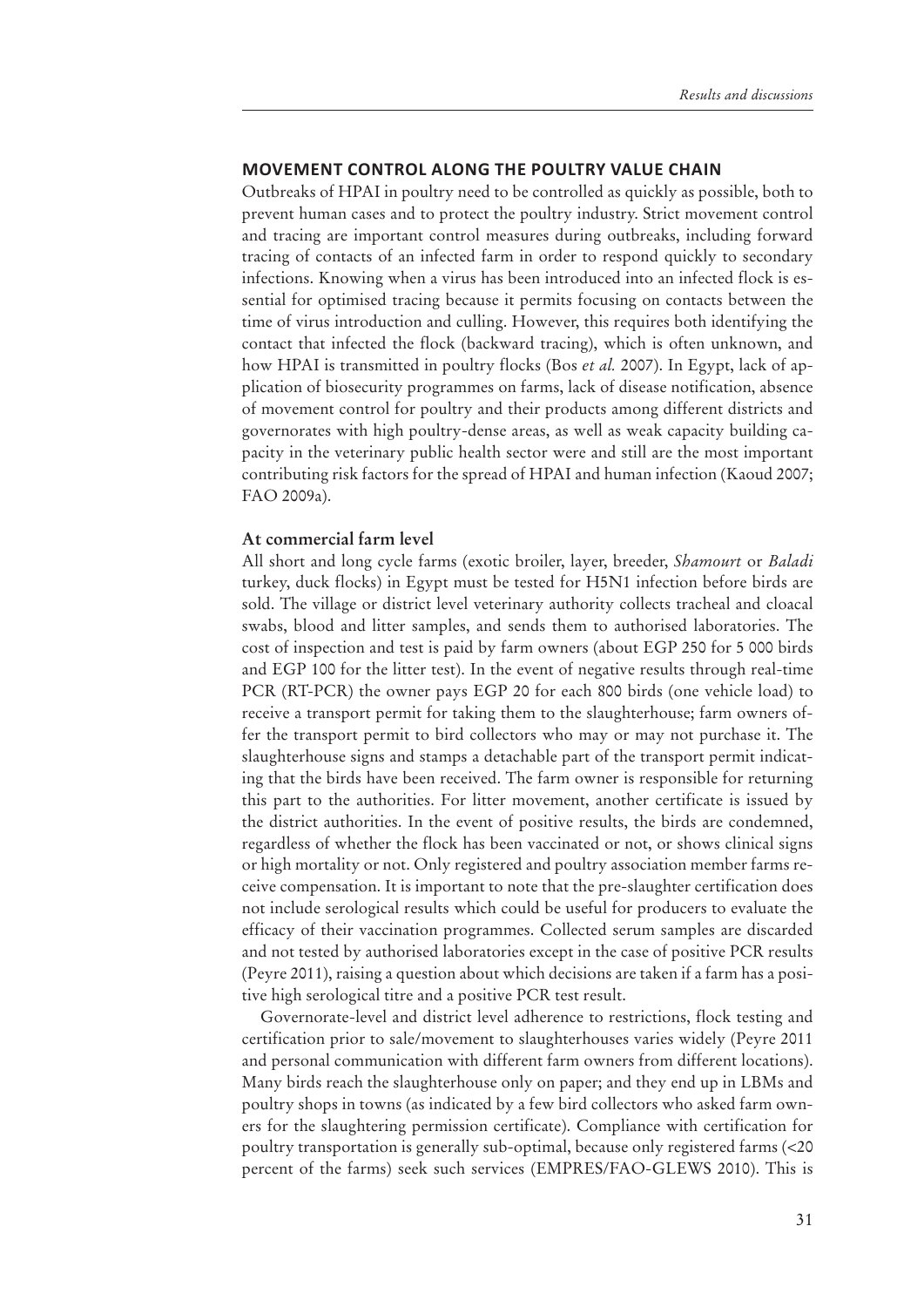indicated by the total number of farms subjected to pre-slaughter testing. In 2010, the figure was 33 086 and in 2011, after the Egyptian revolution of 25 January, the number of monthly tested pre-slaughter farm samples had fallen to 40 percent of the level of the same period the year before $^{11}$ .

Commercial farms follow their own vaccination protocols (including vaccine type, vaccination doses, etc.), indicating the lack of clear mandatory vaccination programme at governorate level. At the same time, the official veterinary services only visit farms for bird sampling and/or flock culling, which has resulted in a lack of trust in and poor cooperation with official veterinary services by farmers. In addition, due to the absence of a real compensation programme, disease reporting and notification is poor.

RT-PCR test results and movement permits could be cross-matched with slaughterhouse information to assess how many of the birds allowed to be transported off the farms actually reach the slaughterhouses and how many enter LBMs, and could be used to create a database on volumes, directions and timing of bird movements for developing a tracking and tracing system (Engelen 2011).

Most sector 2 and 3 producers buy feed on credit basis until batch selling, and fear of loss may lead them to not notify, to illegally sell infected birds and to hide and dispose of dead birds in improper ways.

#### **At bird collectors/traders level**

All bird collectors/traders now have to pass the 'Poultry Boursa where they obtain permits indicating the price ("karta") before proceeding with the selling process. The permit is locally referred to as "karta", and is often issued by the governorate veterinary services. The 'karta' is a necessary document that allows the traders to pass through the various road check points. Any vehicle transporting poultry without a "karta" is fined EGP 1 000, of which 20 percent goes to the police department, 40 percent to the local government and remaining 40 percent to the poultry Borsa.

Traders rely on their mobile phones to know from where they could get birds, farm gate price and where active police check points are located. They have a network of buyers and receive information from brokers. The price indicated by brokers is the one accepted. Most traders avoid road check points, to reach to points where they offloading birds either at poultry shops, LBMs and other buyers such as slaughterhouses. In the past, government agents attempted to control movements of birds through various mechanisms and ensure their arrival at the designated destination but with limited success. There is no systematic washing and disinfection of crates and vehicles (Engelen 2011). Some traders purchase birds known to be infected at a very low price and resell them via door-to-door peddlers, or to a slaughterhouse, which, in turn, sell frozen products to fast food outlets. Buyers, such as most villager women can inadvertently facilitate such cheaper trades, due partly to their low level awareness of the associated risk. This type of practices enhance virus seeding and spread in villages. Most collectors work individually and do not belong to recognised companies. They are not registered, hence not under the supervision of veterinary authorities. They have no official training and are ignorant of good practices, biosecurity measures, zoonotic disease and health risks, etc.

<sup>&</sup>lt;sup>11</sup> Personal communication with Dr Mohamed Khalifa, NLQP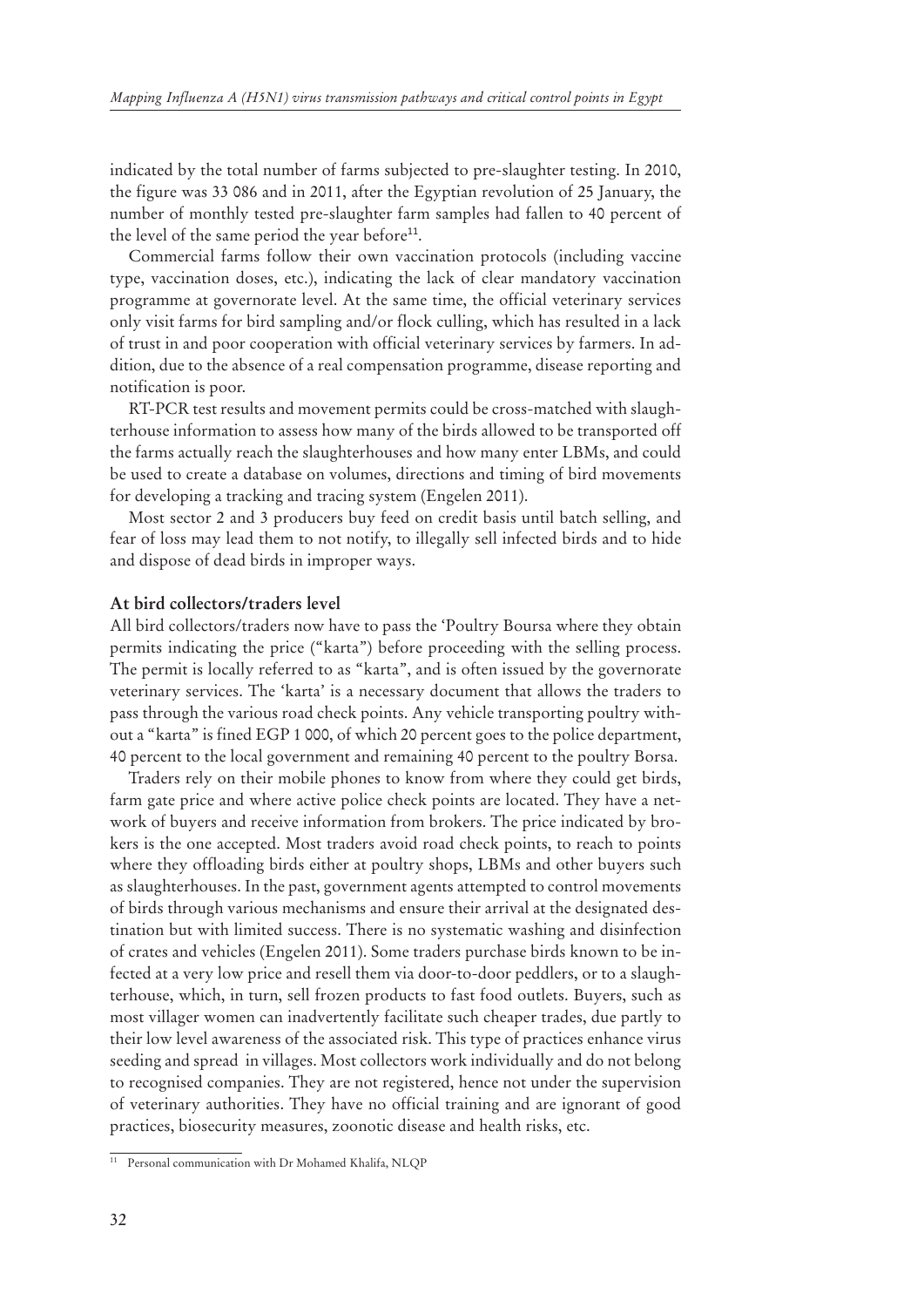There is a need to control bird movements and enforce hygiene and environmental measures. A system of registration of bird traders should be established and mandated to a competent public sector organization. The later ratify and implement regulation on C&D of vehicles and crates, without which any bird or by product transport permit should not be issues. The system need to gradually control the movement of birds to poultry shops and LBMs.

The Borsa "karta" could also be used as an indicator of how many animals have been transported from where to where, and used for bird tracking and tracing.

#### **At poultry markets**

There are around 15 892 retail shops in Egypt that sell either live or freshly slaughtered birds to consumers. In addition, 4 305 small slaughtering and de-feathering points exist that sell freshly slaughtered and chilled birds and bird parts (Hosny 2006). LBMs are key links between the commercial and small-scale household poultry sectors. Egypt has recently implemented bans on selling live birds in open markets (Law 70/2009, MoALR MD 941/09), but the ban has had little effect and LBMs continue to operate. Some governorates are enforcing decrees related to the banning of unregistered poultry farms and control of bird movements. Enforcement varies from one governorate to another, but is generally weak (EMPRES/FAO-GLEWS 2010).

Multiple LBMs are totally unregulated, and have no animal health inspection, return unsold live birds, no cleaning and disinfection facility, no separation between birds for consumption and rearing, no separation of species, no mandatory application of "live in, dead out", and no registration of traders nor sellers. The latter means that no certification is required for poultry to enter LBMs/poultry shops, that no biosecurity measures are enforced or applied by individuals and that there is no bird tracing.

#### **In slaughterhouses**

Although these plants all have a resident veterinarian inspector in name, the current situation presents no evidence that such inspectors are effective for protecting public health, preventing hazardous situations or ensuring that slaughtered birds comply with all the requirements related to testing for HPAI, etc. (Engelen 2011). In most cases, the surroundings are dirty, there is no sign of rodent control, and cats live close by. Most have no provisions for collecting and processing blood, and intestines and feathers are collected by what is called a "cooker". However, there is no certainty that dangerous offal is being processed in a responsible way (Engelen 2011). Only the automatic slaughterhouses are better designed to comply with GMP and HACCP requirements.

*Certification and traceability can promote virtuous quality cycles that combine risk reduction with higher product value and incomes along supply chains. So the weak capacity which is reflected by a poorly certified supply chain, lack of bird tracing systems, and registration of intermediaries, traders, pedlars, transporters and retailers, in addition to minimal, if any, veterinary inspection of traditional LBMs, facilitate movements of diseased birds and low quality birds without recognition.*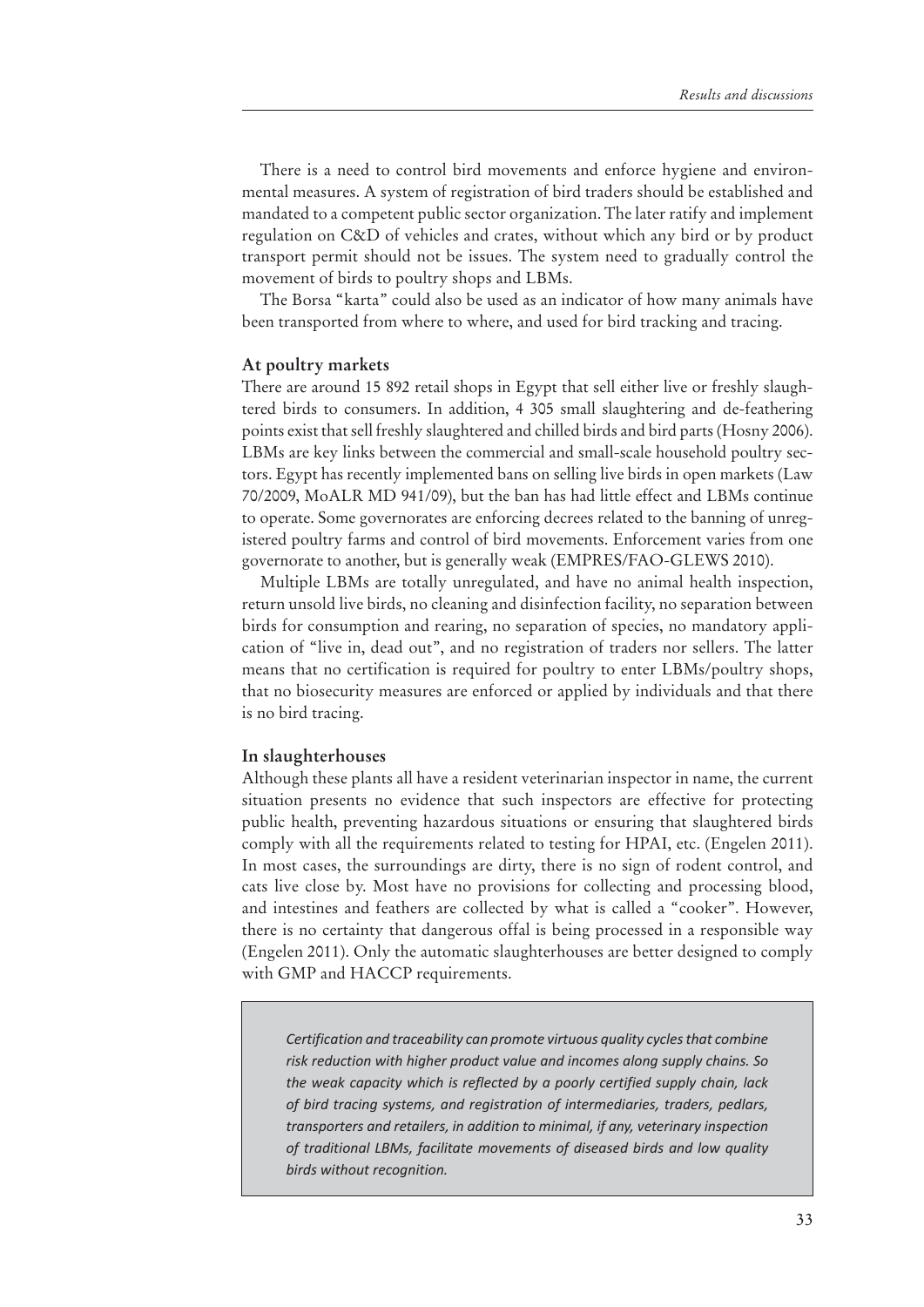Risk analysis can assist in selecting risk mitigation measures to be applied in a prevention strategy plan against H5N1 HPAI (Goutard *et al*. 2007; Martínez *et al*. 2007; Sabirovic *et al*. 2007). In this sense, the risk assessment framework can help in identifying at-risk nodes, which is useful to optimise targeted surveillance (Martínez *et al*. 2007). Movement of people, birds, vehicles and/or equipment among farms, household production systems, slaughterhouses, hatcheries, feed mills, live bird markets and bird collection points are the main causes of disease transmission and are present in all risk pathways in the poultry value chain.

For commercial farms, the risk associated with movement of people is considered highly significant due to weak farm gate decontamination activities, and could be separated into very high risk (with low uncertainty associated with external injectors, part-time day farm workers, visiting veterinary practitioners) and high risk with feed delivery, egg-collecting and litter collecting drivers, while medical representatives and drug suppliers represent medium risk. Feed, egg and litter vehicles represent medium risk with high uncertainty. The risk associated with sharing equipment among different farms is high with medium uncertainty for used egg cartons, vaccine atomizers and bird crates in the case of multi-age farms, followed by low and medium risk associated with bird crates for one-age farm and gas cylinders respectively, with medium uncertainty. The overall risk for the key pathways was very low for rodents, insects, dogs and cats, and very high for wild birds. Feed and water inputs represent low risk. For a graphic representation of risk levels for different categories, see Fig. 7 below.



Figure 7. Overview of risk estimates for different disease carriers into commercial farms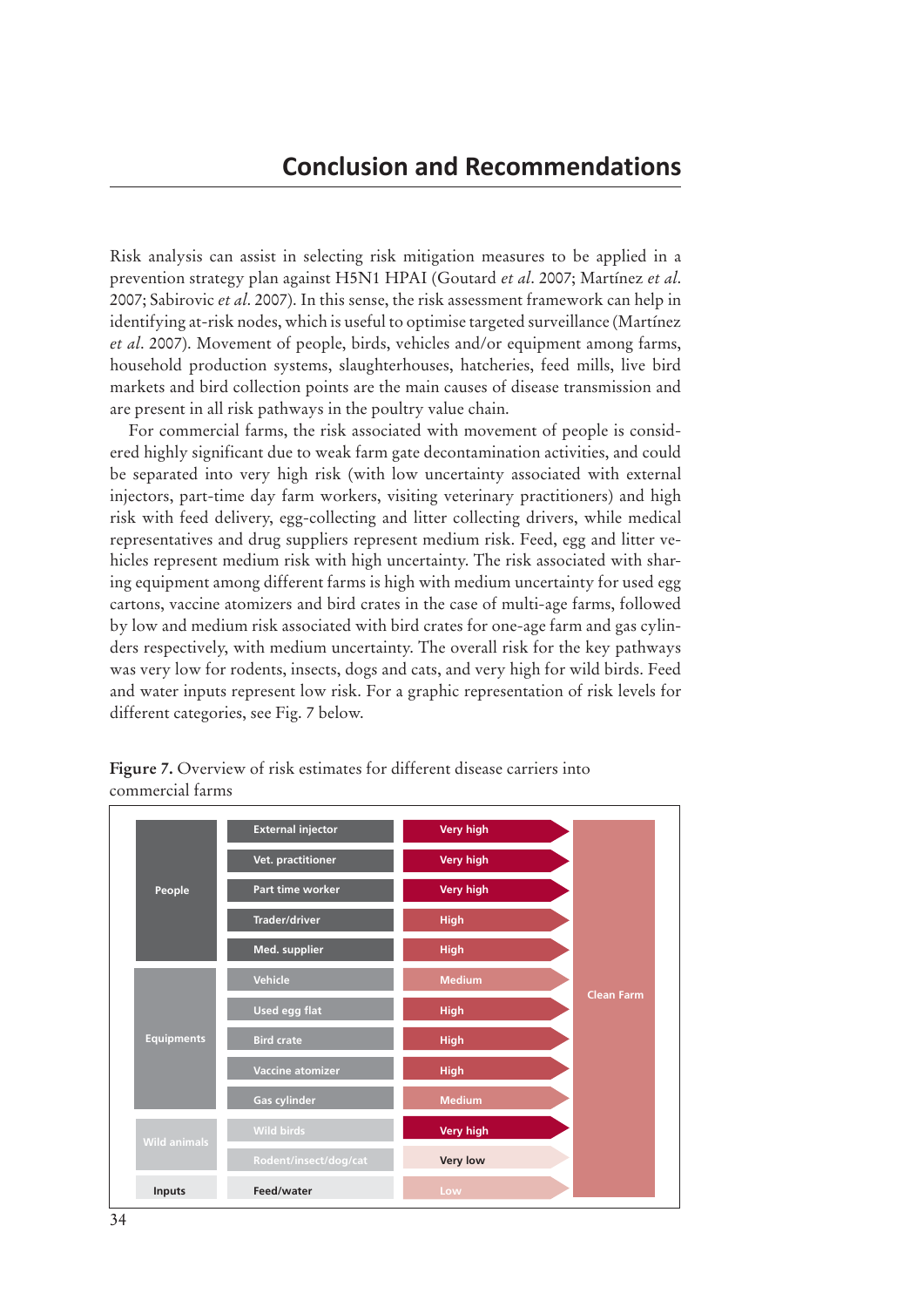For small-scale household production, the risk associated with trading of adult waterfowl, *Baladi* chicken, non-resident commercial farm workers and wild birds that share flock houses, feed and water is considered very high. The overall risk associated with purchased young birds and exotic chicken is low and medium, respectively (Fig. 8).

Application of a "live in, dead out" policy, C&D, and live trading of adult waterfowl and *Baladi* chicken by LBMs do not represent a very high risk for small-scale household production system.

Litter collection points, feed mills and slaughterhouses represent very low risk for the poultry value chain because they do not facilitate virus replication or shedding. However, they do represent risk through the movement of vehicles and drivers with poor biosecurity measures among different farms and locations.

Most sector 2 and sector 3 producers buy feed on credit basis until batch selling and the fear of loss may lead them not to notify in case of infection, illegally sell infected birds and hide and dispose of dead birds in improper ways. Some specialised traders actually profit from the disease by purchasing birds known to be infected at very low prices and reselling them without this information via door-to-door peddlers or to slaughterhouses which, in turn sell frozen birds to fast food outlets. Buyers such as villager women and/or some fast food retailers with no or low level of risk awareness facilitate this type of cheaper trade and disease spread by trying to save money.

The absence of disease signs in some duck species led Kim *et al.* (2009) to suggest the concept of ducks as ''Trojan horses'' of H5N1 in their surreptitious spread of virus. In Egypt, many Trojan horses for H5N1 are in place and include poor farm-gate biosecurity measures, widespread and inappropriate H5 vaccination protocols, co-circulation with H9N2 and unregulated live bird trading facilitate ''silent spreading'' of H5N1 HPAI viruses, continuing the circulation and endemicity of the disease.



Figure 8. Overview of risk estimates for different disease carriers into small-scale household poultry production systems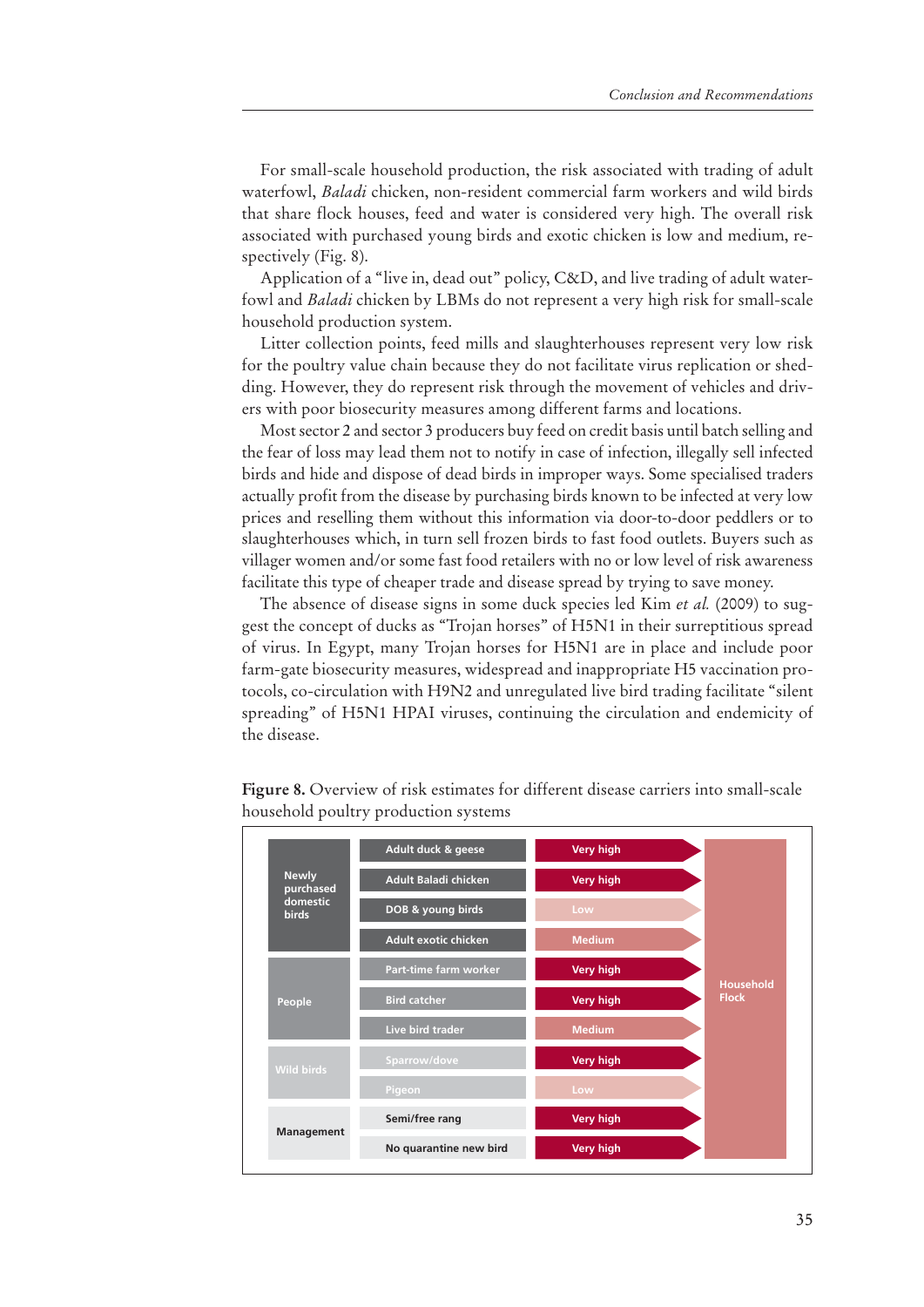As long as birds are reared under management systems with poor biosecurity, including free movement without inspection or tracing, they represent a risk that H5N1 HPAI will continue to spread.

Thus critical control points for prevention of avian influenza virus transmission along the poultry value chain include strict farm gate biosecurity system by commercial producers, increased awareness of the importance of placing newlypurchased birds in quarantine and keeping birds in a confined environment in small-scale household production systems, followed by strict application of a "live in, slaughtered out" policy by LBMs, restructuring of LBMs in such a way as to permit sound decontamination, directional flow from dirty to clean zones, and efficient movement control by regulatory authorities which requires strong capacity building.

Due to the high density of poultry farms and small-scale household production in most governorates, there is a need for national standard producer guides designed to regulate and support the application of good management and biosecurity systems by poultry production and trade sectors and actors involved in the poultry value chain, with clear critical objectives that must be met. Programmes should be based on clear, scientifically justified principles suitable for the Egyptian situation that detail a range of measures that are applicable to all levels of poultry production and auditable measures intended to prevent disease-causing agents from entering and/or leaving premises. Formation of regional groups or production type associations or committees may serve as a tool for applying social pressure for disease mitigation and assisting the authorities in the implementation and improvement of monitoring, coordination, communication, transparency and agreement among the industry actors. Responsibility for monitoring and controlling poultry diseases, regulating the market, preventing the industry from dramatic overproduction losses and making the poultry sector work for all are shared responsibilities of the public and private sectors.

It is critically important to improve risk management along market chains. Therefore, it is necessary to improve farm biosecurity, and review and amend current policies and practices related to the marketing of live birds, taking into account the capacity to enforce decisions. Efforts to limit the spread of the virus by raising biosecurity levels, and controlling the movement of birds, poultry products and by-products should continue, along with the use of certification as a tool to achieve this. Movement control for household poultry also requires a tailored approach to minimise the impact of such measures on people's livelihoods. Finally, efforts should be made to ensure the proper disposal of waste.

There are a number of factors that increase and decrease risk for disease introduction. These determinants can be classified as either internal factors related to the farm e.g. farm design, structure and activities, or external factors, e.g. lack of supporting training centers or reference guide for good management practice.

Table 9 indicates the risk factors associated with different node levels and related actions designed to reduce (if not eliminate) these risks.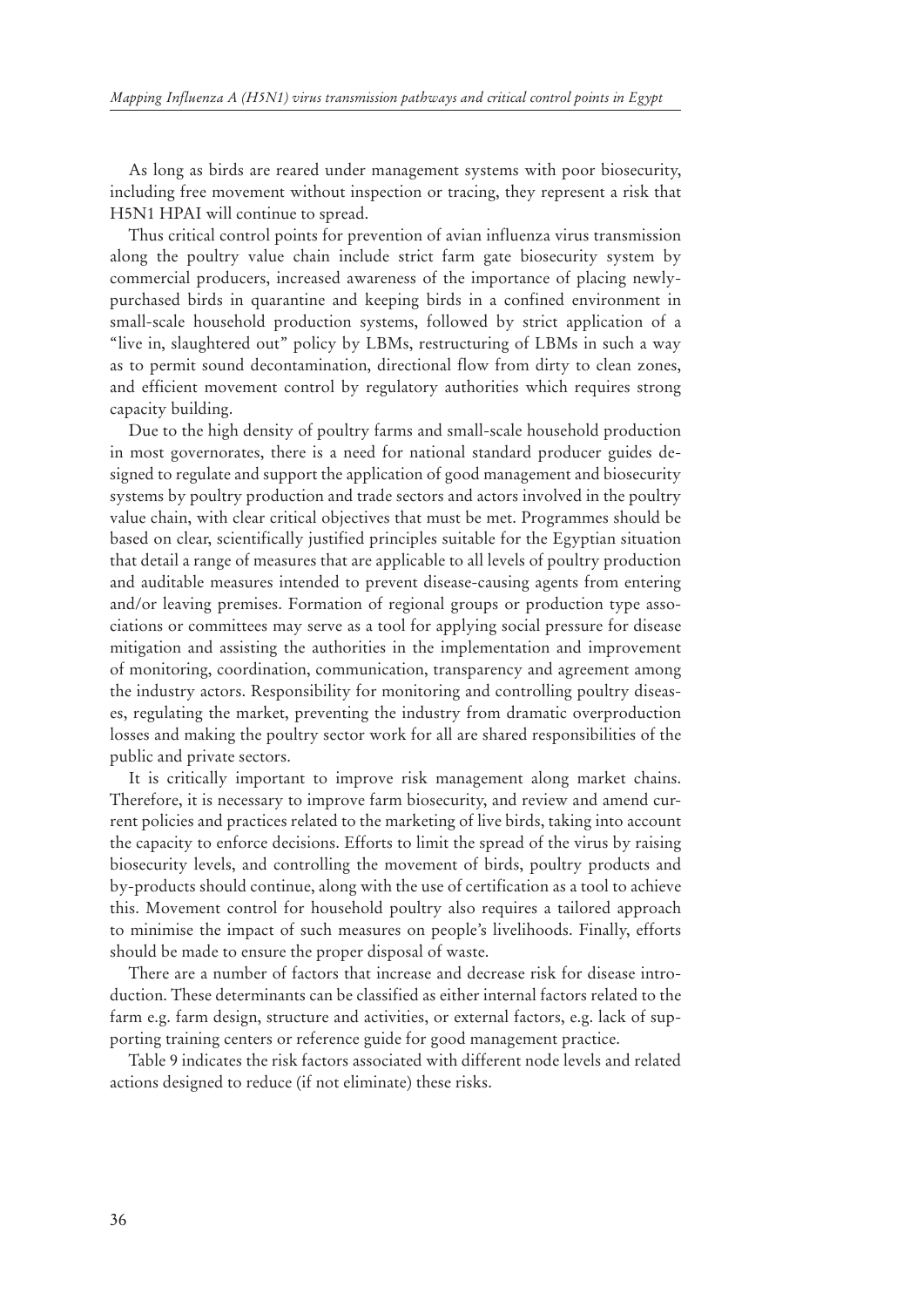|                  | <b>Factors increasing risk</b>                                                                                                                                                    | <b>Action to reduce risk</b>                                                                                                                                                                                                                                                                                                                                                                                                                                                                                                                                                                                                                                                                                                   |  |  |
|------------------|-----------------------------------------------------------------------------------------------------------------------------------------------------------------------------------|--------------------------------------------------------------------------------------------------------------------------------------------------------------------------------------------------------------------------------------------------------------------------------------------------------------------------------------------------------------------------------------------------------------------------------------------------------------------------------------------------------------------------------------------------------------------------------------------------------------------------------------------------------------------------------------------------------------------------------|--|--|
|                  | 1. Commercial farms                                                                                                                                                               |                                                                                                                                                                                                                                                                                                                                                                                                                                                                                                                                                                                                                                                                                                                                |  |  |
|                  | Weak traffic control                                                                                                                                                              | - Restriction of unnecessary human traffic (a major<br>component of a sound programme for disease<br>prevention)<br>- Use only service crews (for broiler/egg pickup, feed<br>delivery and other operations) who comply with<br>strict sanitary measures                                                                                                                                                                                                                                                                                                                                                                                                                                                                       |  |  |
| Internal factors | Farm owners, workers and<br>drivers of most Sectors 2 and<br>3 farms lack awareness and<br>training on basic principles of<br>disease transmission and pre-<br>vention or control | Maintain an ongoing worker education program on<br>biosecurity and the risks of disease introduction                                                                                                                                                                                                                                                                                                                                                                                                                                                                                                                                                                                                                           |  |  |
|                  | Farm workers assigned to serve<br>several poultry houses                                                                                                                          | - Restrict access to poultry areas to essential workers<br>only<br>- Different poultry houses should be staffed separately                                                                                                                                                                                                                                                                                                                                                                                                                                                                                                                                                                                                     |  |  |
|                  | Weak or poor C&D facilities<br>and infrastructure in most sec-<br>tor 2 and 3 farms                                                                                               | - Personal hygiene procedures must include clear and<br>precise information<br>- Use clothing that belongs to the farm and can be<br>easily cleaned and disinfected<br>- Footwear used inside the farm should belong to the<br>farm and be used after thorough cleaning and<br>disinfection; simple footwear can be used, such as<br>flip-flops or boots, but they must be fully cleanable<br>- All workers and visitors must wash with soap then<br>put on disinfected footwear before entering the farm                                                                                                                                                                                                                      |  |  |
|                  | High personnel turn-over in<br>commercial poultry farms                                                                                                                           | - High turnover rates among workers, constitutes a big<br>constraint against sustainable implementation<br>- Workers benefits and rewards should be considered<br>as a part of biosecurity cost                                                                                                                                                                                                                                                                                                                                                                                                                                                                                                                                |  |  |
|                  | Overreliance on vaccination<br>and relaxation of biosecurity<br>measures                                                                                                          | Delivery of developed messages, emphasising that<br>biosecurity must come before vaccination, that<br>biosecurity reduces the exposure to and infection<br>from not only avian influenza but most poultry<br>pathogens, while vaccination only reduces and does<br>not prevent susceptibility to infection, does not<br>prevent virus shedding and complicates detection<br>by masking clinical signs                                                                                                                                                                                                                                                                                                                          |  |  |
|                  | No or poor C&D for vehicles                                                                                                                                                       | - Where possible, vehicles (apart from essential<br>vehicles) should not be allowed to enter the premises<br>- Perform C&D of vehicles in the dirty zone<br>- Allow personnel, vehicles and equipment to enter<br>farms only after C&D<br>- Drivers not permitted to leave the vehicle cabs but if<br>this is necessary, they should wear overshoes or<br>change their shoes to farm shoes; in addition, drivers<br>should not enter poultry houses or come into contact<br>with poultry and should avoid faecal contamination<br>of clothing and footwear<br>- Construction of stores that are easily accessible and<br>used without the need for external people/vehicles<br>to enter the farm could lower the level of risk |  |  |

### **Table 9.** Factors affecting risks at different nodes along the poultry value chain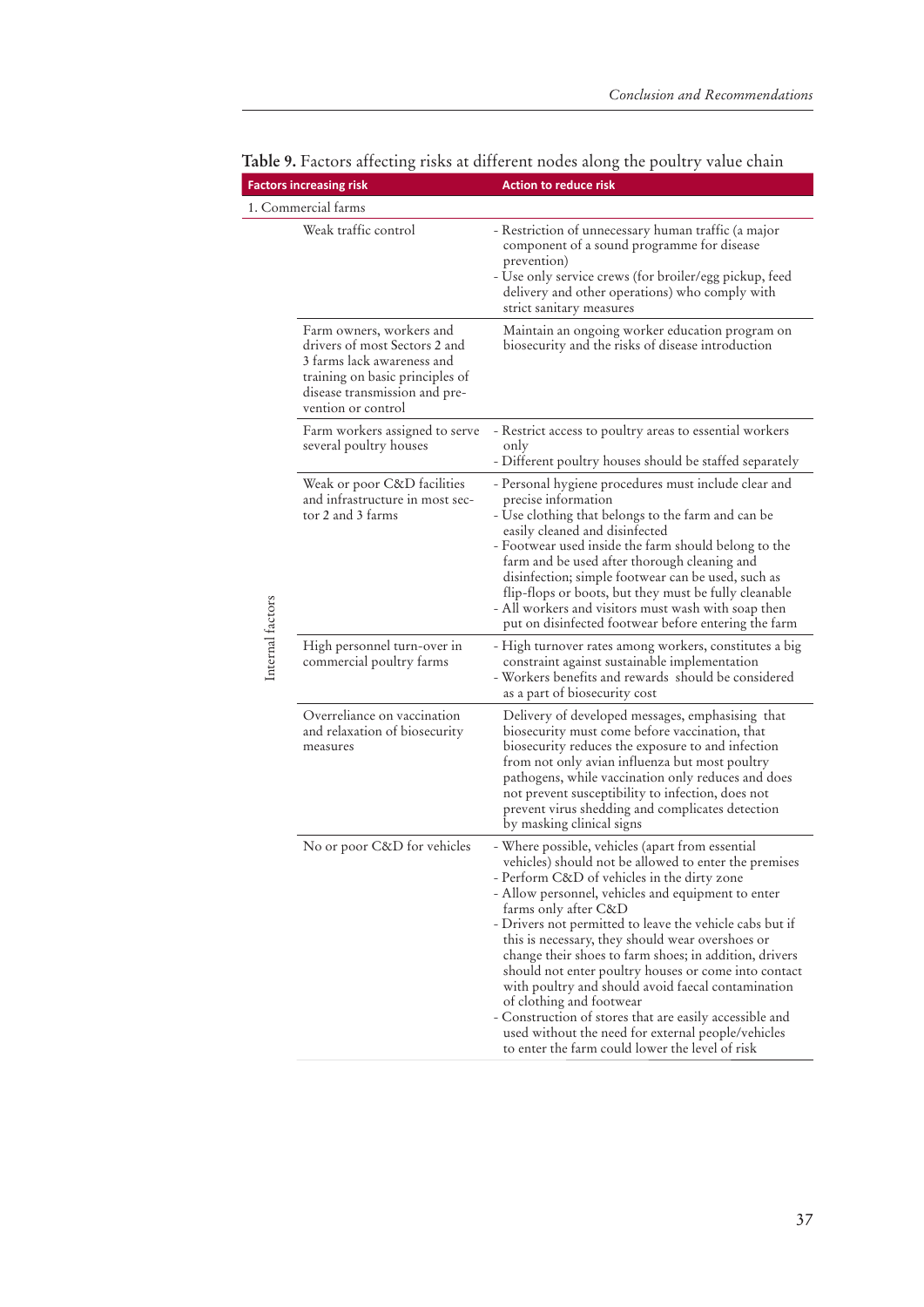|                  | <b>Factors increasing risk</b>                                                                                                                                                                                                                                                                                                             | <b>Action to reduce risk</b>                                                                                                                                                                                                                                                                                                                                                                                                                                                                                                                                                                                                                                                                               |
|------------------|--------------------------------------------------------------------------------------------------------------------------------------------------------------------------------------------------------------------------------------------------------------------------------------------------------------------------------------------|------------------------------------------------------------------------------------------------------------------------------------------------------------------------------------------------------------------------------------------------------------------------------------------------------------------------------------------------------------------------------------------------------------------------------------------------------------------------------------------------------------------------------------------------------------------------------------------------------------------------------------------------------------------------------------------------------------|
|                  | The practice of exchange of<br>equipment between farms and<br>farmhouses that may be con-<br>taminated and spread infectious<br>agents                                                                                                                                                                                                     | - All equipment and materials that enter the poultry<br>farm, regardless of size or use, must be<br>decontaminated in the dirty zone on entry and in the<br>buffer zone on exit; all equipment and materials must<br>be visibly free of organic matter accumulations to<br>reduce the risk of disease transmission<br>- Do not allow entry of used paper egg flats<br>- Poultry crates should be cleaned and disinfected in a<br>washing station, and should be visibly clean before<br>being allowed to enter the farm; it is preferable not<br>to allow the entry of wooden crates because of the<br>difficulty of cleaning and disinfecting them<br>- Prevent the sharing of equipment with other farms |
| Internal factors | Improper disposal of dead bird<br>and farm waste                                                                                                                                                                                                                                                                                           | Properly dispose of dead birds either by composting,<br>burying or incineration                                                                                                                                                                                                                                                                                                                                                                                                                                                                                                                                                                                                                            |
|                  | Broken windows, spilled feed,<br>farm trees, stagnant water and<br>caked litter attract wild birds,<br>insects and rodents to farms                                                                                                                                                                                                        | - Regularly check and repair wire screening on the sides<br>of the poultry house and feed store to prevent wild<br>bird access<br>- Promptly clean up spilled feed<br>- Avoid presence of stagnant water, ponds and trees<br>on the farm<br>- All ponds around poultry houses should be drained                                                                                                                                                                                                                                                                                                                                                                                                            |
|                  | Litter piled up in an open area<br>without any cover or compost                                                                                                                                                                                                                                                                            | - Promptly compost caked litter<br>- Apply insect control program                                                                                                                                                                                                                                                                                                                                                                                                                                                                                                                                                                                                                                          |
|                  | Unsecured feed storage facili-<br>ties                                                                                                                                                                                                                                                                                                     | - Secure all feed storage areas, clean up spilled feed and<br>manure, and regularly sanitise buffer zones to<br>minimise rodent infestation and attraction of wild<br>birds                                                                                                                                                                                                                                                                                                                                                                                                                                                                                                                                |
|                  | Presence of piles of old equip-<br>ment and construction material<br>abandoned near the poultry<br>houses provide shelter and hid-<br>ing place for rodents                                                                                                                                                                                | - Do not keep piles of old materials on the farm<br>- Maintain a clean 2-metre wide weed-free zone around<br>building foundations and concrete foundations to<br>discourage rodent burrowing/tunnelling under<br>buildings                                                                                                                                                                                                                                                                                                                                                                                                                                                                                 |
|                  | Use of untreated water for<br>drinking                                                                                                                                                                                                                                                                                                     | Use water disinfectants at recommended dilution<br>levels, application rates and contact times                                                                                                                                                                                                                                                                                                                                                                                                                                                                                                                                                                                                             |
|                  | Underreporting of outbreaks                                                                                                                                                                                                                                                                                                                | Promote the compensation program among<br>producers to encourage farmers for reporting                                                                                                                                                                                                                                                                                                                                                                                                                                                                                                                                                                                                                     |
|                  | Lack of a national, regional or<br>local body to oversee and take<br>necessary steps to improve and<br>regulate movement of poultry<br>and poultry products                                                                                                                                                                                | - Encourage formation of poultry associations or<br>committees to make the poultry sector work for all<br>- Treat all sector 3 farms located in the same district or<br>region as one unit, applying an "all in, all out" policy,<br>keeping just one type of bird, synchronising<br>production and marketing activities, and applying<br>area biosecurity                                                                                                                                                                                                                                                                                                                                                 |
|                  | most poultry farms are not<br>registered. Most farms also op-<br>erate on rental basis. The rental<br>period is commonly a year and<br>renters focus on maximising<br>their benefits during this limit-<br>ed period. They have no desire<br>to spend money on long-term<br>structures or any other invest-<br>ment to enhance biosecurity | Support the use an in-built gradually expanding set of<br>verifiable biosecurity requirements of a simplified<br>poultry farm registration system                                                                                                                                                                                                                                                                                                                                                                                                                                                                                                                                                          |
| External factors | No extension or farmer-fo-<br>cused training on good poultry<br>management practices                                                                                                                                                                                                                                                       | Encourage formation of poultry management and<br>biosecurity training centres by universities and<br>qualified institutes                                                                                                                                                                                                                                                                                                                                                                                                                                                                                                                                                                                  |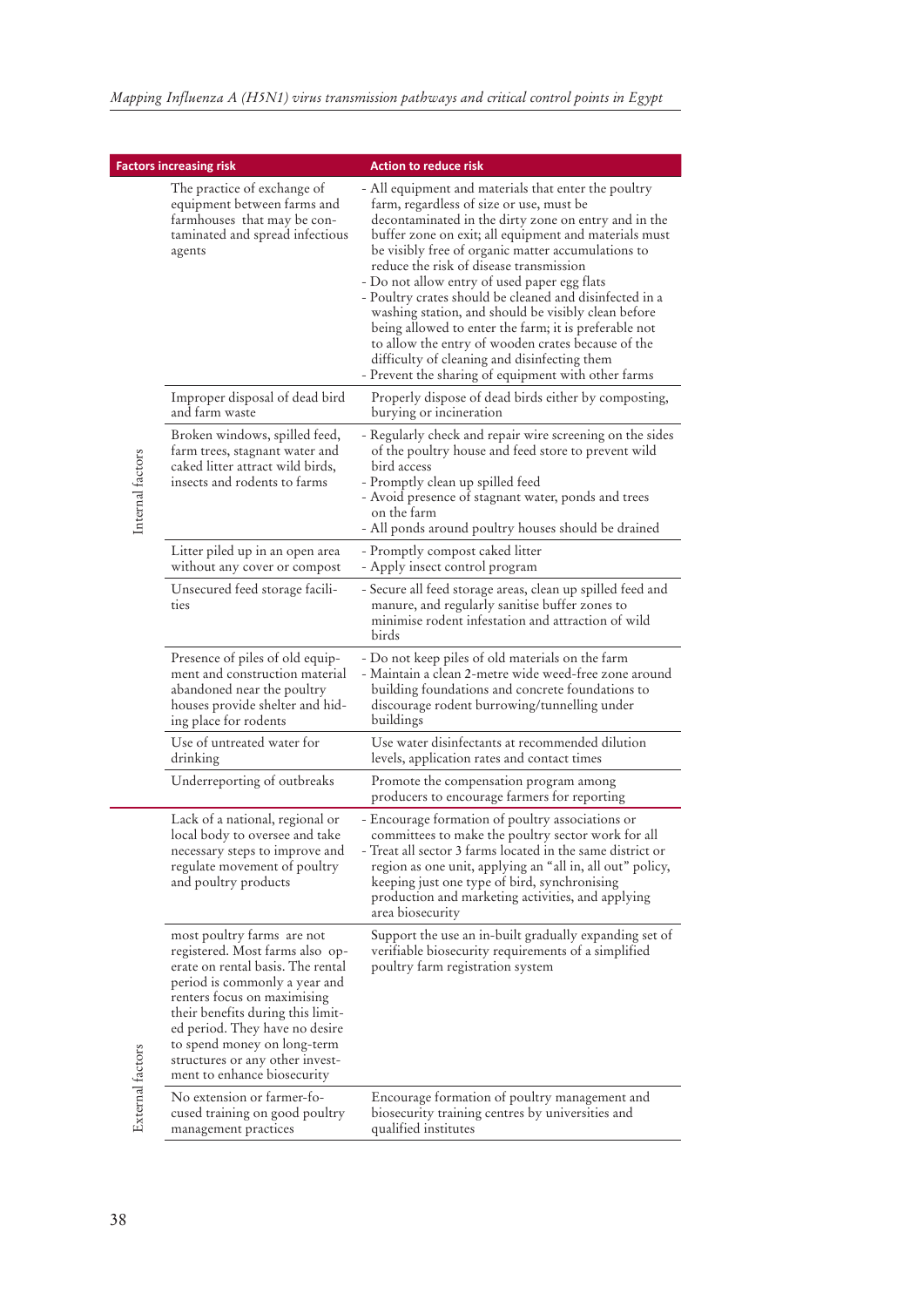| <b>Factors increasing risk</b>                      |                                                                                                                                                 | <b>Action to reduce risk</b>                                                                                                                                                                                                                                                                                                                                                        |  |  |
|-----------------------------------------------------|-------------------------------------------------------------------------------------------------------------------------------------------------|-------------------------------------------------------------------------------------------------------------------------------------------------------------------------------------------------------------------------------------------------------------------------------------------------------------------------------------------------------------------------------------|--|--|
|                                                     | Lack of national programmes<br>for biosecurity implementation<br>at all levels of the poultry value<br>chain                                    | Establishment of regular training programmes on<br>sound biosecurity measures and their application for<br>different stakeholders (farmers, service crews,<br>transporters, etc.)                                                                                                                                                                                                   |  |  |
|                                                     | Lack of national standard<br>guides designed to support the<br>development of farm-specific<br>biosecurity protocols for dif-<br>ferent sectors | - Development of a national guide<br>- Improve access to information through training and<br>financial resources and micro-credit to build human<br>and farm resource capacity                                                                                                                                                                                                      |  |  |
|                                                     | Unregulated vaccine use by<br>commercial farms and lack of<br>evaluation or monitoring of the<br>efficiency of vaccination pro-<br>grammes      | Regularly monitor different influenza vaccines and<br>programmes for their efficiency in protecting flocks                                                                                                                                                                                                                                                                          |  |  |
|                                                     | 2. Small-scale household production sector                                                                                                      |                                                                                                                                                                                                                                                                                                                                                                                     |  |  |
| supplier                                            | Purchasing birds from unknown new                                                                                                               | Purchase birds especially adult ones from a trusted<br>supplier                                                                                                                                                                                                                                                                                                                     |  |  |
|                                                     | Introduction of new birds to flocks with-<br>out a quarantine period                                                                            | Quarantine newly purchased birds for at least 10 days<br>before mixing with house flock                                                                                                                                                                                                                                                                                             |  |  |
| production<br>birds                                 | - Free and semi-range scavenging bird<br>- Sharing of feed and water with wild                                                                  | Keep birds indoors in a confined environment                                                                                                                                                                                                                                                                                                                                        |  |  |
| for bird house                                      | Lack of specific clothing and footwear                                                                                                          | Make available specific clothing and footwear for bird<br>house                                                                                                                                                                                                                                                                                                                     |  |  |
|                                                     | Improper bird disposal (throwing on<br>roads or watercourses)                                                                                   | Dead birds should be removed promptly so that they<br>do not become a source of infection for the rest.<br>Dispose of them by burying, incinerating or<br>composting. Throw to pets, in water canal or waste<br>land contaminate the environment and help<br>circulation of pathogens in the surrounding area by<br>wild birds, insects and pets and returned back to your<br>house |  |  |
|                                                     | Mixing different species and ages                                                                                                               | - Separate between different species, as one species may<br>carry and be immune to a disease that is infectious for<br>another<br>- Do not mix different ages, as older ages are immune,<br>less susceptible and may carry infectious organisms<br>for young birds that have not yet developed<br>immunity                                                                          |  |  |
| Lack of notification in case of<br>disease outbreak |                                                                                                                                                 | Visibly sick and moribund birds should be separated<br>immediately from the healthy ones in order to limit<br>the spread of the disease. If a disease is suspected,<br>either consult with a veterinarian or send a few sick<br>birds to a village veterinary department for diagnosis                                                                                              |  |  |
|                                                     | 3. Live bird markets                                                                                                                            |                                                                                                                                                                                                                                                                                                                                                                                     |  |  |
| Mixing of different species                         |                                                                                                                                                 | Spatial or temporal separation between birds for<br>rearing and birds for consumption, and among birds<br>of different species and different ages should<br>considered                                                                                                                                                                                                              |  |  |
| Unsold birds returning alive to their<br>flocks     |                                                                                                                                                 | - Apply a "live-in, dead out" system for adult birds<br>- Sell all birds entering the market within the working<br>day; birds remaining should be slaughtered at the end<br>of the working day and kept frozen for the next day                                                                                                                                                     |  |  |
| market area                                         | - Absence of cleaning facilities in the<br>- Market places that are unsuitable for<br>cleaning (sand or mud)                                    | Create a specific area in LBMs for cleaning activities                                                                                                                                                                                                                                                                                                                              |  |  |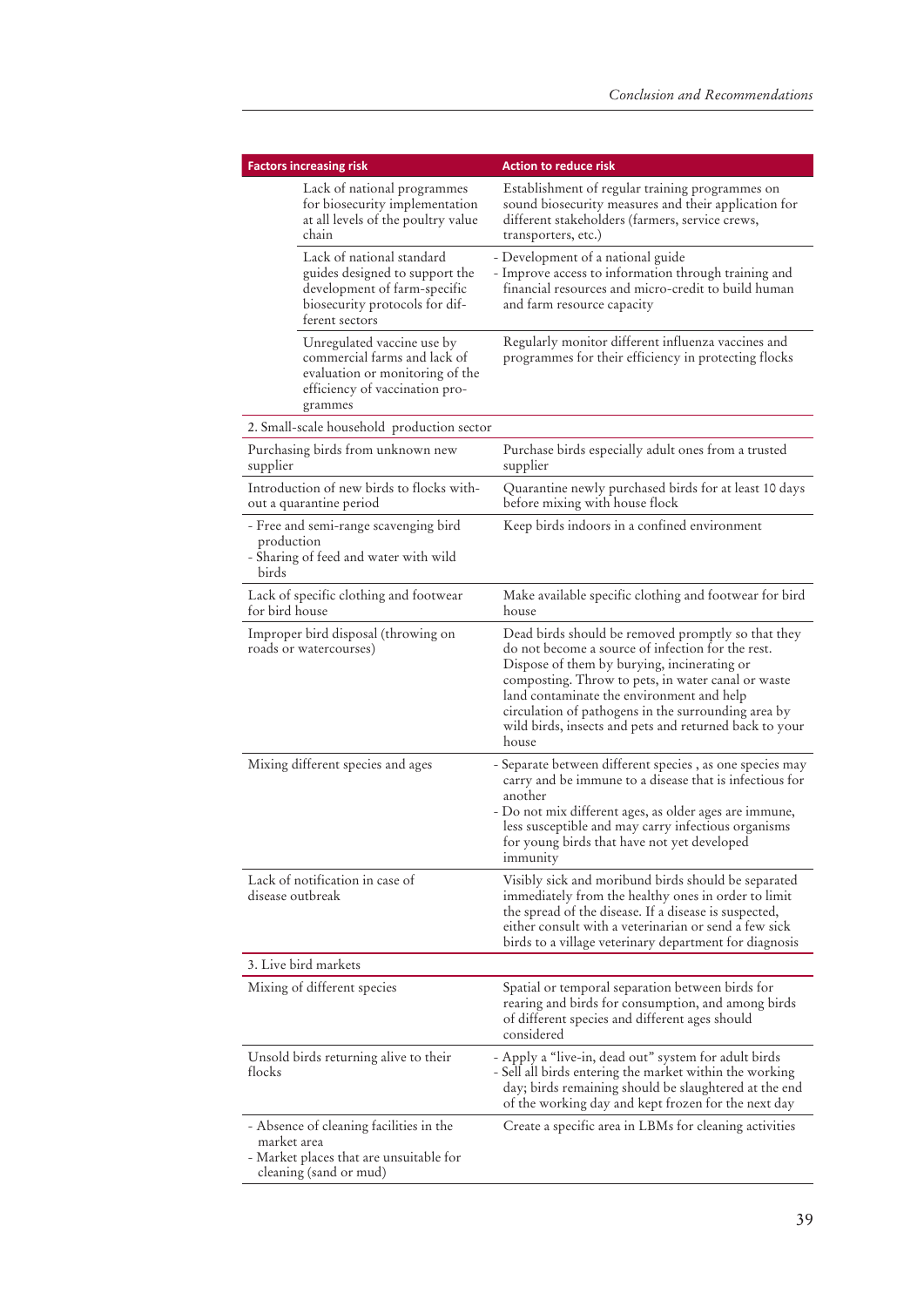| <b>Factors increasing risk</b>                                                                                                                                                                                                        | Action to reduce risk                                                                                                                                                                                                                                                                                                               |
|---------------------------------------------------------------------------------------------------------------------------------------------------------------------------------------------------------------------------------------|-------------------------------------------------------------------------------------------------------------------------------------------------------------------------------------------------------------------------------------------------------------------------------------------------------------------------------------|
| Lack of inspection of birds before entry<br>and no tracking system at market level                                                                                                                                                    | LBMs should be authorised and placed under<br>veterinary supervision                                                                                                                                                                                                                                                                |
| 4. Litter collection points                                                                                                                                                                                                           |                                                                                                                                                                                                                                                                                                                                     |
| No strict adherence to hygienic measures<br>during and after litter management by<br>either farm and collection point workers                                                                                                         | - Strictly adhere to hygienic measures during and after<br>litter management<br>- Pile litter up for a few days or compost before<br>transporting it out of the farm premises                                                                                                                                                       |
| Movement of vehicles among different<br>farms and locations without C&D prac-<br>tices at farm or collection point levels<br>(which clearly presents opportunities for<br>the dissemination of AI viruses to poul-<br>try producers). | - Only allow personnel and vehicles to enter farm after<br>C & D<br>- Drivers must not be permitted to leave the vehicle<br>cabs                                                                                                                                                                                                    |
| 5. Hatcheries                                                                                                                                                                                                                         |                                                                                                                                                                                                                                                                                                                                     |
| Circulation of used egg cartons between<br>hatcheries and producing farms                                                                                                                                                             | Do not permit circulation of used paper egg flats                                                                                                                                                                                                                                                                                   |
| Lack of knowledge of good production<br>practices                                                                                                                                                                                     | - Keep no mixing of eggs and birds<br>- Keep the workers' flow from the clean zone (egg<br>setter) to the dirty zone (hatching unit), with foot<br>dips at the entry, hand-washing facilities, showers and<br>protective clothing facilities<br>- Allow personnel to enter hatchery only after clear<br>personal hygiene procedures |
| No or poor C&D of egg and bird<br>vehicles                                                                                                                                                                                            | - Where possible, vehicles (apart from essential<br>vehicles) should not be allowed to enter the premises<br>- Perform C&D of vehicles in the dirty zone<br>- Drivers should not be permitted to leave the vehicle<br>cabs but if this is necessary, they should wear<br>overshoes or change their shoes to farm shoes              |
| - Lack of knowledge among workers<br>about main sources/carriers of disease<br>infection<br>- Lack of awareness of basic principles<br>of disease prevention among hatchery<br>workers and drivers                                    | Maintain an ongoing worker education program on<br>biosecurity and the risks of disease introduction                                                                                                                                                                                                                                |
| Lack of national standard biosecurity<br>and management guides/SOPs designed<br>to support hatcheries                                                                                                                                 | - Design standard guides and SOPs to support<br>hatchery-specific biosecurity systems<br>- Establish national programmes of biosecurity<br>implementation at hatchery level<br>- Encourage the development of hatchery associations<br>to assist the authorities in hygiene and safety<br>improvements                              |
| 6. Slaughterhouses                                                                                                                                                                                                                    |                                                                                                                                                                                                                                                                                                                                     |
| No or poor C&D of bird crates and<br>vehicles                                                                                                                                                                                         | Strict C&D of vehicles and crates before leaving the<br>premises                                                                                                                                                                                                                                                                    |
| Lack of knowledge of the basic principles<br>of C&D                                                                                                                                                                                   | - Maintain an ongoing worker education program on<br>biosecurity and food safety<br>- Encourage development of slaughterhouse<br>associations to assist the authorities in hygiene and<br>safety improvements<br>- Establish national pro grammes of biosecurity<br>implementation at slaughterhouse level                          |
| Lack of national standard biosecurity<br>guides / SOPs designed to support all<br>types of slaughterhouses                                                                                                                            | Design standard biosecurity and management guides /<br>SOPs to support manual and semi-automatic<br>slaughterhouse activities                                                                                                                                                                                                       |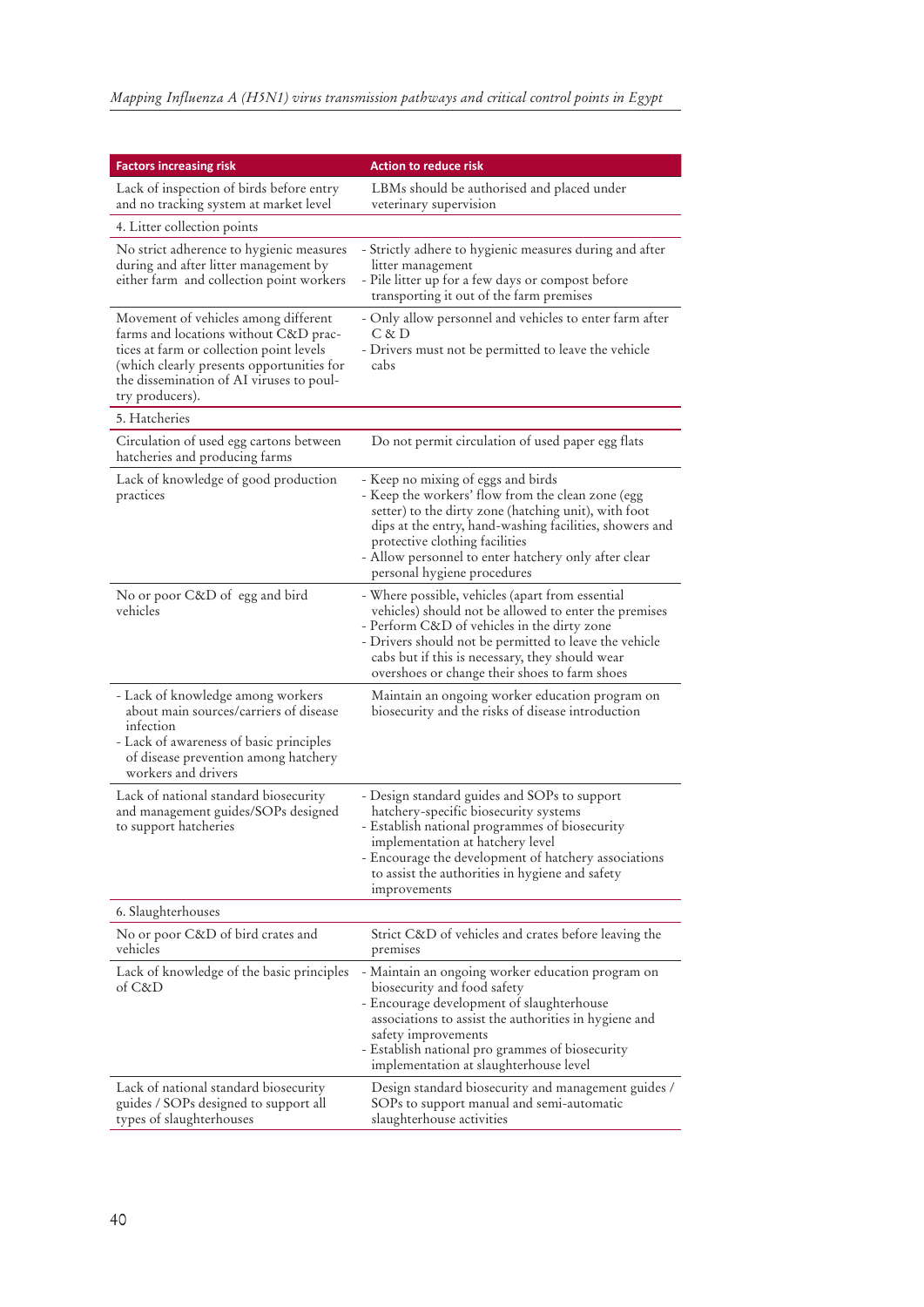The main limitation of this study is poor or absence of data that would help in estimating and evaluating levels of likelihood, impact and risk. These include:

- $\bullet$  data on transmission routes responsible for different outbreaks;
- updated data on numbers of different poultry types/species produced by each sector;
- updated information on the HPAI situation in wild birds and their role in HPAI epidemiology; frequency and rate of contact between wild and domestic birds;
- epidemiological information or studies on relations between HPAI isolates of commercial farms, LBMs, household birds and wild birds;
- $\bullet$  data on litter collection sites, number and capacity of these collection points, average storage time for litter batches, the seasonality of maximum activity of these points, H5N1 virus prevalence or its viability in these points, and the status of the H5N1 virus in wild birds feeding on litter;
- $\bullet$  data on isolates submitted to the GeneBank<sup>12</sup>, that would include information on types of production (breeder, layer or broiler), breed and vaccination status.

<sup>&</sup>lt;sup>12</sup> GeneBank is the National Institutes of Health (NIH) genetic sequence database, an annotated collection of all publicly available DNA sequences. See http://www.ncbi.nlm.nih.gov/genbank/.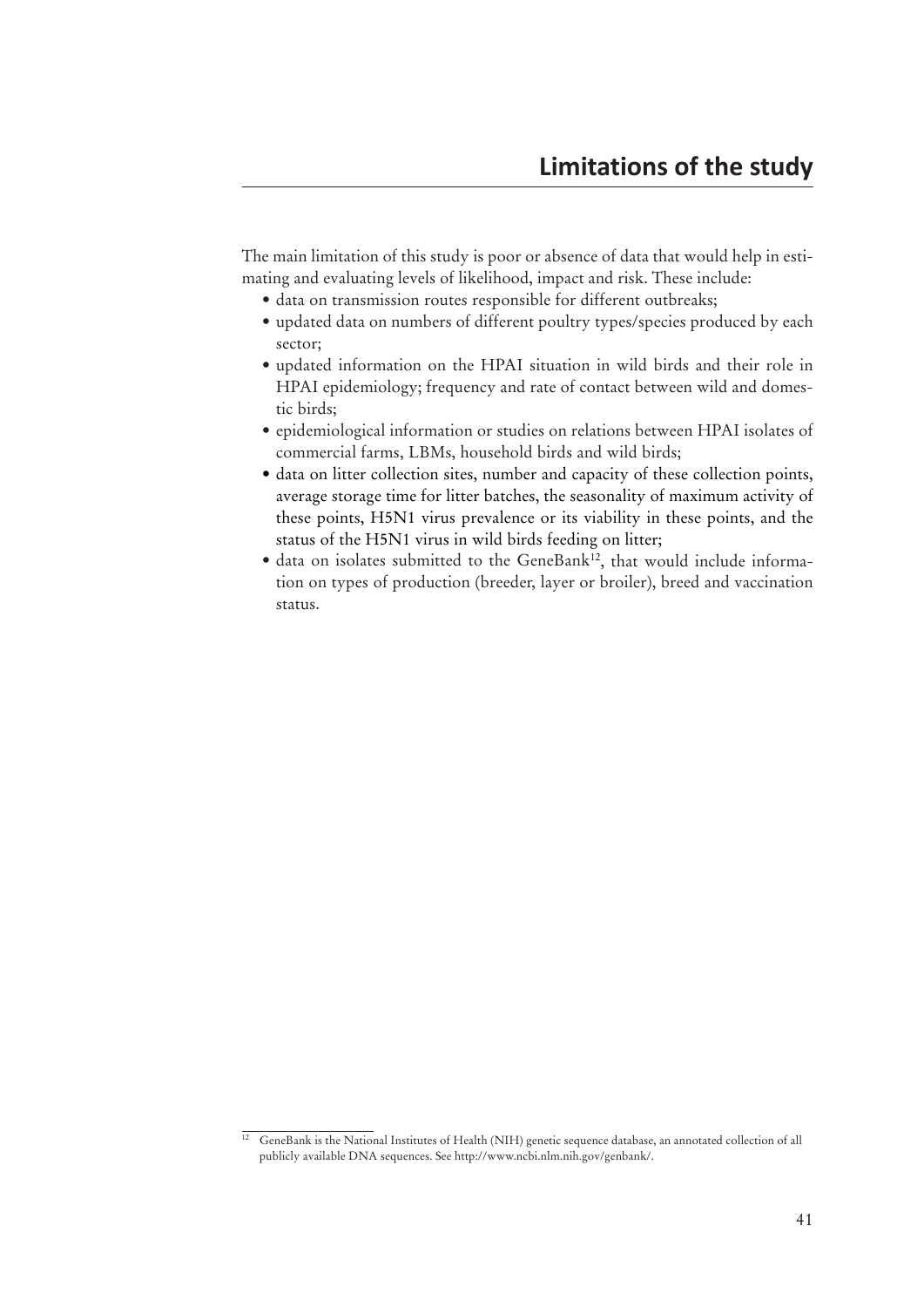- **AbdelGaid, S. & Bakri, H.H.** 2009. An economic evaluation for the impacts of bird flu on poultry sector in Egypt. *World J. Agri. Sci.* 5(3):264–269.
- **Abdelwahab, E.M. & Hafez, H.M.** 2011. An overview of the epidemic of highly pathogenic H5N1 avian influenza virus in Egypt: epidemiology and control challenges. *Epidemiol. Infect.* 139(05):647s–657.
- **Abdelwhab, E.M., Selim, A.A., Arafa, A., Galal, S., Kilany, W.H., Hassan, M.K., Aly, M.M. & Hafez, M.H.** 2010. Circulation of avian influenza H5N1 in live bird markets in Egypt. *Avian Dis.* 54(2):911–914.
- **Abdelwhab, E.M., Grund, C., Aly, M.M., Beer, M., Harde, T.C. & Hafez, H.M.** 2011. Multiple dose vaccination with heterologous H5N2 vaccine: Immune response and protection against variant clade 2.2.1 highly pathogenic avian influenza H5N1 in broiler breeder chickens. *Vaccine*, 29 (37): 6219-6225.
- **Adams, J.** 2003. *Vector: Rats and Mice.* CAMM Poultry, Chapter 10d.
- **Akey, B.L.** 2003. Low-pathogenicity H7N2 avian influenza outbreak in Virginia during 2002. *Avian Dis.* 47:1099-1103.
- **Ali, A., Thieme, O., Schwabenbauer, K. & Ahmed, Z.** 2009. Management of traditional poultry hatcheries in Egypt*. 5th International Poultry Conference, Taba, Egypt.*
- **Ali, A., Ankers, P., Osman, G., Zingeser, J. & Yilma, J.M.** 2013a. An assessment of of the level of implementation of biosecurity measures in commercial poultry farms in Egypt. Under preparation.
- **Ali, A., DeHaan, N., Gebril, OM., & Yilma, J.M.** 2013b. Preferences of consumers and impact on shaping the poultry value chain in Egypt. Under preparation.
- **Amonsin, A., Choatrako, C., Lapkuntod, J., Tantilertcharoen, R., Thanawongnuwech, R., Suradhat, S., Suwannakarn, K., Theamboonlers, A. & Poovorawan, Y.** 2008. Influenza virus (H5N1) in live bird markets and food markets, Thailand. *Emerg. Infect. Dis.* 14(11):1739-1742.
- **AQIS.** 1991. Discussion paper on the importation of fresh frozen and cooked chicken meat and products from the USA, Denmark, Thailand and New Zealand. Department of Primary Industries and Energy, Canberra, Australia.
- **Balish, A.L., Davis, C.T., Saad, M.D., El-Sayed, N., Esmat, H., Tjaden, J.A., Earhart, K.C., Ahmed, L.E., Abd El-Halem, M., Ali, A.H., Nassif, S.A., El-Ebiary, E.A., Taha, M., Aly, M.M., Arafa, A., O'Neill, E., Xiyan, X., Cox, N.J., Donis, R.O. & Klimov, A.I.** 2010. Antigenic and Genetic Diversity of Highly Pathogenic Avian Influenza A (H5N1) Viruses Isolated in Egypt. *Avian Dis.*  54:329-334*.*
- **Barbazan, P., Thitithanyanont, A., Misse, D., Dubot, A., Bosc, P., Luangsri, N., Gonzalez, J.P. & Kittayapong, P.** 2008. Detection of H5N1 Avian Influenza Virus from Mosquitoes Collected in an Infected Poultry Farm in Thailand. *Vector Borne and Zoonotic Dis.* 8(1):105–109.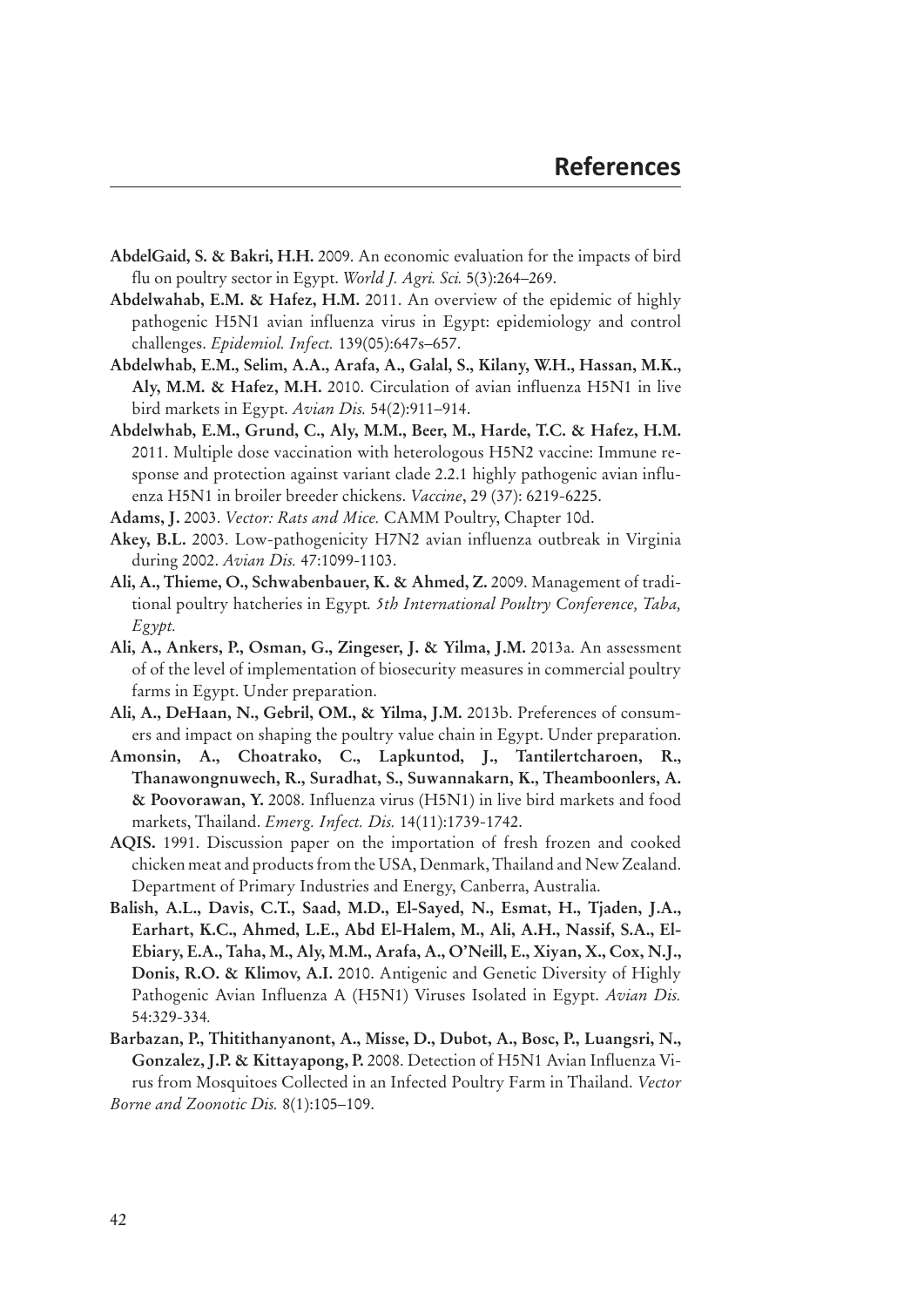- **Bean, B., Moore, B.M., Sterner, B., Peterson, L.R., Gerding, D.N. & Balfour, H.H.** 1982. Survival of influenza viruses on environmental surfaces. *J Infect Dis.*  146:47–51.
- **Bean, W.J., Kawaoka, Y., Wood, J.M., Pearson, J.E. & Webster, R.G.** 1985. Characterization of Virulent and Avirulent A/Chicken/Pennsylvania/83 Influenza A Viruses: Potential Role of Defective Interfering RNAs in Nature. *J. Virol.*  54(1):151–160.
- **Beato, M., Toffan, A., De Nardi, R., Cristalli, A., Terregino, C., Cattoli, G. & Capua, I.** 2007. A conventional, inactivated oil emulsion vaccine suppresses shedding and prevents viral meat colonisation in commercial (Pekin) ducks challenged with HPAI H5N1. *Vaccine* 25(20):4064–4072.
- **Biswas, P.K., Christensen, J.P., Ahmed, S.S., Barua, H., Das, A., Rahman, M.H., Giasuddin, M., Hannan, A.S., Habib, A.M. & Debnath, N.C.** 2009. Risk factors for infection with highly pathogenic influenza A virus (H5N1) in commercial chickens in Bangladesh. *Vet. Rec.* 164:743-746.
- **Boon, A.C.M., Sandbulte, M.R., Seiler, P., Webby, R.J., Songserm, T., Guan, Y. & Webster, R.G.** 2007. Role of Terrestrial Wild Birds in Ecology of Influenza A Virus (H5N1). *Emerg. Infect. Dis.* 13(11):1720–1724.
- **Bos, M.E., Van Boven, M., Nielen, M., Bouma, A., Elbers, A.R., Nodelijk, G., Koch, G., Stegeman, A. & De Jong, M.C.** 2007. Estimating the day of highly pathogenic avian influenza (H7N7) virus introduction into a poultry flock based on mortality data. *Vet. Res.* 38:493-504.
- **Bouma, A., Claassen, I., Natih, K., Klinkenberg, D., Donnelly, C.A., Koch, G. & Van Boven, M.** 2009. Estimation of transmission parameters of H5N1 avian influenza virus in chickens*. PLoS Pathogens* 5:e1000281.
- **Brown, J.D., Stallknecht, D.E., Berghaus, R.D. & Swayne, D.E.** 2009. Infectious and lethal doses of H5N1 highly pathogenic Avian influenza virus for house sparrows (*Passer domesticus*) and rock pigeons (*Columbia livia*). *J. Vet. Diagn. Invest.* 21(4):437–445.
- **Bulaga, L.L., Garber, L., Senne, D.A., Myers, T.J., Good, R., Wainwright, S., Trock, S. & Suarez, D.** 2003. Epidemiologic and surveillance studies on avian influenza in live-bird markets in New York and New Jersey, 2001. *Avian Dis*. 47(Suppl):996–1001. DOI: 10. 1637/0005-2086-47. s3. 996.
- **Busquets, N., Abad, F.X., Alba, A., Dolz, R., Allepuz, A., Rivas, R., Ramis, A., Darji, A. & Majo, N.** 2010. Persistence of highly pathogenic avian influenza virus (H7N1) in infected chickens: feather as a suitable sample for diagnosis. *J. Gen. Virol.* 91:2307-2313.
- **CAPMAS.** 2007. *The final results of population and housing census, 2006*. Central Agency for Public Mobilization and Statistics
- **Capua, I. & Alexander, D.J.** 2008. Avian influenza vaccines and vaccination in birds. *Vaccine* 26S, D70–D73.
- **Capua, I. & Marangon, S.** 2004. Vaccination for avian influenza in Asia. *Vaccine* 22:4137–4138.
- **Capua, I. & Marangon, S.** 2006. Control of avian influenza in poultry. *Emerg. Infect. Dis* 12:1319-1324.
- **Capua, I. & Marangon, S.** 2007. The Challenge of Controlling Notifiable Avian Influenza by Means of Vaccination. *Avian. Dis.* 51:317-322.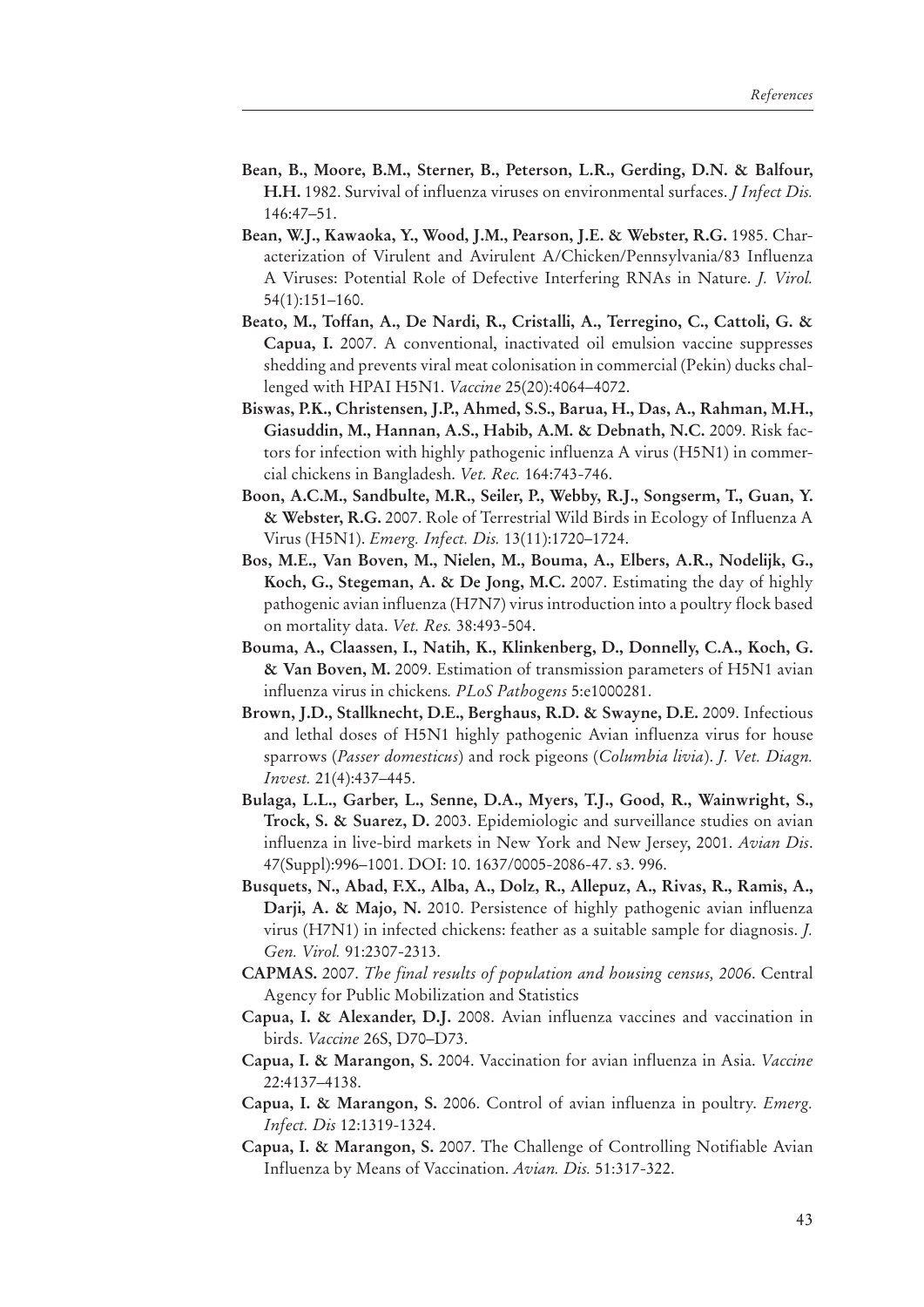- **Capua, I., Mutinelli, F., Marangon, S. & Alexander, D.J.** 2000. H7N1 avian influenza in Italy (1999–2000) in intensively reared chicken and turkeys. *Avian Pathol.* 29:537–543.
- **Cardona, C.** 2005. Low pathogenicity avian influenza outbreaks in commercial poultry in California. *In:* Knobler SL, Mack A, Mahmoud A & Lemon SM (eds), The threat of pandemic influenza: are we ready? *National Academies Press Washington DC*. pp. 243–253.
- **Cardona, C.J., Xing, Z., Sandrock, C.E. & Davis, C.E.** 2009. Avian Influenza in birds and mammals. *Comp. Immunol. Microbiol. Infect. Dis.* 32:255-273.
- **Carver, D.K.** 2003. Risk Assessment for Introduction and Transmission of Avian Influenza (AI) in Commercial Poultry*. Avian Dis.* Vol. 47, Special Issue, Fourth International Symposium on Avian Influenza, 1997 Proceedings (2003). pp. 209–213.
- **Chen, H., Deng, G., Li, Z., Tian, G., Li, Y., Jiao, P., Zhang, L., Liu, Z., Webster, R.G. & Yu, K.** 2004. The evolution of H5N1 influenza viruses in ducks in Southern China. *Proc. Natl. Acad. Sci. U S A* 101(28):10452–10457.
- **Chen, J., Fang, F., Yang, Z., Liu, X., Zhang, H., Zhang, Z., Zhang, X. & Chen, Z.** 2009. Characterization of highly pathogenic H5N1 avian influenza viruses isolated from poultry markets in central China. *Virus Res.* 146:16–28.
- **Defra.** 2002. *Risk management strategy Section 4: Assessing risks.* Department for Environment, Food and Rural Affairs, UK.
- **Dent, J.E., Kiss, I.Z., Kao, R.R. & Arnold, M.** 2011. The potential spread of highly pathogenic avian influenza virus via dynamic contacts between poultry premises in Great Britain. *BMC Vet. Res.* 7:59. doi:10. 1186/1746-6148-7-59.
- **Devaux, S., Grobois, V., Pham, T.T.H., Fenwick, S., Tollis, S., Pham, N.H., Tran, A. & Roger, F.** 2011. Risk Factors of Highly Pathogenic Avian Influenza H5N1 Occurrence at the Village and Farm Levels in the Red River Delta Region in Vietnam. *Transbound. Emerg. Dis.* 58:492-502.
- **Djajadiredja, Z., Jangkaru, R. & Junus, M.** 1980. Freshwater aquaculture in Indonesia with special reference to small-scale agriculture-aquaculture integrated farming systems in West Java. *In:* Pullin RSV & Shehadeh ZH (eds), Integrated Agriculture-Aquaculture Farming Systems. *ICLARM Conference Proceedings* 4:143-165.
- **Domenech, J., Dauphin, G., Rushton, J., McGrane, J., Lubroth, J., Tripodi, A., Gilbert, J. & Sims, L.D.** 2009. Experiences with vaccination in countries endemically infected with highly pathogenic avian influenza: The Food and Agriculture Organization perspective. *Rev. Sci. Tech.* 28:293-305.
- **Dorea, F.C., Berghaus, R., Hofacre, C. & Cole, D.J.** 2010. Survey of Biosecurity Protocols and Practices Adopted by Growers on Commercial Poultry Farms in Georgia, U. S. A. *Avian Dis.* 54:1007-1015.
- **EFSA.** 2008. Animal health and welfare aspects of avian influenza and the risk of its introduction into the EU poultry holdings. European Food Safety Authority. *The EFSA Journal* 715:1-162.
- **ElNagar, A. & Ibrahim, A.A.** 2007. *Case study of the Egyptian poultry sector.* Proceedings of the international Poultry Conference, Bangkok*.* pp. 31.
- **EMPRES/FAO-GLEWS.** 2010. *H5N1 HPAI Global overview*–January 2010. Issue no. 19.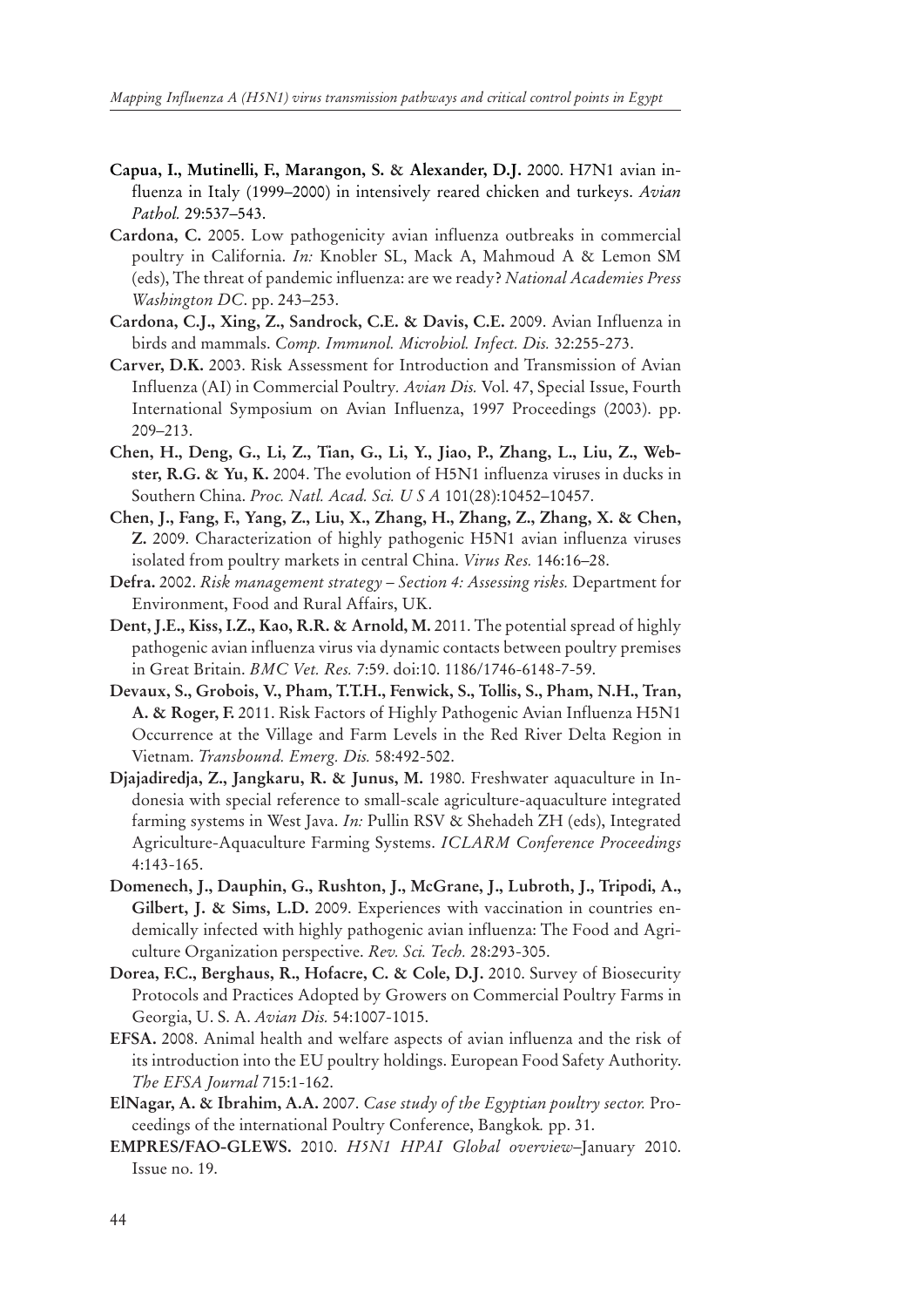- **Engelen, A.** 2011. *A preliminary study into Egypt's poultry value chains, their organization and the role they can play in the control of HPAI.* A consultancy report for FAO-ECTAD Egypt.
- **Escorcia, M., Vázquez, L., Méndez, S.T., Rodríguez-Ropón, A., Lucio, E. & Nava, G.M.** 2008. Avian influenza: genetic evolution under vaccination pressure. *Virol. J.* 5:15.
- **Fang, L.Q., de Vlas, S.J., Liang, S., Looman, C.W., Gong, P., Xu, B., Yan, L., Yang, H., Richardus, J.H. & Cao, W.C.** 2008. Environmental factors contributing to the spread of H5N1 avian influenza in mainland China*. PLoS ONE* 3, e2268.
- **FAO.** 2007. *The importance of biosecurity in reducing HPAI risk on farms and in markets*. International Ministerial Conference on Avian and Pandemic Influenza. New Delhi 4–6 December.
- **FAO.** 2008. Study on the presence of highly pathogenic avian influenza (HPAI) virus and Newcastle Disease virus in live bird markets in Tanta District, Gharbia Governorate, Egypt. A study report by ECTAD-Egypt.
- **FAO.** 2009a. Developing baseline data of commercial poultry farms, on seven high risk governorates*.* A study report by FAO ECTAD-Egypt.
- **FAO.** 2011. A value chain approach to animal disease risk management, technical foundations and practical framework for field application*.*
- **FAO AIDE News.** 2011. *New report highlights FAO's global efforts to combat avian influenza and other animal diseases.* Animal Influenza Disease Emergency Situation Update 78, 22 June 2011.
- **FAO.** 2009b*. Assessment of risk behaviors of external service crew.* A study report by ECTAD-Egypt.
- **Fasina, F.O., Ali, A.M., Yilma, J.M., Thieme, O. & Ankers, P. 2012\)**. The cost– benefit of biosecurity measures on infectious diseases in Egyptian household poultry. *Prev. Vet. Med.* 103:178-191.
- **Feare, C.J.** 2006. Fish farming and the risk of spread of avian influenza.
- **Fermet-Quinet, E., Hosny, F., Saad, A. & Hany, A.** 2007. *Impact of HPAI regulations on poultry sectors 3 and 4 in Egypt.* A consultancy report for FAO ECTAD-Egypt.
- **Forrest, H.L., Kim, J. & Webster, R.G.** 2010. Virus shedding and potential for interspecies waterborne transmission of highly pathogenic H5N1 influenza virus in sparrows and chickens. *J. Virol.* 84(7):3718–3720.
- **Freiji, M.** 2008. The Poultry Industry in the Arab World Present and Future. *Lohamann Information* 43:44–52.
- **Geerlings, E.** 2011. *Household producer value chain assessment.* A consultancy report for FAO-ECTAD Egypt.
- **Ghonem, M.** 2007. *Rapid Appraisal Assignment on Identifying Partners (Egypt).* A consultancy report for FAO-ECTAD Egypt.
- **Giese, M., Harder, T.C., Teifke, J.P., Klopfleisch, R., Breithaupt, A., Mettenleiter, T.C. & Vahlenkamp, T.W.** 2008. Experimental infection and natural contact exposure of dogs with avian influenza virus (H5N1). *Emerg. Infect. Dis.* 14:308– 310.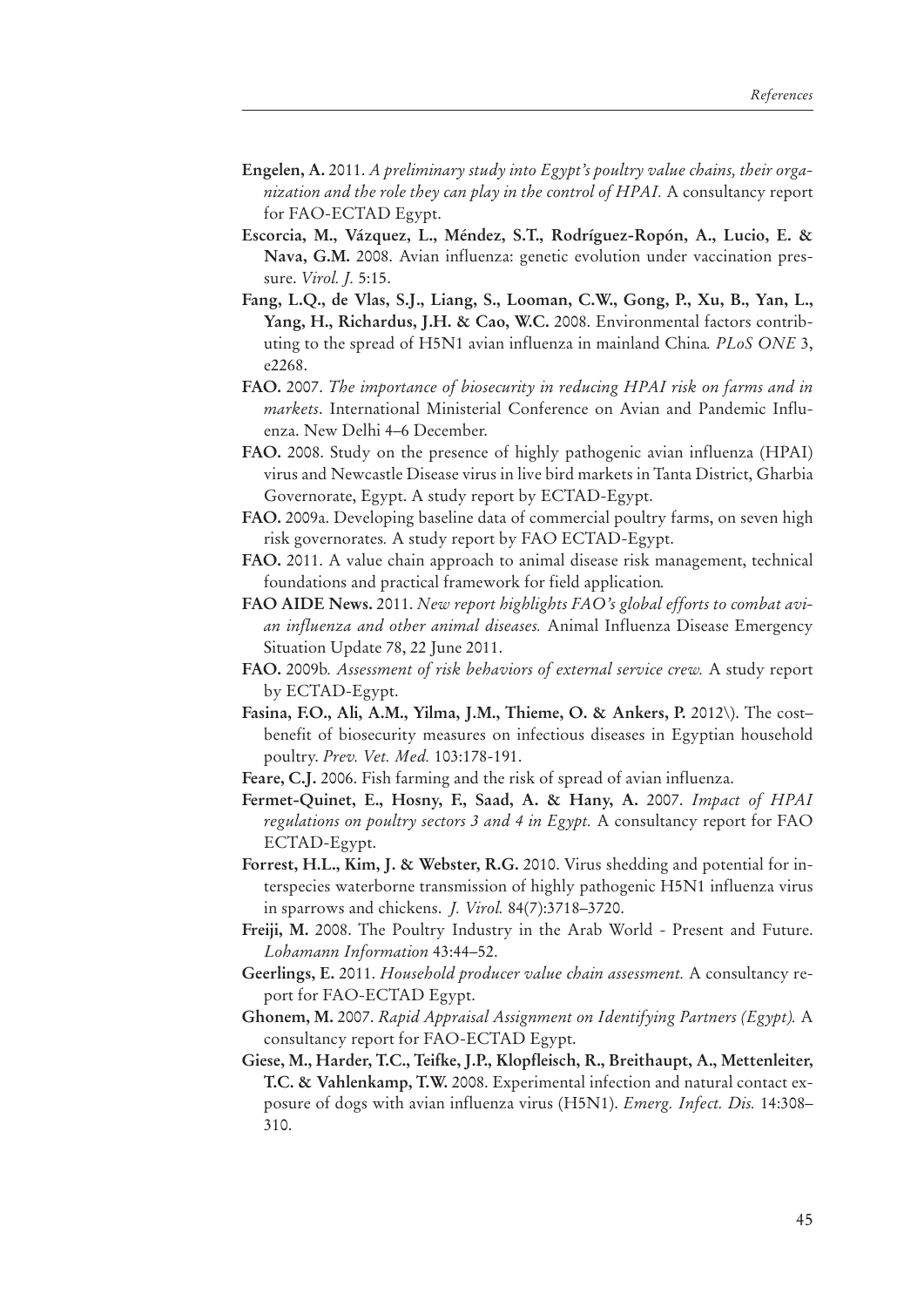- **Gilbert, M., Chaitaweesub, P., Parakamawongsa, T., Premashthira, S., Tiensin, T., Kalpravidh, W., Wagner, H. & Slingenbergh, J.** 2006. Free-grazing ducks and highly pathogenic avian influenza, Thailand. *Emerg. Infect. Dis.* 12:227-234.
- **Gilbert, M., Xiao, X., Pfeiffer, D.U., Epprecht, M., Boles, S., Czarnecki, C., Chaitaweesub, P., Kalpravidh, W., Minh, P.Q., Otte, M.J., Martin, V. & Slingenbergh, J.** 2008. Mapping H5N1 highly pathogenic avian influenza risk in Southeast Asia. *Proc. Natl. Acad. Sci. U.S.A.* 105:4769–4774.
- **Goutard, F., Roger, F., Guitian, J., Balanc, G., Argaw, A.K., Demissie, A., Soti, V., Martin, V. & Pfeiffer, D.** 2007. Conceptual framework for avian influenza risk assessment in Africa: the case of Ethiopia. *Avian Dis*. 51:504-506.
- **Guan, Y., Chen, H., Li, K., Riley, S., Leung, G., Webster, R.G., Peiris, J. & Yuen, K.** 2007. A model to control the epidemic of H5N1 influenza at the source. *BMC Infect. Dis.* 7:132. DOI: 10. 1186/1471-2334-7-132.
- **Guan, Y., Peiris, J.M.S., Lipatov, A., Ellis, T., Dyrting, K., Krauss, S., Zhang, L.J., Webster, R.G. & Shortridge, K.F.** 2002. Emergence of multiple genotypes of H5N1 avian influenza viruses in Hong Kong SAR. *PNAS* 99(13):8950–5.
- **Hany, A.** 2009. *HPAI active surveillance on live bird markets in Egypt, 2009.* A study report for GOVS ( Arabic text).
- **Hinshaw, V.S., Sheerar, M.G. & Larsen, D.** 1990. Specific antibody responses and generation of antigenic variants in chickens immunised against a virulent avian influenza virus. *Avian Dis.* 34(1):80–86.
- **Hogerwerf, L. & Siddig, A.** 2007. *Ducks and HPAI H5N1 in the Nile delta, Egypt.*  A consultancy report for FAO ECTAD Egypt.
- **Hop, G.E. & Saatkamp, H.W.** 2010. A Pathway diagram for introduction and prevention of Avian Influenza: Application to the Dutch poultry sector. *Prev. Vet. Med.* 97:270-273.
- **Hosny, F.** 2006. *Poultry sector country review*. FAO publication.
- **Hosny, F.** 2008. *Highly Pathogenic Avian Influenza and the Industry Preparedness in Egypt*. A consultancy report for FAO-ECTAD Egypt.
- **Hosny, F.** 2009. *Characterization of the poultry production sectors and identification of policy gaps for HPAI control in Egypt*. A consultancy report for FAO-ECTAD Egypt.
- **Hulse-Post, D.J., Sturm-Ramirez, K.M., Humberd, J., Seiler, P., Govorkova, E.A., Krauss, S., Scholtissek, C., Puthavathana, P., Buranathai, C., Nguyen, T.D., Long, H.T., Naipospos, T.S.P., Chen, H., Ellis, T.M., Guan, Y., Peiris, J.S.M. & Webster, R.G.** 2005. Role of domestic ducks in the propagation and biological evolution of highly pathogenic H5N1 influenza viruses in Asia. *Proc. Natl. Acad. Sci. U.S.A.* 102(30):10682–10687.
- **Ibrahim, A.A.** 2007. *Rapid Assessment of the Industrial Layer Sector in Egypt, Development of Poultry Value Chains and Review Duck Production (Special Case Study)*. A consultative report for FAO Egypt.
- **Ibrahim, A.A., Albrechtsen, L., Upton, M., Morgan, N. & Rushton, J.** 2006. Market Impacts of HPAI outbreaks: A rapid appraisal process- Egypt. Symposium on The Market and Trade Dimensions of Avian Influenza. Rome, Italy, 14 November.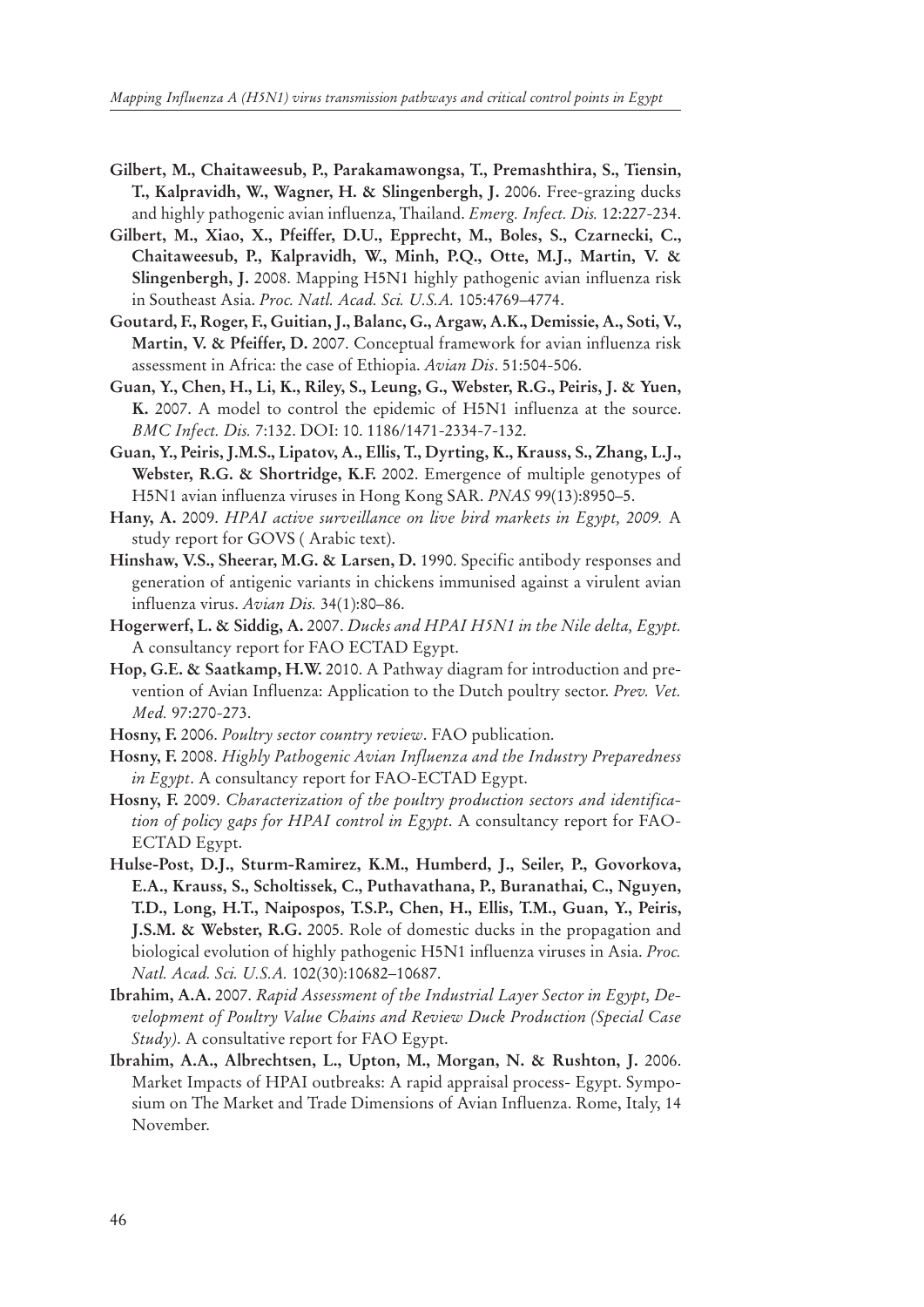- **Indriani, R., Samaan, G., Gultom, A., Loth, L., Indryani, S., Adjid, R., Dhamayanti, N.L.P.I., Weaver, J., Mumford, E., Lokuge, K., Kelly, P.M. & Darmimto.** 2010. Environmental sampling for avian influenza virus A (H5N1) in live-bird markets, Indonesia. *Emerg. Infect. Dis.* 16(12):1889–1895.
- **Iwami, S., Suzuki, T. & Takeuchi, Y.** 2009. *Paradox of vaccination: is vaccination really effective against avian flu epidemics? PLoS One* 4: Article No. e4915.
- **Jones, B.** 2008. Introduction of participatory epidemiology to strengthen animal disease surveillance and control*.* An assessment report for FAO, ECTAD-Egypt.
- **Kandun, I.N., Samaan, G., Harun, S., Purba, W.H., Sariwati, E., Septiawati, C., Silitonga, M., Dharmayanti, N.P.I., Kelly, P.M. & Wandra.** 2010. Chicken Faeces Garden Fertilizer: Possible Source of Human Avian Influenza H5N1 Infection. *Zoonoses Pub. Hlth.* 57:285-290.
- **Kao, R.R., Green, D.M., Johnson, J. & Kiss, I.Z.** 2007. Disease dynamics over very different time-scales: foot-and-mouth disease and scrapie on the network of livestock movements in the UK. *J. Roy. Soc. Interface* 4:907-916.
- **Kaoud, H.A.** 2007. HPAI in Egypt: Evaluation, Risk factors and dynamic of spreading. *Int. J. Poultry Sci.* 6(12):983–988.
- **Kaoud, H.A.** 2008. Eco-Epidemiologic Impacts of HPAI on Avian and Human Health in Egypt. *Int. J. Poultry Sci.* 7(1):72–76.
- **Kasemsuwan, S., Poolkhet, C., Patanasatienkul, T., Buameetoop, N., Watanakul, M., Chanachai, K., Wongsathapornchai, K., Métras, R., Marcé, C., Prakarnkamanant, A., Otte, J. & Pfeiffer, D.** 2009. *Qualitative Risk Assessment of the Risk of Introduction and Transmission of H5N1 HPAI Virus for 1-km Buffer Zones Surrounding Compartmentalised Poultry Farms in Thailand.* Mekong Team Working Paper No. 7. Available online: http://www.aitoolkit. org/site/DefaultSite/filesystem/documents/compartmentalisation.pdf
- **Keawcharoen, J., van Riel, D., van Amerongen, G., Bestebroer, T., Beyer, W.E., van Lavieren, R., Osterhaus, A.D.M.E., Fouchier, R.A.M. & Kuiken, T.** 2008. Wild ducks as long-distance vectors of highly pathogenic avian influenza virus (H5N1). *Emerg. Infect. Dis.* 14(4):600–607.
- **Khalenkov, A., Perk, S., Panshin, A., Golender, N. & Webster, R.G.** 2009. Modulation of the Severity of Highly Pathogenic H5N1 Influenza in Chickens Previously Inoculated with Israeli H9N2 Influenza viruses. *Virology* 383(1):32–38.
- **Kim, J., Negovetich, N.J., Forrest, H.L. & Webster, R.G.** 2009. Ducks: The ''Trojan Horses'' of H5N1 influenza. *Influenza Other Respi. Viruses* 3(4):121–128.
- **Klopfleisch, R., Wolf, P.U., Uhl, W., Gerst, S., Harder, T., Starick, E., Vahlenkamp, T.W., Mettenleiter, T.C. & Teifke, J.P.** 2007. Distribution of lesions and antigen of highly pathogenic avian influenza virus A/Swan/Germany/R65/06 (H5N1) in domestic cats after presumptive infection by wild birds. *Vet. Pathol.* 44:261–268.
- **Kou, Z., Lei, F.M., Yu, J., Fan, Z.J., Yin, Z.H., Jia, C.X., Xiong, K.J., Sun, Y.H., Zhang, X.W., Wu, X.M., Gao, X.B. & Li, T.X.** 2005. New Genotype of Avian Influenza H5N1 Viruses Isolated from Tree Sparrows in China. *J. Virol.* 79(24):15460-15466.
- **Kuiken, T., Fouchier, R., Rimmelzwaan, G., Osterhaus, A. & Roeder, P.** 2006. Feline friend or potential foe? *Nature* 2006;440(7085):741–742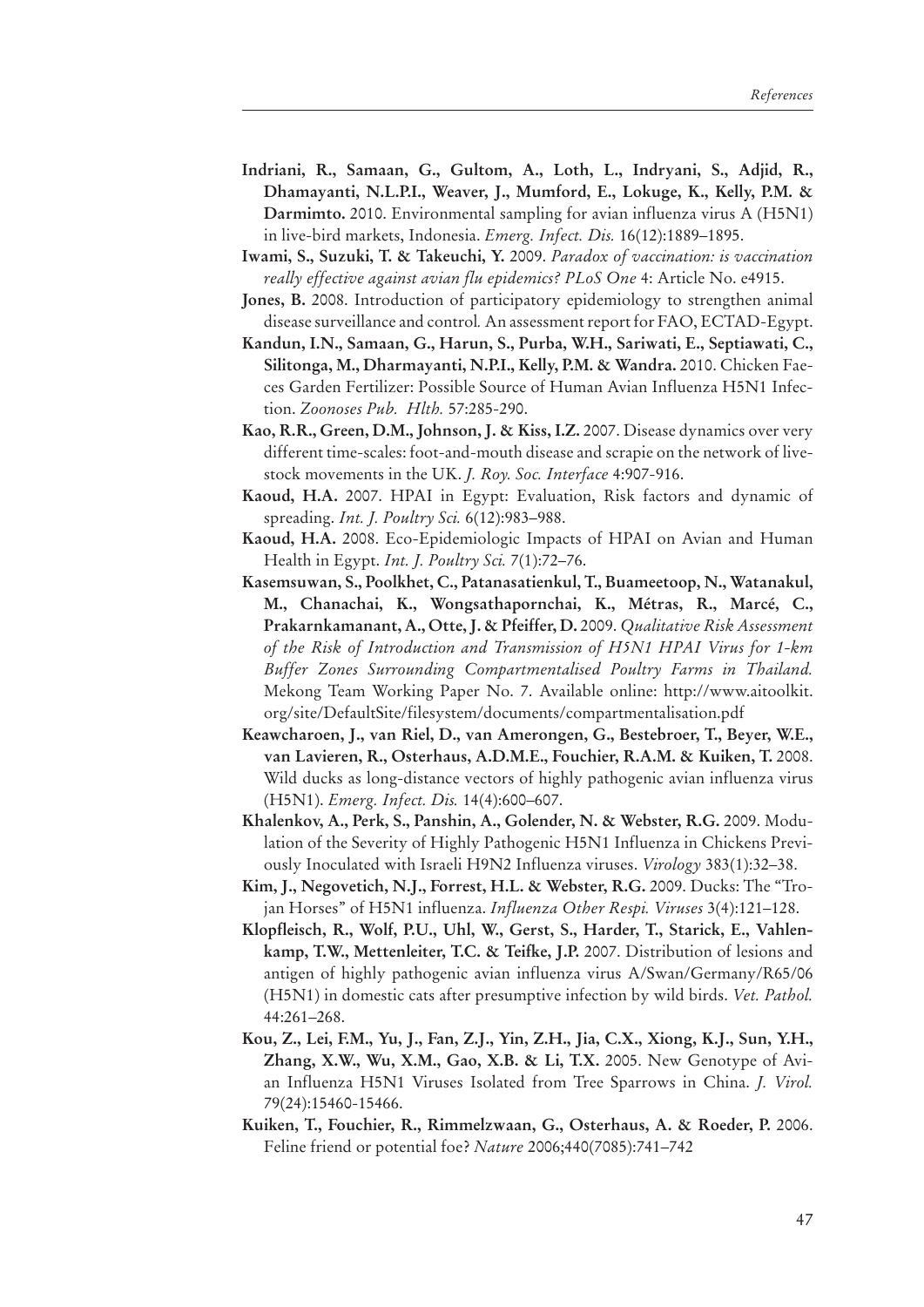- **Kung, N.Y., Guan, Y., Perkins, N.R., Bissett, L., Ellis, T., Sims, L., Morris, R.S., Shortridge, K.F. & Peiris, J.S.M.** 2003. The impact of a monthly rest day on avian influenza virus isolation rates in retail live poultry markets in Hong Kong. *Avian Dis.* 47:1037–1041.
- **Kung, N.Y., Morris, R.S., Perkins, N.R., Sims, L.D., Ellis, T.M., Bissett, L., Chow, M., Shortridge, K.F., Guan, Y. & Peiris, M.J.** 2007. Risk for infection with highly pathogenic influenza A virus (H5N1) in chickens, Hong Kong, 2002. *Emerg. Infect. Dis.* 13:412-148.
- **Kwon, Y.K., Joh, S.J., Kim, M.C., Sung, H.W., Lee, Y.J., Choi, J.G., Lee, E.K. & Kim, J.H.** 2005. Highly pathogenic avian influenza (H5N1) in the commercial domestic ducks of South Korea. *Avian Pathol.* 34(4):367–370.
- **Lee, C.W., Senne, D.A. & Suarez, D.L.** 2004. Effect of vaccine use in the evolution of Mexican lineage H5N2 avian influenza virus. *J. Virol.* 78:8372–8381.
- **Lekcharoensuk, P.** 2008. Highly Pathogenic Avian Influenza (HPAI) H5N1 Virus in Asia: Evolution and Vaccination. *Vet. World* 1(12):368–374.
- **Leschnik, M., Weikel, J., Möstl, K., Revilla-Fernández, S., Wodak, E., Bagó, Z., Vanek, E., Benetka, V., Hess, M. & Thalhammer, J.G.** 2006. Subclinical infection with avian influenza A (H5N1) virus in cats. *Emerg. Infect. Dis.* 13(2):243–247.
- **Liu, M., Wood, J.M., Ellis, T., Krauss, S., Seiler, P., Johnson, C., Hoffmann, E., Humberd, J., Hulse, D., Zhang, Y., Webster, R.G. & Perez, D.R.** 2003. Preparation of a standardized, efficacious agricultural H5N3 vaccine by reverse genetics. *Virology* 314:580–590.
- **Liu, Y., Zhou, J., Yang, H., Yao, W., Bu, W., Yang, B., Song, W., Meng, Y., Lin, J., Han, C., Zhu, J., Ma, Z., Zhao, J. & Wang, X.** 2007. Susceptibility and transmissibility of pigeons to Asian-lineage highly pathogenic avian influenza virus subtype H5N1. *Avian Pathol.* 36(6):461–465.
- **Liua, Q., Maa, J., Koub, Z., Pua, J., Lei, F., Li, T. & Liua, J.** 2010. Characterization of a highly pathogenic avian influenza H5N1 clade 2. 3. 4 virus isolated from a tree sparrow. *Virus Res.* 147:25-29.
- **Lu, H., Castro, A.E., Pennick, K., Liu, J., Yang, Q., Dunn, P., Weinstock, D. & Henzler, D.** 2003. Survival of avian influenza virus H7N2 in SPF chickens and their environments. *Avian Dis*. 47:1015–1021.
- **Lyon, W.F.** Undated. *Poultry pest management*. Bulletin 853. Ohio State University Extension.
- **Maas, R., Tacken, M., Ruuls, L., Koch, G., van Rooij, E. & Stockhofe-Zurwieden, N.** 2007. Avian Influenza (H5N1) Susceptibility and Receptors in Dogs. *Emerg. Infect. Dis.* 13(8):1219–1221.
- **Marsh, L., Mullins, G., Harbersack, M., & Collins, E.R. Jr.** 2009. Land Application of Broiler and Turkey Litter for Farming Operations Without a DEQ Permit*.* Virginia Cooperative Extension, Virginia University.
- **Martínez, M., Muñoz, M.J., De La Torre, A., Martínez, B., Iglesias, I. & Sánchez-Vizcaíno, J.M.** 2007. Risk assessment applied to Spain's prevention strategy against highly pathogenic avian influenza virus. *Avian Dis.* 51:507-511.
- **Mcleod, A., Kobayashi, M., Gilman, J., Siagian, A. & Young, M.** 2009. The use of poultry value chain mapping in developing HPAI control programmes. *World Poultry Sci. J.* 65:217–223.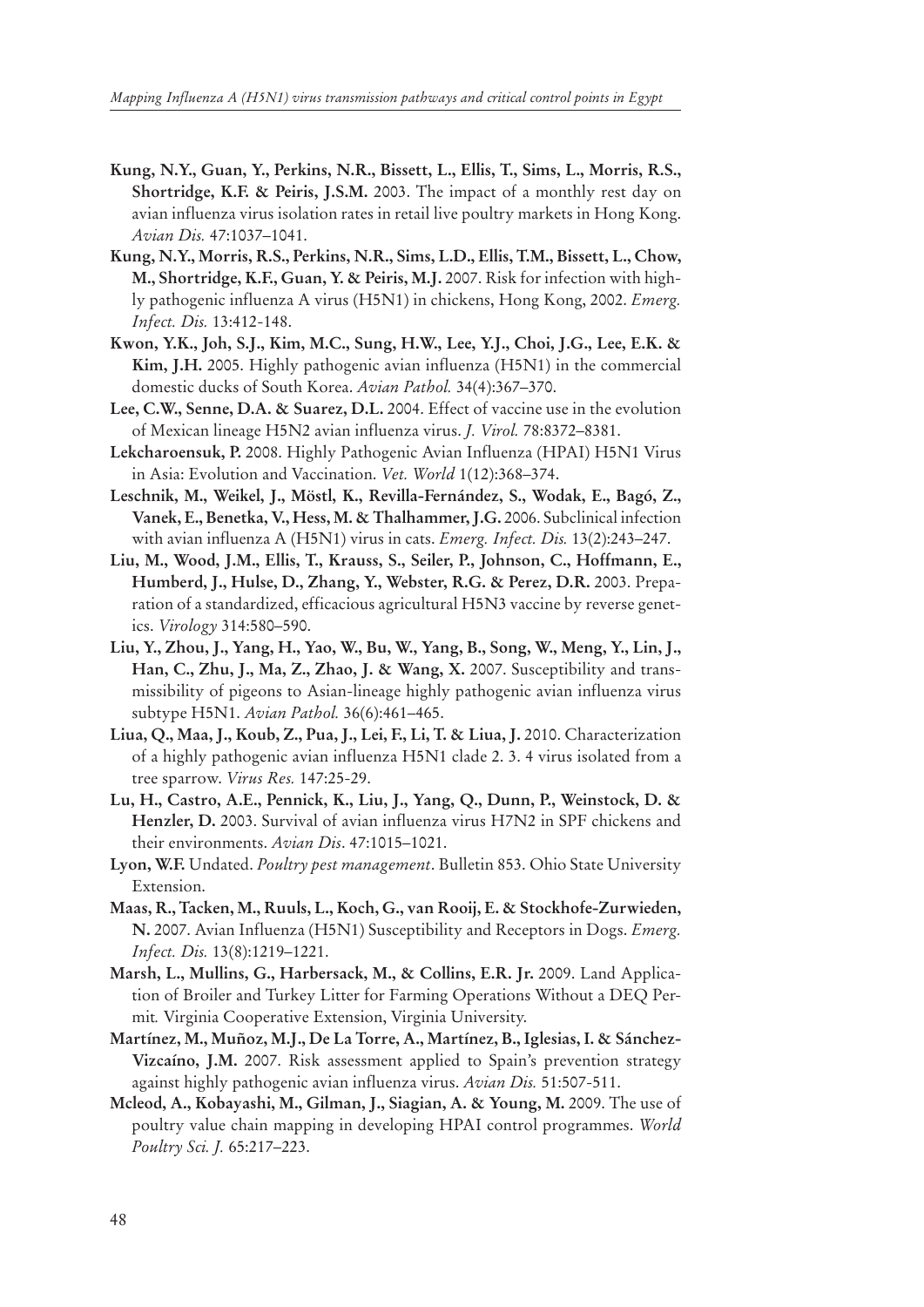- **McQuiston, J.H., Garber, L., Porter-Spalding, J.W., Pierson, F.W., Wainwright, S., Senne, D., Brignole, T.J., Akey, B.L. & Holt, T.J.** 2005. Evaluation of risk factors for the spread of low pathogenicity H7N2 avian influenza virus among commercial poultry farms. *J. Am. Vet. Med. Assoc.* 226, 767–772.
- **Métras, R.** 2008. *Introduction to risk assessment*. A presentation on risk pathway workshop, Accra, Ghana. November 25–26.
- **Ministry of Environment of Egypt & Naval Medical Research Unit 3.** Undated. Avian Influenza in Migratory Birds. Available online: http://www.rr-middleeast.oie.int/download/pdf/Dr%20De%20Mattos.pdf
- **MoALR.** 2005. *Yearbook 2005 -* Ministry of Agriculture and Land Reclamation - Economic Affairs Sector (E. A. S.) – Zoological Abundance Statistics Administration (Arabic text).
- **MoALR.** 2011. *Yearbook 2011 -* Ministry of Agriculture and Land Reclamation - Economic Affairs Sector (E. A. S. ) – Zoological Abundance Statistics Administration (Arabic text).
- **Moses, H.E., Brandly, C.A., Jones, E.E. & Jungherr, E.L.** 1948. The isolation and identification of Fowl Plague virus. *Am. J. Vet. Res.* 9:314–328.
- **Mullaney, R**. 2003. Live-bird market closure activities in the northeastern United States. *Avian Dis.* 47(Suppl):1096–2008. DOI: 10. 1637/0005-2086-47. s3. 1096.
- **Murray, N., McDiarmid, M., Wooldridge, B., Gummow, R.S., Morley, S.E., Weber, A., Giovannini, D. & Wilson, D.** 2004. Handbook on Import Risk Analysis for Animals and Animal Products: Qualitative Risk Assessment*.* 3rd ed. OIE, Paris.
- **NegroCalduch, E.** 2010. *Assessment of biosecurity practices in small-scale commercial poultry production*. A consultancy report for FAO ECTAD-Egypt.
- **Nguyen, D.C., Uyeki, T.M., Jadhao, S., Maines, T., Shaw, M., Matsuoka, Y., Smith, C., Rowe, T., Lu, X., Hall, H., Xu, X., Balish, A., Klimov, A., Tumpey, T.M., Swayne, D.E., Huynh, L.P., Nghiem, H.K., Nguyen, H.H., Hoang, L.T., Cox, N.J. & Katz, J.M.** 2005. Isolation and characterization of avian influenza viruses, including highly pathogenic H5N1, from poultry in live bird markets in Hanoi, Vietnam, in 2001. *J. Virol.* 79(7):4201-4212.
- **Nishiguchi, A., Kobayashi, S., Yamamoto, T., Ouchi, Y., Sugizaki, T. & Tsutsui, T.** 2007. Risk factors for the introduction of avian influenza virus into commercial layer chicken farms during the outbreaks caused by a low pathogenic H5N2 virus in Japan in 2005. *Zoonoses Pub. Hlth* 54:337-343.
- **Normile, D.** 2006. Avian Influenza: Wild Birds Only Partly to Blame in Spreading H5N1. *Science* 312(5779):1451.
- **Pagani, P. & Kilany, W.H.** 2007. *Interventions for improving biosecurity of small poultry producers in Egypt*. A consultative report for FAO-ECTAD Egypt.
- **Pantin-Jackwood, M.J., Suarez, D.L., Spackman, E. & Swayne, D.E.** 2007. Age at infection affects the pathogenicity of Asian highly pathogenic avian influenza H5N1 viruses in ducks. *Virus Res.* 130(1–2):151–161.
- **Paul, M., Tavornpanich, S., Abrial, D., Gasqui, P., Charras-Garrido, M., Thanapongtharm, W., Xiao, X., Gilbert, M., Roger, F. & Ducrot, C.** 2010. Anthropogenic factors and the risk of highly pathogenic avian influenza H5N1: prospects from a spatial-based model. *Vet. Res.* 41:28.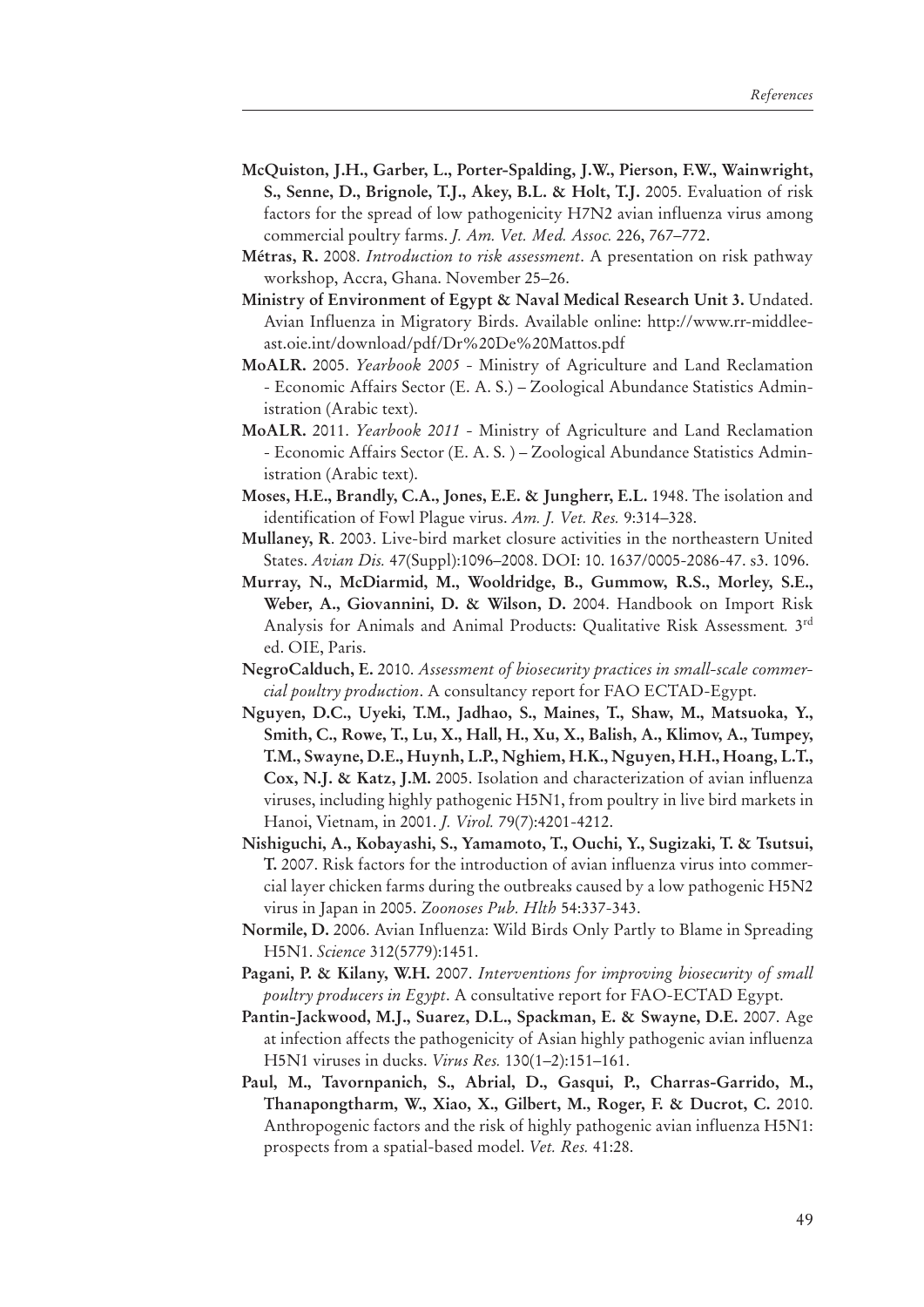- **Perkins, L.E. & Swayne, D.E.** 2003a. Comparative susceptibility of selected avian and mammalian species to a Hong Kong-origin H5N1 high-pathogenicity avian influenza virus. *Avian Dis.* 47(3 Suppl.):956-967.
- **Perkins, L.E. & Swayne, D.E.** 2003b. Varied Pathogenicity of a Hong Kong-origin H5N1 Avian Influenza Virus in Four Passerine Species and Budgerigars. *Vet Pathol.* 40:14-24.
- **Peyre, M.** 2011. *Assessment of the impact of avian influenza vaccination in Egypt in household and commercial poultry.* A consultative study report for FAO-EC-TAD Egypt.
- **Pfeiffer, D.U., Minh, P.Q., Martin, M., Epprecht, M. & Otte, M.J.** 2007. An analysis of the spatial and temporal patterns of highly pathogenic avian influenza occurrence in Vietnam using national surveillance data. *Vet. J.* 174:302-309.
- **Poetranto, E.D., Yamaoka, M., Nastri, A.M., Krisna, L.A., Rahman, M.H., Wulandari, L., Yudhawati, R., Ginting, T.E., Makino, A., Shinya, K. & Kawaoka, Y.** 2011. An H5N1 highly pathogenic avian influenza virus isolated from a local tree sparrow in Indonesia. *Microbiol. Immunol.* Article accepted. doi: 10. 1111/j. 1348-0421. 2011. 00361. x.
- **Poetri, O., Bouma, A., Claassen, I., Koch, G., Soejoedono, R., Stegeman, A. & van Boven, M.** 2011. A single vaccination of commercial broilers does not reduce transmission of H5N1 highly pathogenic avian influenza. *Vet. Res.* 42:74.
- **Qiao, C.L., Yu, K.Z., Jiang, Y.P., Jia, Y.Q., Tian, G.B., Liu, M., Deng, G.H., Wang, X.R., Meng, Q.W. & Tang, X.Y.** 2003. Protection of chickens against highly lethal H5N1 and H7N1 avian influenza viruses with a recombinant fowlpox virus coexpressing H5 haemagglutinin and N1 neuraminidase genes. *Avian Pathol.*  32:25–32.
- **Rappaport, U. & Sarig, S.** 1978. The results of manuring on intensive growth fish farming at the Ginosar Station ponds. *Bamidgeh*. 30:27-36.
- **Rice, E.W., Adcock, N.J., Sivaganesan, M., Brown, J.D., Stallknecht, D.E. & Swayne, D.E.** 2007. Chlorine inactivation of highly pathogenic avian influenza virus (H5N1). *Emerg. Infect. Dis.* 13:1568-1570.
- **Rockstein, M.** 1957. Longevity of male and female house flies. *J. Gerontol.* 12(3):253-256.
- **Rudolf, M., Pöppel, M., Fröhlich, A., Breithaupt, A., Teifke, J., Blohm, U., Mettenleiter, T., Beer, M. & Harder, T.** 2010. Longitudinal 2 years field study of conventional vaccination against highly pathogenic avian influenza H5N1 in layer hens. *Vaccine* 28:6832-6840.
- **Sabirovic, M., Hall, S., Wilesmith, J., Grimley, P., Coulson, N. & Landeg, F.** 2007. Assessment of the risk of introduction of H5N1 HPAI virus from affected countries to the U. K. *Avian Dis.* 51:340-343.
- **Sagripanti, J.L. & Lytle, C.D.** 2007. Inactivation of Influenza Virus by Solar Radiation. *Photochem Photobiol.* 83(5):1278–1282.
- **Savill, N.J., St Rose, S.G., Keeling, M.J. & Woolhouse, M.E.J.** 2006. Silent spread of H5N1in vaccinated poultry*. Nature* 442:757-757.
- **Sawabe, K., Hoshino, K., Isawa, H., Sasaki, T., Hayashi, I.T., Tsuda, Y., Kurahashi, H., Tanabayashi, K., Hotta, A., Saito, T., Yamada, A. & Kobayashi, M.** 2006. Detection and isolation of highly pathogenic H5N1 avian influenza viruses from blow flies collected in the vicinity of an infected poultry farm in Kyoto, Japan, 2004. *Am. J. Trop. Med. Hyg.* 75(2):327-332.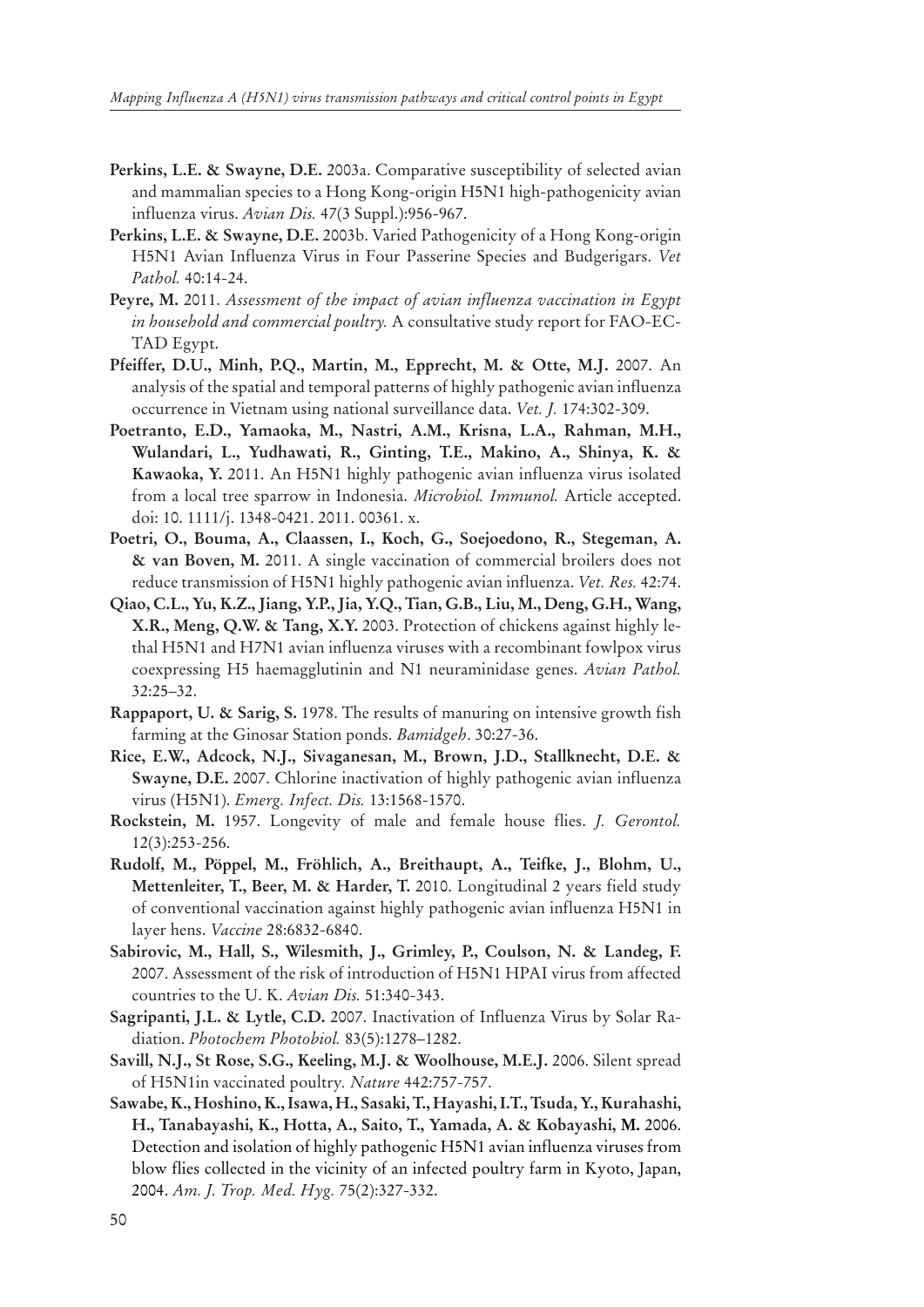- **Sawabe, K., Hoshino, K., Isawa, H., Sasaki, T., Kim, K.S., Hayashi, T., Tsuda, Y., Kurahashi, H. & Kobayashi, M.** 2011. Blow flies were one of the possible candidates for transmission of highly pathogenic H5N1 avian influenza virus during the 2004 outbreaks in Japan. *Influenza Research and Treatment* 2011, Article ID 652652, 8 pages, doi:10.1155/2011/652652.
- **Selleck, P.W., Arzey, G., Kirkland, P.D., Reece, R.L., Gould, A.R., Daniels, P.W. & Westbury, H.A.** 2003. An outbreak of highly pathogenic avian influenza in Australia in 1997 caused by an H7N4 virus. *Avian Dis.* 47:806-811.
- **Senne, D.A., Suarez, A.D.L., Pedersen, B.J.C. & Panigrahy, B.** 2003. Molecular and Biological Characteristics of H5 and H7Avian Influenza Viruses in Live-Bird Markets of the North-eastern United States, 1994–2001. *Avian Dis.* 47:898-904.
- **Sharkey, K.J., Bowers, R.G., Morgan, K.L., Robinson, S.E. & Christley, R.M.** 2008. Epidemiological consequences of an incursion of highly pathogenic H5N1 avian influenza into the British poultry flock. *Proc. Biol. Sci.* 275:19-28.
- **Shortridge, K.F., Zhou, N.N., Guan, Y., Gao, P., Ito, T., Kawaoka, Y., Kodihalli, S., Krauss, S., Markwell, D., Murti, K.G., Norwood, M., Senne, D., Sims, L., Takada, A. & Webster, R.G.** 1998. Characterization of avian H5N1 influenza viruses from poultry in Hong Kong. *Virology* 252(2):331–342.
- **Sievert, K., Alvarez, R., Cortada, R. & Valks, M.** 2006. House flies carrying avian influenza virus (AIV). *Int. Pest Cont.* 48(3):114–116.
- **Sims, L.D., Ellis, T.M., Liu, K.K., Dyrting, K., Wong, H., Peiris, M., Guan, Y. & Shortridge, K.F.** 2003. Avian influenza in Hong Kong 1997–2002. *Avian Dis* 47(suppl. 3):832–838.
- **Smith, G.J., Fan, X.H., Wang, J., Li, K.S., Qin, K., Zhang, J.X., Vijaykrishna, D., Cheung, C.L., Huang, K., Rayner, J.M., Peiris, J.S.M., Chen, H., Webster, R.G. & Guan, Y.** 2006. Emergence and predominance of an H5N1 influenza variant in China. *Proc. Natl. Acad. Sci. U.S.A.* 103:16936-41.
- **Songserm, T., Jam-on, R., Sae-Heng, N. & Meemak, N.** 2006. Survival and stability of HPAI H5N1 in different environments and susceptibility to disinfectants. *Dev Biol (Basel)* 124:254.
- **Songserm, T., Jam-on, R., Sae-Heng, N., Meemak, N., Hulse-Post, D.J., Sturm-Ramirez, K.M. & Webster, R.G.** 2004. Domestic Ducks and H5N1 Influenza Epidemic, Thailand. *Emerg. Infect. Dis.* 12:575–581.
- **Spekreijse, D., Bouma, A., Koch, G. & Stegeman, J.A.** 2011a. Airborne transmission of a highly pathogenic avian influenza virus strain H5N1 between groups of chickens quantified in an experimental setting. *Vet. Microbiol.* 152:88-95.
- **Spekreijse, D., Bouma, A., Stegeman, J.A., Koch, G. & de Jong, M.C.** 2011b. The effect of inoculation dose of a highly pathogenic avian influenza virus strain H5N1 on the infectiousness of chickens. *Vet. Microbiol.* 147:59-66.
- **Spickler, A.R., Trampel, D.W. & Roth, J.A.** 2008. The onset of virus shedding and clinical signs in chickens infected with high-pathogenicity and low-pathogenicity avian influenza viruses. *Avian Pathol*. 37:555–577.
- **Stallknecht, D.E., Kearney, M.T., Shane, S.M. & Zwank, P.J.** 1990. Effects of pH, temperature, and salinity on persistence of avian influenza viruses in water. *Avian Dis.* 34:412-418.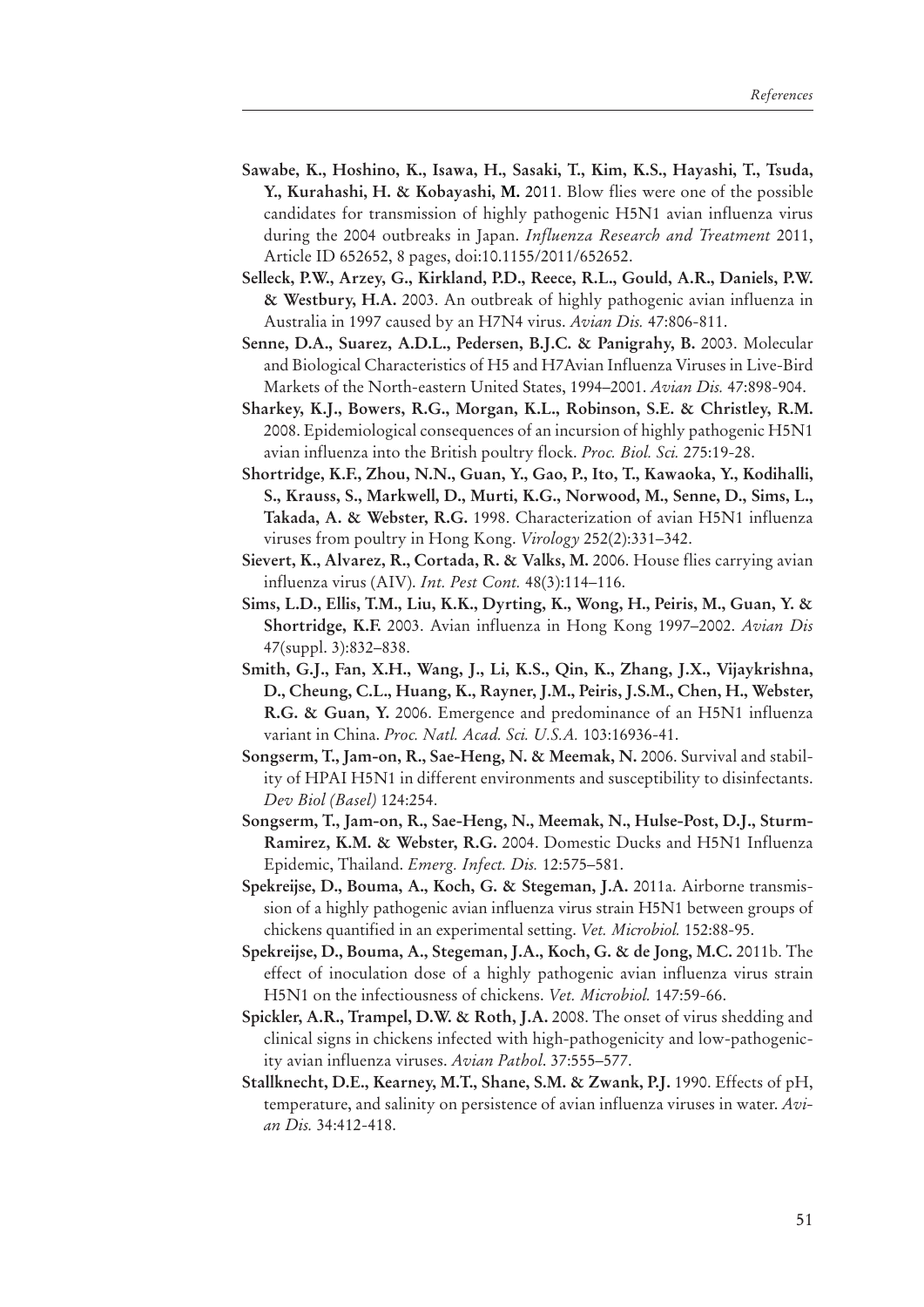- **Stärk, K.D.C., Regula, G., Hernandez, J., Knopf, L., Fuchs, K., Morris, R.S. & Davies, P.** 2006. Concepts for risk-based surveillance in the field of veterinary medicine and veterinary public health: Review of current approaches. *BMC Hlth Serv. Res.* 6:20.
- **Stegeman, A., Bouma, A., Elbers, A.R., de Jong, M.C., Nodelijk, G., de Klerk, F., Koch, G. & van Boven, M.** 2004. Avian influenza A virus (H7N7) epidemic in The Netherlands in 2003: course of the epidemic and effectiveness of control measures. *J. Infect. Dis.* 190:2088-2095.
- **Sturm-Ramirez, K.M., Hulse-Post, D.J., Govorkova, E.A., Humberd, J., Seiler, P., Puthavathana, P., Buranathai, C., Nguyen, T.D., Chaisingh, A., Long, H.T., Naipospos, T.S.P., Chen, H., Ellis, T.M., Guan, Y., Peiris, J.S.M. & Webster, R.G.** 2005. Are Ducks Contributing to the Endemicity of Highly Pathogenic H5N1 Influenza Virus in Asia? *J. Virol.* 79:11269-11279.
- **Swayne, D.E., Beck, J.F., Perdue, M.L. & Beard, C.W.** 2001. Efficacy of vaccines in chickens against highly pathogenic Hong Kong H5N1 avian influenza. *Avian Dis.* 45:355–365.
- **Taha, M.M., Ali, A.M., Nassif, S.A., Khafagy, A., Elham, A., El-Ebiary, E.A., El-Nagar, A. & El-Sanousi, A.A.** 2008. Evolution of new escape mutant highly pathogenic avian influenza H5N1 viruses with multiple nucleotide polymorphisms in Egypt, December 2007. *The Second International Conference of Virology, 5–6 April 2008, Giza, Egypt.*
- **Taylor, N.** 2007. Practical use of value chain mapping to improve efficiency of disease surveillance and control. *FAO Workshop on the Future of Poultry Farmers in Vietnam after Highly Pathogenic Avian Influenza.*
- **te Beest, D.E., Stegeman, J.A., Mulder, Y.M., van Boven, M. & Koopmans, M.P.** 2011. Exposure of Uninfected Poultry Farms to HPAI (H7N7) Virus by Professionals during Outbreak Control Activities. *Zoonoses Public Health* 58(7):493– 499. doi: 10.1111/j.1863-2378.2010.01388.x. Epub 2011 Jan 5.
- **Terregino, C., Beato, M.S., Bertoli, E., Mancin, M. & Capua, I.** 2009. Unexpected heat resistance of Italian low-pathogenicity and high-pathogenicity avian influenza A viruses of H7 subtype to prolonged exposure at 37°C. *Avian Pathol.* 38(6):519-522.
- **Thomas, M.E., Bouma, A., Ekker, H.M., Fonken, A.J., Stegeman, J.A. & Nielen, M.** 2005. Risk factors for the introduction of high pathogenicity avian influenza virus into poultry farms during the epidemic in the Netherlands in 2003. *Prev. Vet. Med.* 69:1-11.
- **Thornton, R.** 2004. Ambitious domesticated animal surveillance review initiated. *Biosecurity Issue* 51:6–7.
- **Tian, G., Zhang, S., Li, Y., Bu, Z., Liu, P., Zhou, J., Li, C., Shi, J., Yu, K. & Chen, H.** 2005. Protective efficacy in chicken, geese and ducks of an H5N1-inactivated vaccine developed by reverse genetics. *Virology* 341:153–162.
- **Tiwari, A., Patnayak, D.P., Chander, Y., Parsad, M. & Goyal, S.M.** 2006. Survival of two avian respiratory viruses on porous and nonporous surfaces. *Avian Dis.*  50:284-287.
- **Trock, S.C., Gaeta, M., Gonzalez, A., Pederson, J.C., Senne, D.A.** 2008. Evaluation of routine depopulation, cleaning, and disinfection procedures in the live bird markets, New York. *Avian Dis.* 52:160-162.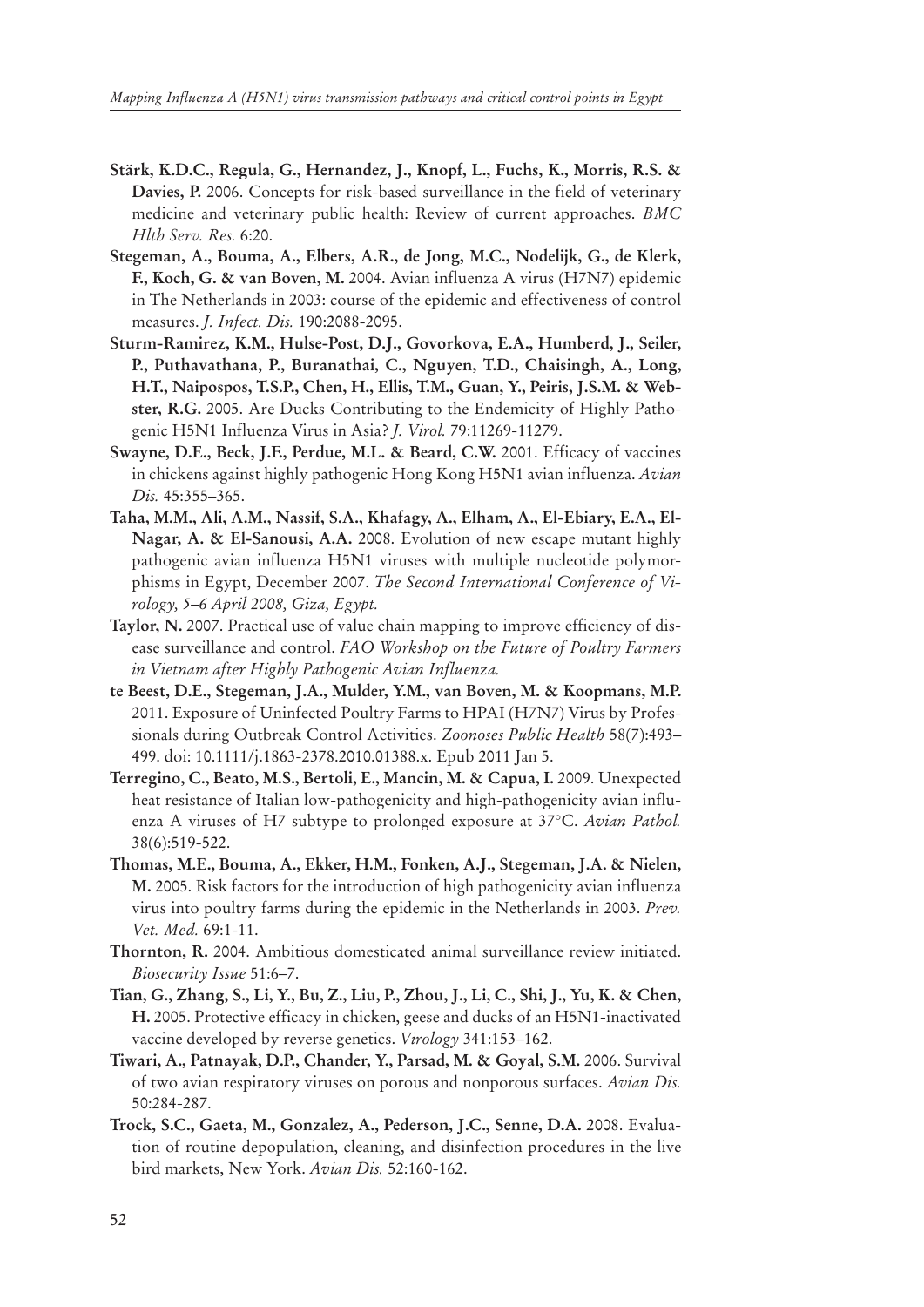- **Tsukamoto, K., Imada, T., Tanimura, N., Okamatsu, M., Mase, M., Mizuhara, T., Swayne, D. & Yamaguchi, S.** 2007. Impact of different husbandry conditions on contact and airborne transmission of H5N1 highly pathogenic avian influenza virus to chickens. *Avian Dis.* 51:129-132.
- **van der Goot, J.A., Koch, G., de Jong, M.C. & van Boven, M.** 2005. Quantification of the effect of vaccination on transmission of avian influenza (H7N7) in chickens. *Proc. Natl. Acad. Sci. U.S.A.* 102:18141-18146.
- **van der Goot, J.A., van Boven, M., Stegeman, A., van de Water, S., de Jong, M. & Koch, G.** 2008. Transmission of highly pathogenic avian influenza H5N1 virus in Pekin ducks is significantly reduced by a genetically distant H5N2 vaccine. *Virology* 382(1):91–97.
- **Wang, M., Di, B., Zhou, D., Zheng, B., Jing, H., Lin, Y., Liu, Y., Wu, X., Qin, P., Wang, Y., Jian, L., Li, X., Xu, J., Lu, E., Li, T. & Xu, J.** 2006. Food markets with live birds as source of avian influenza. *Emerg. Infect. Dis.* 12 (11):1773-1775.
- **Wasilenko, J.L., Arafa, A.M., Selim, A.A., Hassan, M.K., Aly, M.M., Ali, A., Nassif, S., Elebiary, E., Balish, A., Klimov, A., Suarez, D.L., Swayne, D.E. & Pantin-Jackwood, M.J.** 2011. Pathogenicity of two Egyptian H5N1 highly pathogenic avian influenza viruses in domestic ducks. *Arch. Virol.* 156(1):37–51.
- **Webster, R.G.** 2004. Wet markets: a continuing source of severe acute respiratory syndrome and influenza? *Lancet* 363:234–236.
- **Webster, R.G., Bean, W.J., Gorman, O.T., Chambers, T.M. & Kawaoka, Y.** 1992. Evolution and ecology of influenza-A viruses. *Microbiol. Rev.* 56:152–179.
- **Webster, R.G., Peiris, M., Chen, H. & Guan, Y.** 2006. H5N1 outbreaks and enzootic influenza. *Emerg. Infect. Dis.* 12:3–8.
- **Werner, O., Starick, E., Teifke, J., Klopfleisch, R., Prajitno, T.Y., Beer, M., Hoffmann, B. & Harder, T.C.** 2007. Minute excretion of highly pathogenic avian influenza virus A/chicken/Indonesia/2003 (H5N1) from experimentally infected domestic pigeons (Columbia livia) and lack of transmission to sentinel chickens. *J. Gen. Virol.* 88:3089–3093.
- **WHO.** 2007 (updated). *Review of latest available evidence on potential transmission of avian influenza (H5N1) through water and sewage and ways to reduce the risks to human health.*
- **Wilsmore, T.** 2008. *Report on an avian influenza ECTAD mission in Egypt.* An epidemiological report for FAO-ECTAD Egypt.
- **Yamamoto, Y., Nakamura, K., Yamada, M. & Mase, M.** 2010. Persistence of Avian Influenza Virus (H5N1) in Feathers Detached from Bodies of Infected Domestic Ducks. *Appl. Environ. Microbiol.* 76 ( 16): 5496-5499.
- **Yee, K.S., Carpenter, T.E. & Cardona, C.J.** 2009. Epidemiology of H5N1 avian influenza. *Comp. Immunol. Microbiol. Inf. Dis.* 32:325-340.
- **Zarkov, I.S.** 2006. Survival of avian influenza viruses in filtered and natural surface waters of different physical and chemical parameters. *Revue Med. Vet.* 157:471– 476.
- **Zepeda, C.** 2007. Highly pathogenic avian influenza in domestic poultry and wild birds: A risk analysis framework. *J. Wildl. Dis.* 43(3)supplement: S51–S55.
- **Zhang, G. & Rogers, S.** 2006. Detection of influenza a viruses in migrating birds in Northeast Siberian Lakes. *Ohio J. Sci.* 105:5-10.